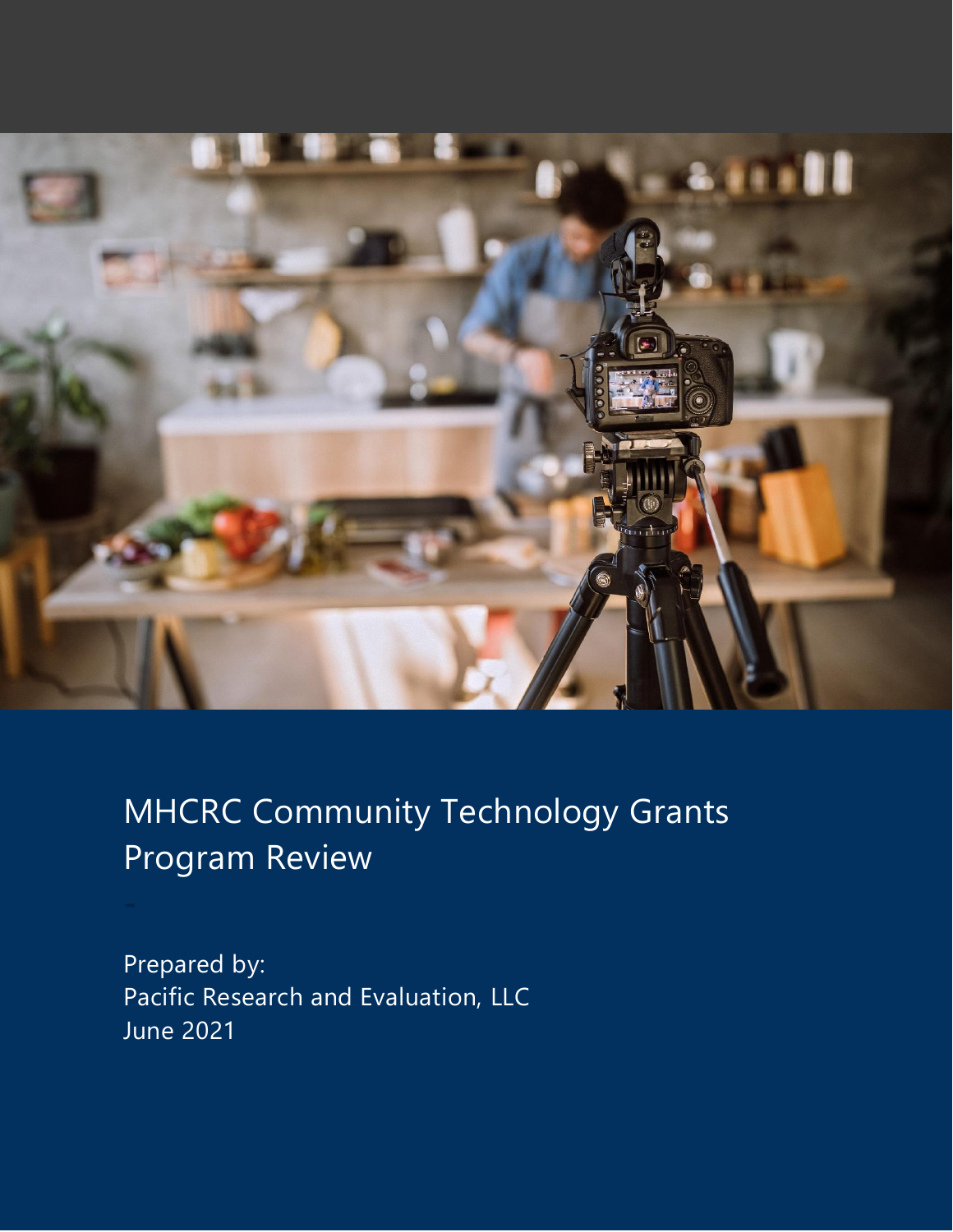# **TABLE OF CONTENTS**

| APPENDIX A: DATA COOLECTION TOOLS |  |
|-----------------------------------|--|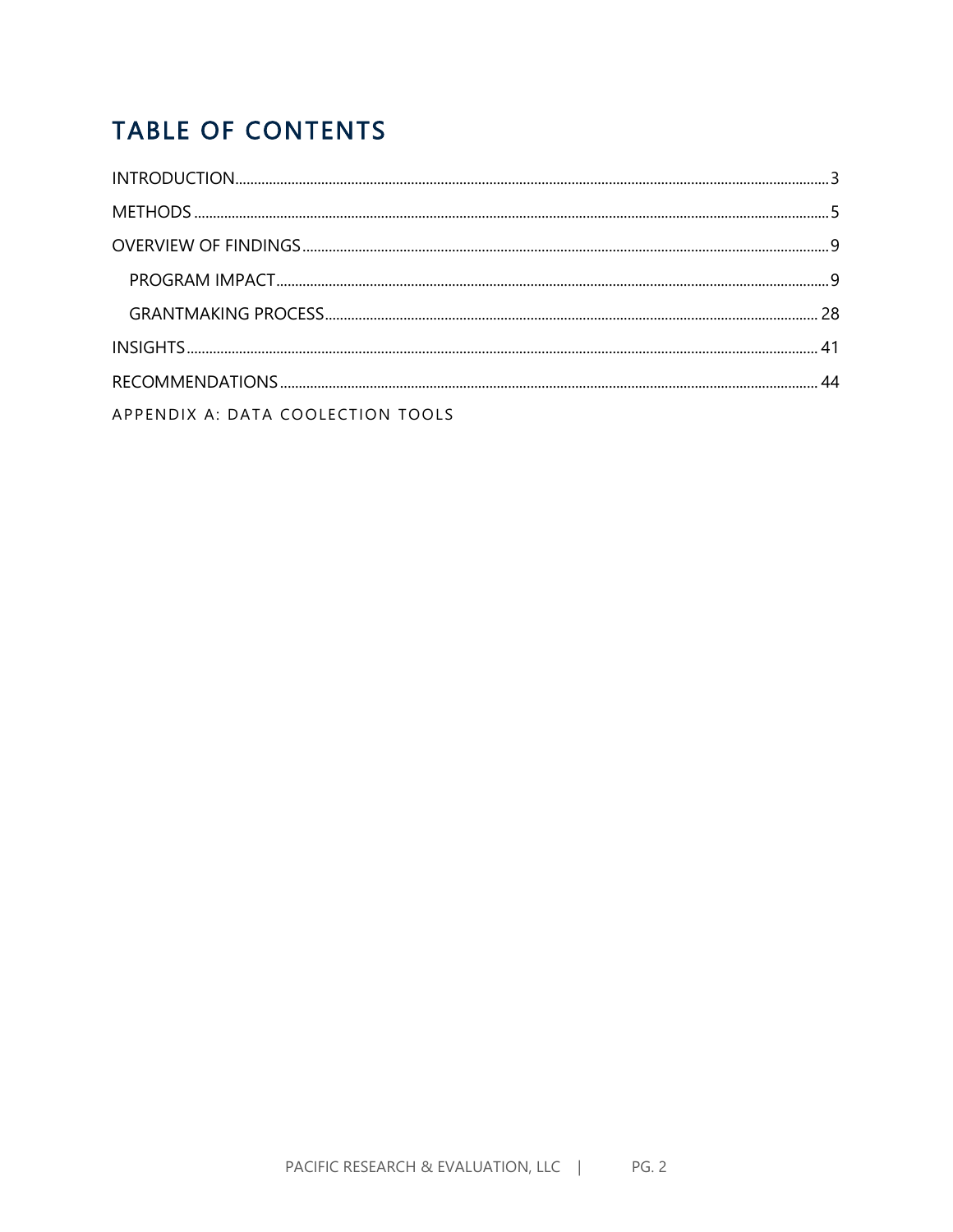# <span id="page-2-0"></span>INTRODUCTION

The Mt. Hood Cable Regulatory Commission (MHCRC) has been operating the Community Technology Grants program for over 20 years with a mission of supporting Multnomah County organizations' use of technology resources for a public benefit. Since 2014, approximately 62 grants have been awarded to local organizations, including nonprofits, educators, libraries, and local governments. The MCHRC sought to document the impact of the Community Technology Grants program through a review of the grantmaking process and the grants awarded between 2014 and 2018.

### About MHCRC

MHCRC negotiates and enforces cable service franchise agreements; manages the public benefit resources and assets derived from the franchises; and advocates on behalf of the public interest on communications policy issues at local, state, and federal levels.

The MHCRC serves the communities, residents, and local governments of Fairview, Gresham, Portland, Troutdale, and Wood Village and Multnomah County, Oregon (its member "Jurisdictions").

### About Community Grants

MHCRC is the grantmaking body for the Community Grants program, which provides funds for technology projects to community organizations, libraries, educational institutions, and local government agencies throughout Multnomah County. This program assists local entities in using

# GLOSSARY

An overview of terms that will be used throughout this report.

Mt. Hood Cable Regulatory

Commission: The agency authorized to award Community Technology Grants. Often referred to as MHCRC, the Commission, or granting agency.

Community Technology Grants: The funding program being reviewed, which offers funds for capital purchases and requires a 50% match. Often referred to as CT grant(s),

grant(s), or award(s).

Awardees or Grantees: A collective of organizations who received a CT grant from MHCRC. Often spoken about as a collective, though sometimes referred to as a focus group participant, interview participant, or survey respondent.

Grantmaking Process: The combination of activities that awardees had to complete to receive a CT grant and document compliance. This could include a pre-application, an application, follow-up materials, interim or status reporting, and any concluding activities.

cable system technology for enhanced communications, including video, data, and voice applications, through two funding programs: the TechSmart Initiative and the Community Technology Grants program. This report is focused on the Community Technology Grants program.

Funding for the Community Technology Grants program is made possible through franchise agreements that the MHCRC negotiates with cable companies for their private use of the public right-of-way. The MHCRC receives grant funds from Comcast, CenturyLink, Ziply, and Reliance Connects, who are the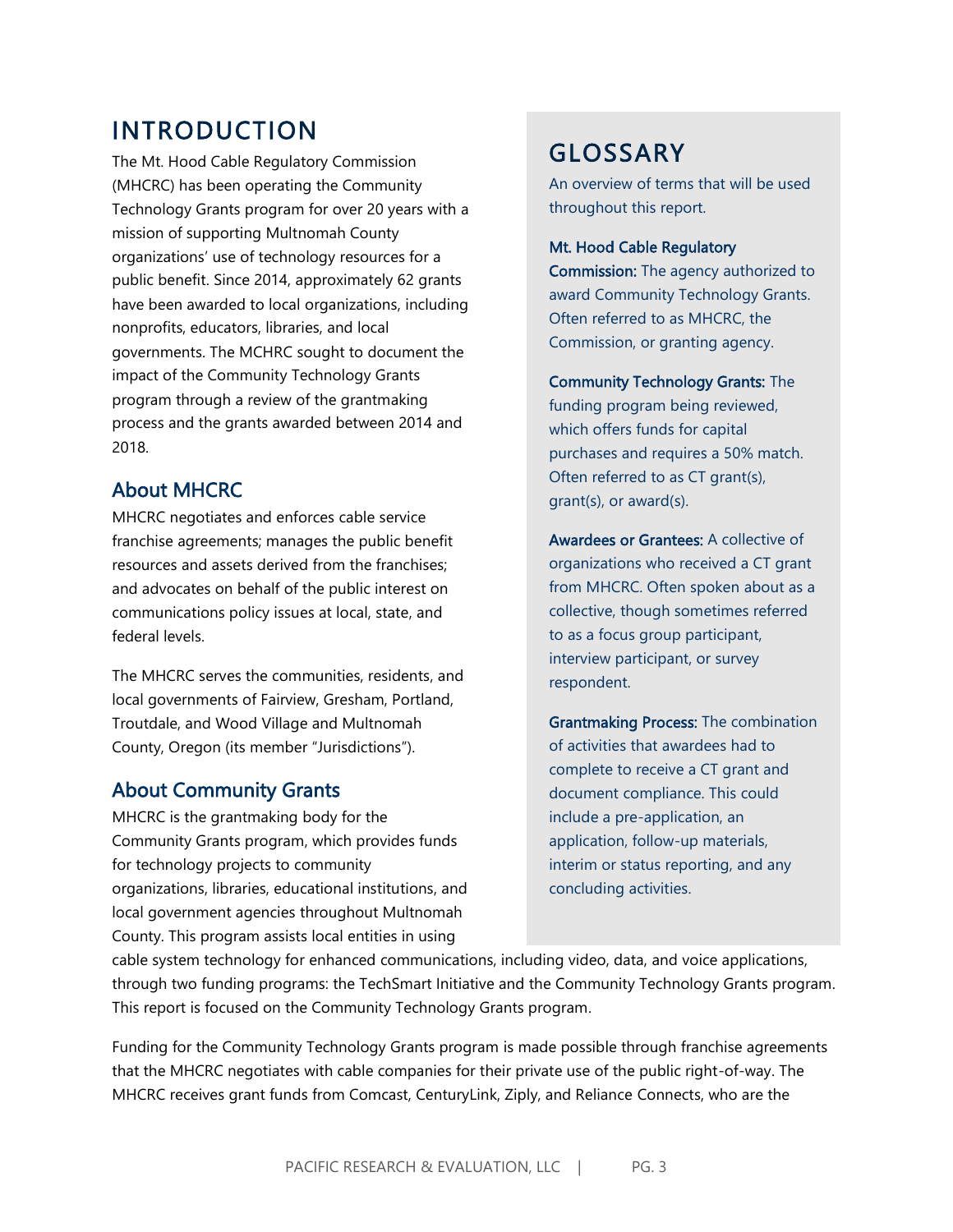current cable operators in Multnomah County, and allocates these funds to serve the public interest. The grants provide a financial means to address concrete local needs using communications technology, such as improving learning resources in public schools and community colleges; removing barriers to receiving an education, workforce training, information or other social services; and increasing access to media tools for local discourse, civic participation, and communications.

### Evaluation Team

Founded in 1999, Pacific Research and Evaluation (PRE) is headquartered in Portland, Oregon, where we provide evaluation services across the country. PRE emphasizes obtaining meaningful data with methodologically robust studies that withstand critical review and we consistently deliver accurate and usable research results that enable organizations to build and sustain success.

For this work, PRE partnered with Clarity Scientific, located in Beaverton. Dr. MacKenna Perry, President of Clarity Scientific, has a longstanding relationship with the PRE team, bringing extensive training, methodology and analytics expertise, and nearly a decade of experience managing largescale research and stakeholder engagement projects.

### Project Evaluation

This research study examined the effectiveness of the MHCRC Community Technology Grants program through a review of the grantmaking process, including funding patterns, and the impact on funded organizations and the individuals or communities served, focusing on grants awarded from 2014 to 2018. This review is intended to inform the strategic direction of the grant program moving forward to ensure the program is responsive to community needs and realizes public benefits.

# Evaluation Questions

The evaluation questions that guided this study explore impacts on grantee organizations, partner organizations, and the individuals and communities served by the projects. Questions fall into two distinct categories: those exploring program impact, and those exploring funding patterns and MHCRC's grantmaking process.

#### Evaluation of Community Technology Grant Program Impacts

- 1.1 Were projects successful at attaining their stated project goals? Why or why not?
- 1.2 Who did organizations reach through the funded projects?
- 1.3 Did projects create any demonstrable community impact in the public benefit areas targeted by the grant program? What is different today as a result of grant-funded projects?
- 1.4 Did grant funds leverage other funds in the community to support the projects and/or work of grantee organizations overall? What role did project partners play in the success of funded projects?
- 1.5 Did the technology acquired through the grant funds enhance or detract from grantee organizations' ability to be effective?
- $1.6$  Did the grant-funded technology investments add any specific value to grant projects that wasn't initially anticipated?
- 1.7 Have grantee organizations sustained projects beyond the grant-funded term? If not, why?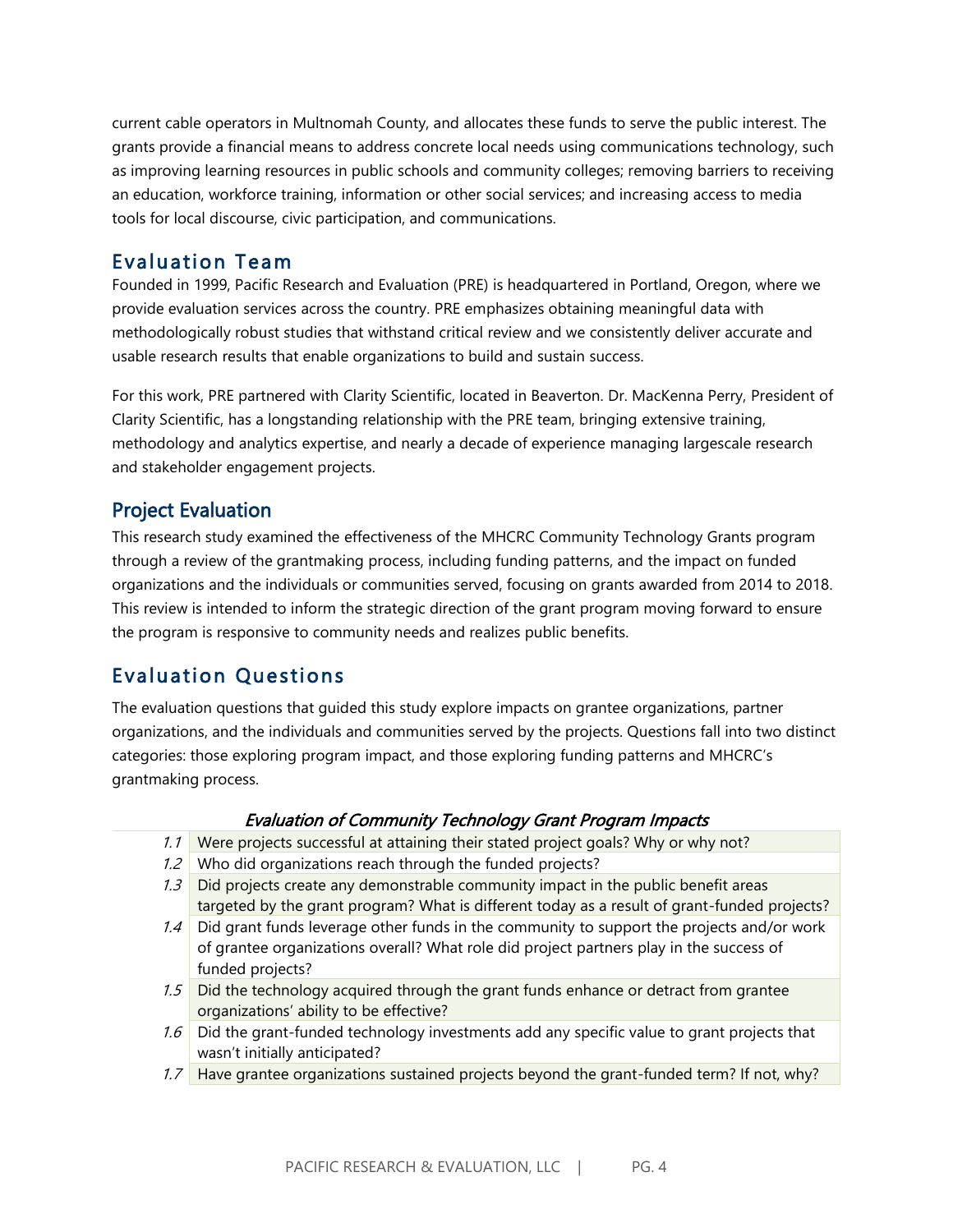1.8 Are there collective "lessons learned" or themes among all or most projects? Are there any particularly useful examples of things that went well or where grantees struggled?

#### Analysis of Funding Patterns and Grantmaking Processes

- 2.1 What work was funded by the grant making effort?
- 2.2 How and how well has the program incorporated equity into the grantmaking process? How might MHCRC better advance equity through its process?
- 2.3 How responsive was the grant program in meeting the needs of community organizations that sought and were awarded funds? Which application requirements, if any, posed a barrier to potential applicants or project success?
- 2.4 How realistic were "match" resources?
- 2.5 What are the real-world issues and challenges faced by the grant program's constituency to use technology as a tool to fulfill their missions? How has the COVID-19 pandemic impacted the projects funded?
- 2.6 What are the key barriers for the community benefits of the grant program to be realized?
- 2.7 Are there significant differences between the findings presented here and the previous impact evaluation report (completed in 2003)?

# <span id="page-4-0"></span>METHODS

In effort to reach the goals MHCRC established for the Community Technology Grants Program Review, a range of data collection methods were utilized: document review, a survey of grantees, focus groups and interviews with grantees, and interviews with MHCRC staff. Each approach is described below, with descriptions of the evaluation activities each data collection method was intended to support. Data collection tools for each activity can be found in Appendix A.



### Document Review

Research team review of MHCRC-provided grant documentation.

PRE reviewed key documents submitted by grantees through the MHCRC's online grants management system as part of evaluative activities. The primary documents reviewed for each grant were the final project application narrative and the final status report. Interim status reports were reviewed as needed to fill gaps left by the primary document sources. Document review provided information about the approaches Community Technology (CT) grantees took to carrying out their project work, as well as impacts of grant-funded projects as reported by the grantees. This process also provided insight into how CT grant funds were dispersed in terms of the types of organization, public benefit designation, targeted beneficiaries, and use of technology. Document review allowed for information from all grantee organizations to be included in this report, regardless of whether PRE was able to reach a representative of each organization for survey, focus group, or interview participation.

#### Grantee Survey

Structured conversations facilitated over Zoom.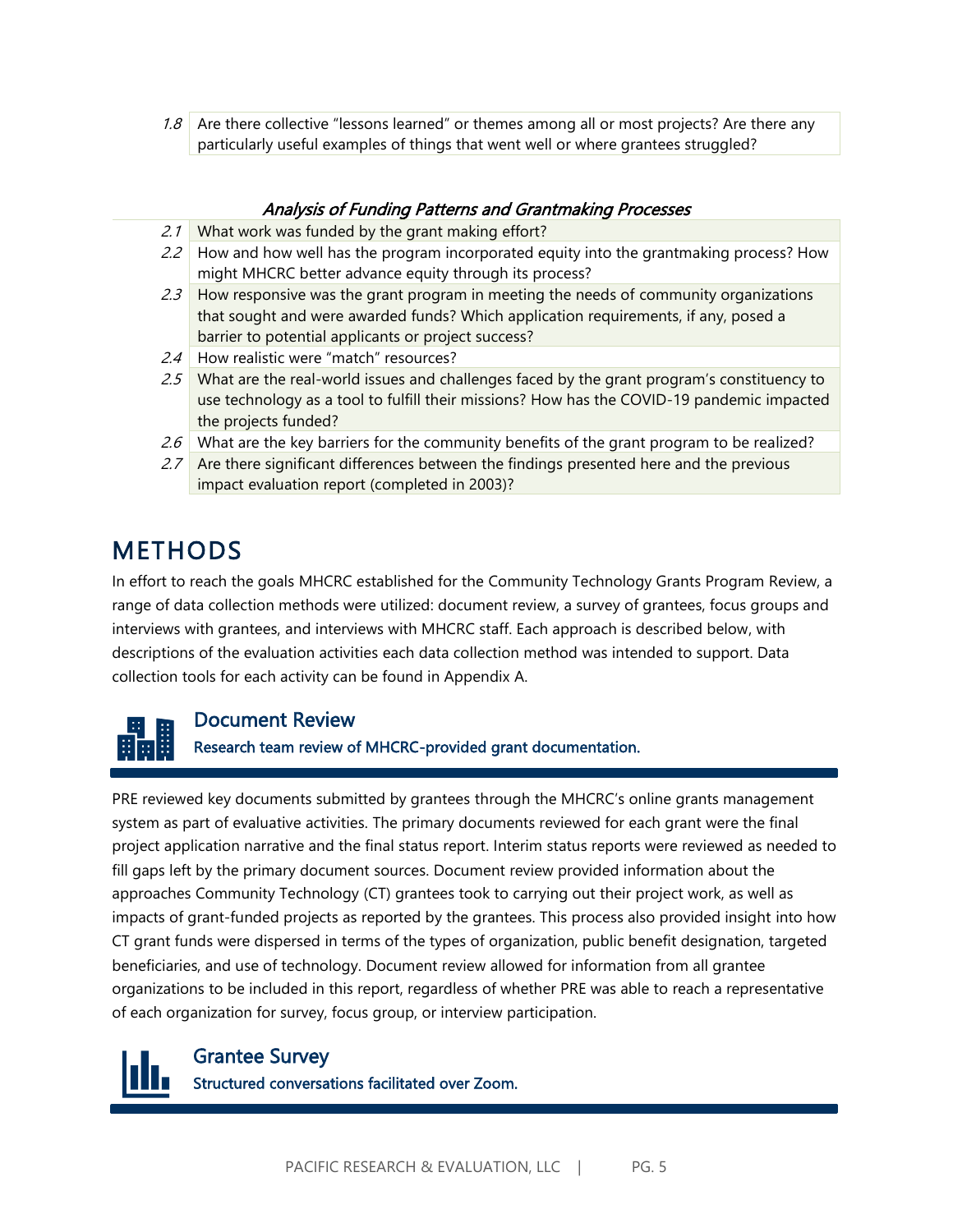A grantee survey was distributed to all grantees funded between 2014 and 2018. The purpose of the survey was to gather standard information across all grantees, with a specific focus on the extent to which the project met the needs of the individuals and communities being served by the project. The survey was designed to gather data about what is different today as a result of each grant. It also included questions related to the sustainability of each grant-funded project after each grant ends.

The survey was administered to grantees via an email invitation and multiple email reminders. Verbal invitations were also extended to those grantees who attended focus groups and interviews. Based on low participation numbers early in the data collection period, the research team decided, in partnership with MHCRC, to incentivize survey participation. Grantees were informed that they would receive a \$10 Amazon gift card in exchange for their participation in the survey.



# Grantee Focus Groups/ Interviews Structured conversations facilitated over Zoom.

A series of focus groups with representatives from the CT grantees were scheduled, with options across a range of dates and times. The focus of these conversations was the collective impact of the grant-funded projects, with an opportunity for participants to identify shared success stories and common struggles. Focus groups were also designed to gather grantee perspective on the user-responsiveness and userfriendliness of the MHCRC's grantmaking process. Grantees were invited to participate in one of the six different focus groups via email invitations. Recruiting participants for this data collection method proved challenging, resulting in the addition of an incentive to motivate more participation. Grantees who registered for a focus group were offered a \$20 Amazon gift card for their time.

While added recruitment efforts did increase focus group participation, a desire to hear from a higher percentage of grantees remained. As such, PRE's evaluation team reached out to awardees who did not participate in focus groups and asked them to participate in a one-on-one interview.

# MHCRC Staff Interviews Structured conversations facilitated over Zoom.

PRE also conducted interviews with internal MHCRC staff that were involved in the CT grant program from 2014 to 2018. The primary goal of these interviews was to gather contextual information regarding how the grant funds were dispersed, details regarding how application requirements were determined, and information about equity practices in the grantmaking process.

## WHO PRE SPOKE WITH FOR THIS REVIEW



Organizations Awarded. A total of 41 CT grants were awarded between 2014-2018. Of these, two grants were cancelled at the request of the grantee before any grant funds were spent, in coordination with MHCRC; however, participants from the two organizations with cancelled grants were still invited to participate in data collection. Four organizations received more than one grant between 2014-2018, meaning grants were awarded to 37 unique grantee organizations. Project application and status report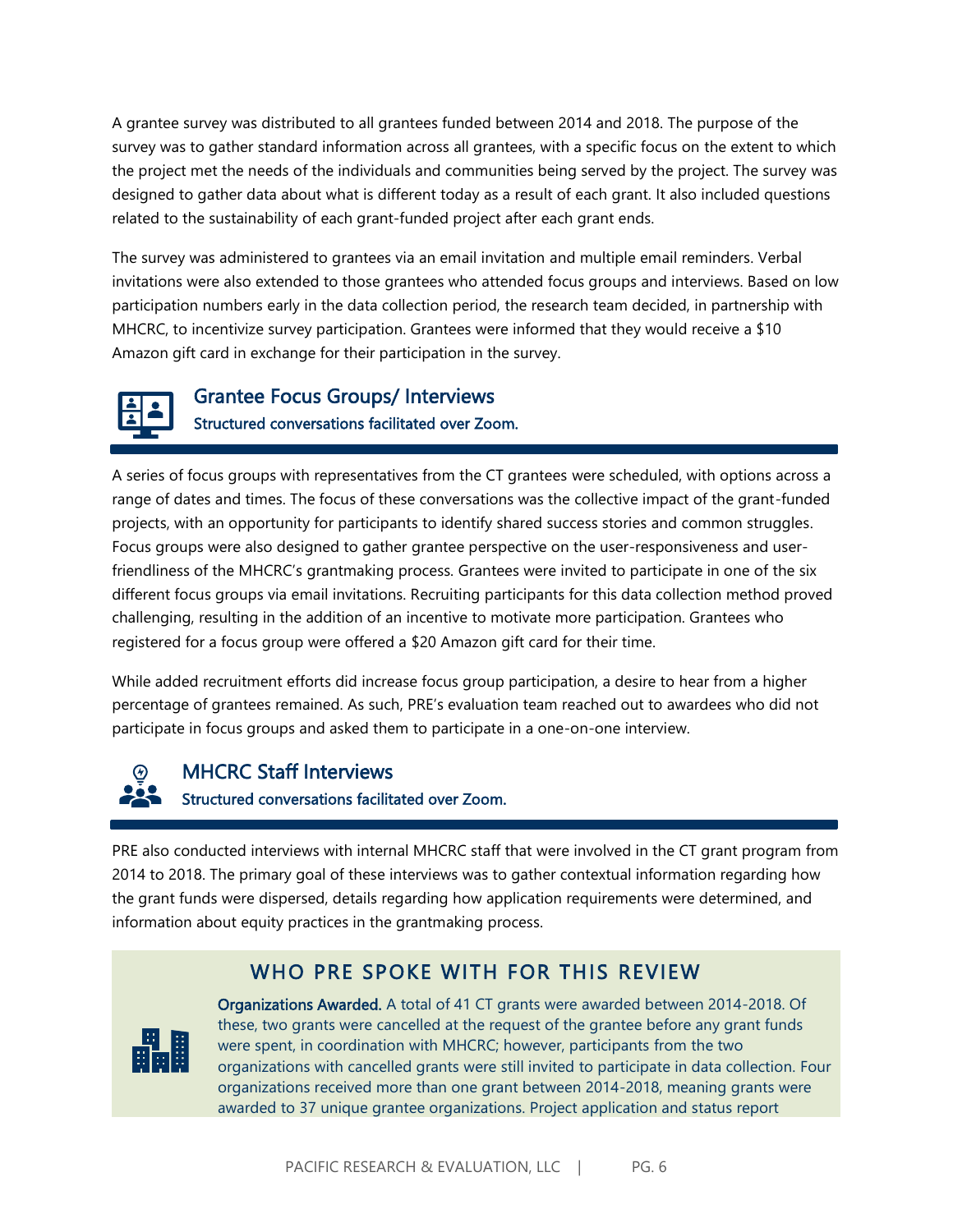documentation was reviewed for all but the two cancelled grants, thus representing 39 grants across 35 organizations.



Survey Respondents. Participants representing a total of 20 CT grants were represented on the grantee survey, with individual respondents reflecting a range of roles, though predominately Project Managers and Grant Writers. Represented organizations serve a range of audiences (age groups, underserved communities, and racial/ethnic identification).



Focus Group Participants. Representatives from all 2014-2018 grantee organizations were invited to participate in focus groups. A total of 14 organizations participated and were represented across four different focus groups. Participants reflected a range of organizational types, including community-based organizations and colleges and other educational facilities. Organizations differed in organizational age (i.e., some were in their second or third year of existence at the time of awarding, while others had been around for decades) and financial capacity.



Interview Participants: Grantee Organizations. An additional three individuals participated in interviews in lieu of focus groups. These three participants were unable to participate in the originally scheduled focus groups because they were contacted during a second round of efforts to find the best current contacts/representatives for each grantee organization. Each of the three grantee organizations interview participants represented appeared to be relatively well-established, with mid-size operating budgets.



Interview Participants: MHCRC. PRE conducted interviews with two MHCRC staff that were heavily involved in the CT grant program design and implementation and three MHCRC commissioners who have a long enough tenure to speak to the CT grant program between the years of 2014 and 2018.

# Project Limitations

There are several limitations of the information presented in this report that are important to consider when reading through results. First, there were substantial challenges in recruiting participants for focus groups, interviews, and the online survey. A thorough communications plan was implemented, beginning with contact initiated by MHCRC staff. The research team reached out directly to each primary contact identified by MHCRC, and incentives were offered in the form of a \$10 gift card for participation in the online survey and a \$20 gift card for participation in a focus group or interview. However, the retrospective nature of the review presented a significant hurdle to participation. Because some projects were completed as early as 2014, the research team had difficulty identifying current contacts following personnel turnover and finding points of contact for organizations which have since ceased operations. Additionally, the timing of the review, which was conducted during the COVID-19 pandemic, meant that some organizations were unable to participate due to decreased staffing, increased workload to support the community, closure, or other COVID-related pressures and changes.

To address this limitation, when a primary contact was not responsive or had left the organization, the research team sought a secondary contact. For some grantee organizations, replacement contacts were readily available. For any grant where a secondary contact was not immediately identifiable (e.g., not listed in a bounce-back email or on the organizational website), the research team contacted the organization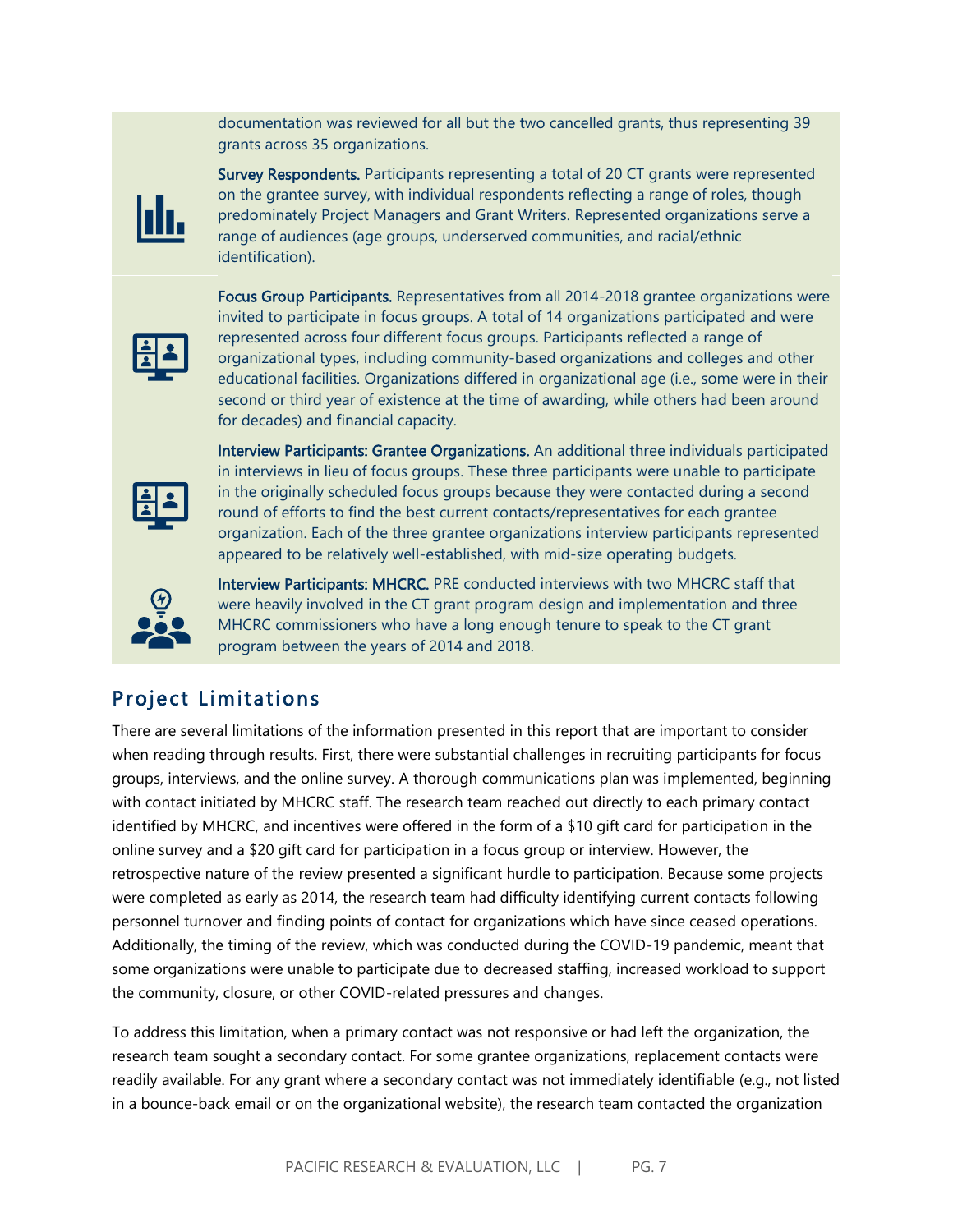by phone, email, or both. Contact was established with the large majority of grantee organizations. In fact, of the 39 total grants (not including two grants that were cancelled), 23 grants are represented in the survey, interview, and/or focus group data. Of the remaining 16 grants, one organization that represented two different grants from the review period opted out of all communications due to limited resources. One contact signed up for a focus group but ultimately did not attend or respond to any further communication. Two grantee organizations appeared not to be operational at the time of the review. Participants from the remaining grants were unable to be engaged, despite efforts by both the research team and MHCRC staff to reach out by phone and/or email.

Despite challenges in recruiting participants for focus groups, interviews, and the survey, information from all grantee organizations is provided in this report through document review. As described above, participants representing 23 grants engaged in at least one additional form of data collection, beyond document review. Of these 23, a total of 12 participated in both the survey and a focus group or interview, while 6 participated in only a focus group/interview and 5 participated in only the survey.

An additional, related limitation is that the timeframe for the study was relatively short. It is likely that a longer time allotted to study completion would have allowed for additional recruitment of participants, a longer data collection window, or more detailed analysis. However, given time constraints and the limitations described above, the information presented in this report provides great detail and opportunity for insight into the effectiveness of the CT grant program and the impact of grants from 2014-2018.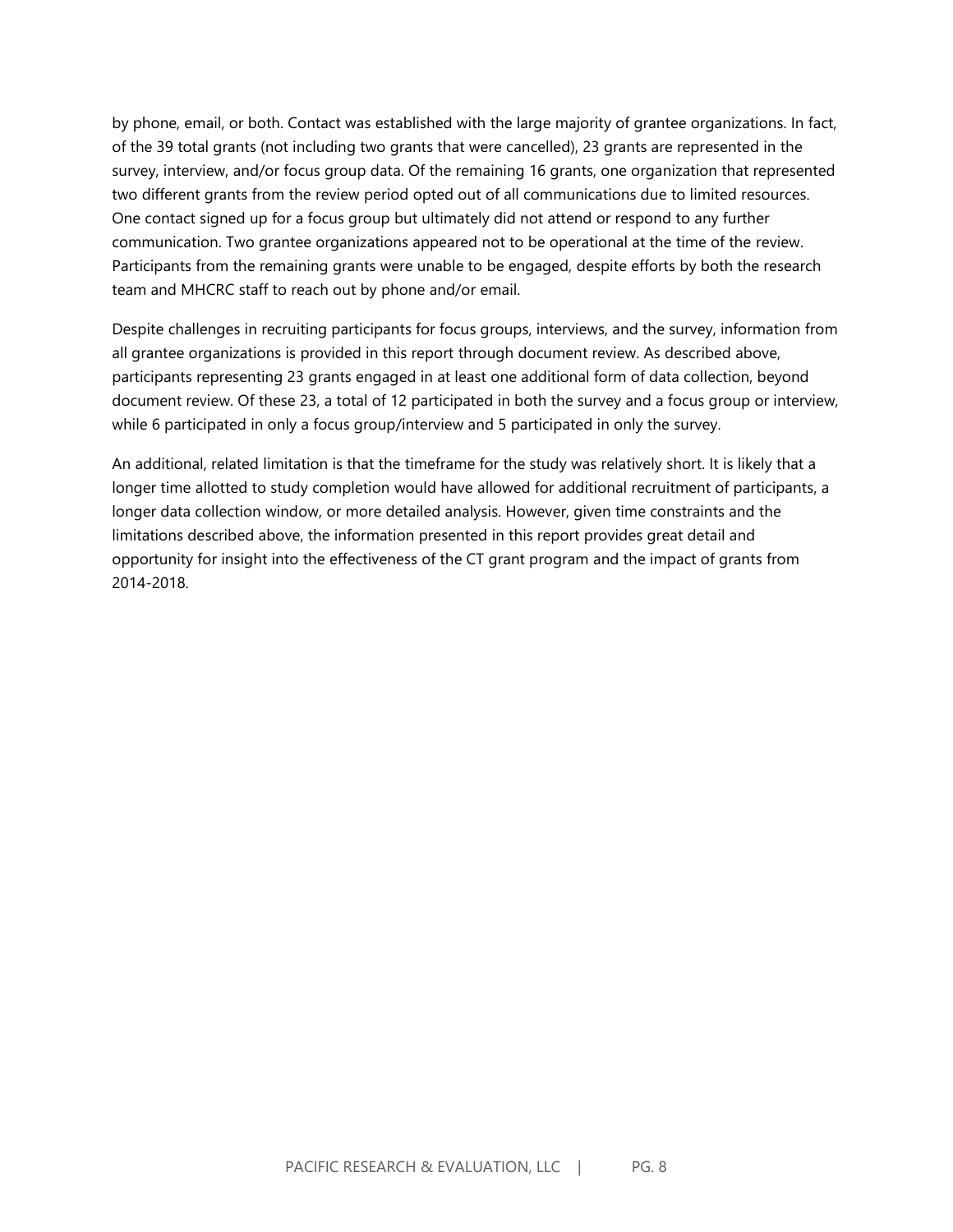# <span id="page-8-0"></span>OVERVIEW OF FINDINGS

Findings are organized by evaluation question, split into two broad thematic areas: program impact and the grantmaking process. Information across all data collection sources will be reported in aggregate, telling a multi-dimensional picture of the impact MHCRC was able to achieve through the Community Technology Grants program.



### PROGRAM IMPACT

<span id="page-8-1"></span>Responding to Evaluation Questions 1.1 through 1.8

# 1.1 Were projects successful at attaining their stated project goals? Why or why not?

The document review provided the most robust information around grantee goals and use of acquired technology. Project narratives submitted by grantees during the application process outlined a variety of goals and activities. Each grantee organization was asked to identify a cable system technology to focus the grant toward—either community access channels or the Institutional Network (I-Net). Of the total 39 grants, 27 (69.2%) focused on community access channels, while an additional 9 (23.1%) focused on I-Net. The remaining 3 grants identified both community access channels and the I-Net as areas of focus.

Each grantee was also asked to identify the technology they proposed to use. The most commonly identified types of technology were video and audio, which almost all grantees purchased with grant funds. A total of 36 grants (92.3%) included video technology purchases, and a total of 35 grants (89.7%) included audio technology purchases. Other commonly purchased equipment included recording (46.1% of grants), storage (33.3% of grants), and lighting (20.5% of grants).

Survey data, shown in Figure 1 below, reiterates document review findings, with almost all survey respondents (85.0%) indicating they acquired video-related technology through grant funds. Additional technology listed from the "other" category include a Drupal website through the Multnomah County Library, improvements to infrastructure, and tablets.



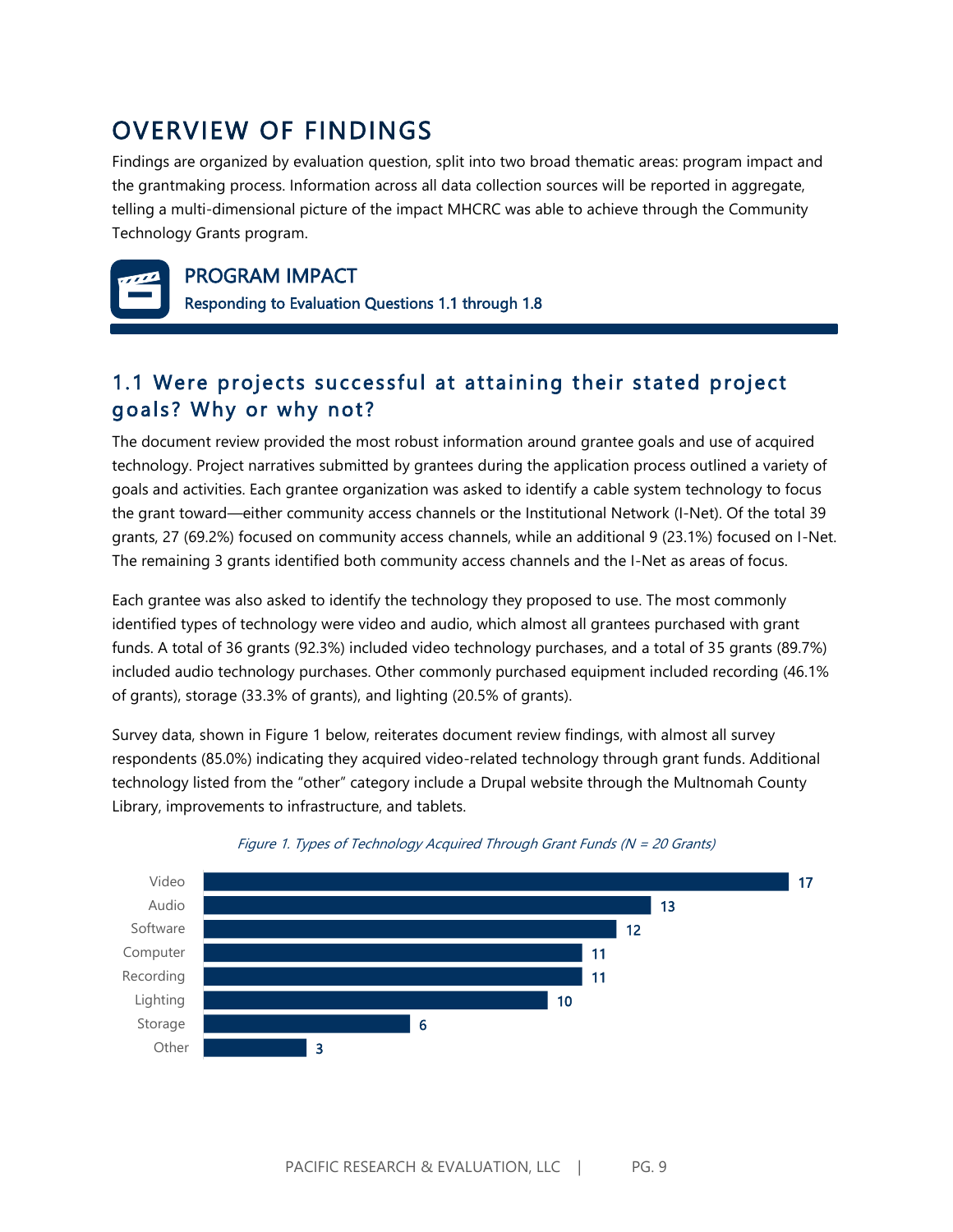Grant applications also included details on each project's purpose, planned activities, and goals. Applicants were asked to describe the project and share how use of technology could address their chosen public benefit area and serve their target community or beneficiaries. While specific project goals and activities varied widely, PRE coded each grantee organization's responses and found several recurring themes in the types of goals and activities identified by grant recipients. The most common goal categories that resulted from the analysis are listed in Figure 2. Notably, 30 of 39 grants (76.9%) included a goal that fell into the category of providing opportunities for project participants to gain experience with industry standard-level equipment. Over half of grants (53.9%) included goals or activities that focused on educational opportunities. Career guidance, mentorship and instruction, and creating opportunities for relationship building and shared experiences were other common focuses described by grantees.



Figure 2. Project Goals Listed on Applications (N = 39 Grants)

Finally, during review of application narratives, our research team identified the most critical activities found in each grant application. These activities fell into five categories: film production; community technology spaces; informational, news, and/or educational programming; live performances, programs, and meeting broadcasts; and general coverage or service improvements. A few grant applications included focus on activities in multiple categories, but the vast majority fell into a single category of focus.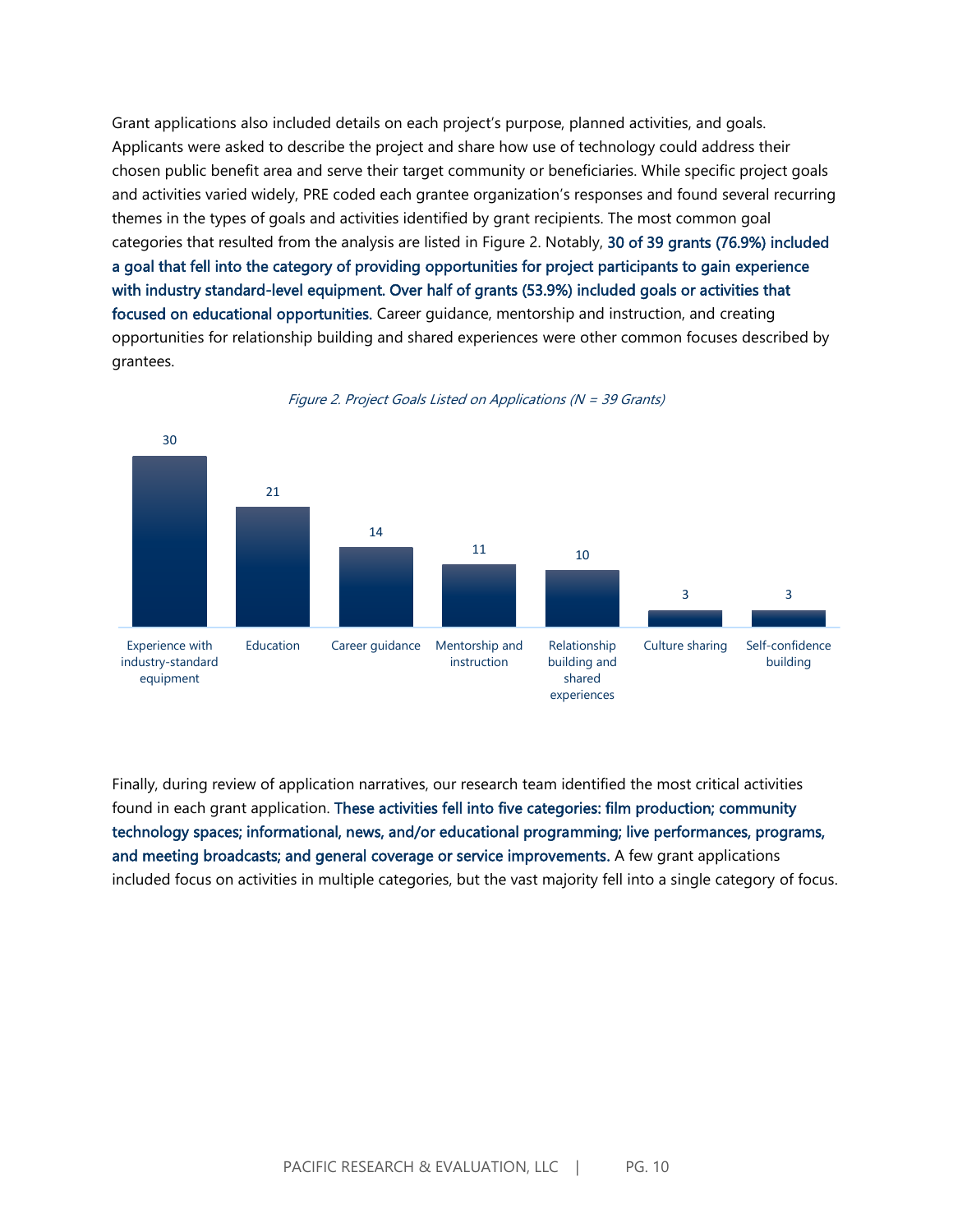

To examine whether grantees were successful in attaining the goals described above, the research team chose two complementary approaches: grantee self-assessment through survey responses and research team evaluation through document review. First, on the grantee survey, participants were asked to rate their agreement with several statements related to project goals and outcomes. When asked the extent to which they agreed their project was successful, 12 of the total 20 respondents (60.0%) strongly agreed and 6 (30.0%) agreed. The remaining two respondents selected that they did not know or that the statement did not apply to them, perhaps due to grant cancellation or lack of direct involvement in the grant.

When asked the extent to which they agreed that their organization achieved its project goals, 7 respondents (35.0%) indicated that they agreed and 9 (45%) indicated they strongly agreed. A further 3 respondents selected "I don't know," and one selected "not applicable." Taken together, these results indicate those grantees who responded to the survey overwhelmingly felt projects were successful.

Second, based on grantees' descriptions of their progress toward stated project goals and their chosen public benefit area, the research team evaluated each project's final status report during document review. Each organization had different levels of specificity in their stated project goals, and each organization provided a different level of detail in their report of outcomes and progress toward goals. Some grantees were very specific in project goals and subsequent outcome reports, while others did not have the capacity to set and report on goals with such detail (e.g., very small organizations, organizations with more limited resources). The research team reviewed each organization's progress toward stated project goals using the information provided in a qualitative coding process.

To analyze progress, the research team gathered stated project goals and stated outcomes. These details were often spread across different question responses on the application narrative, so each organization was considered independently. When documentation indicated that all project goals had been met, regardless of the level of detail provided, a project was considered to have fully met its stated goals.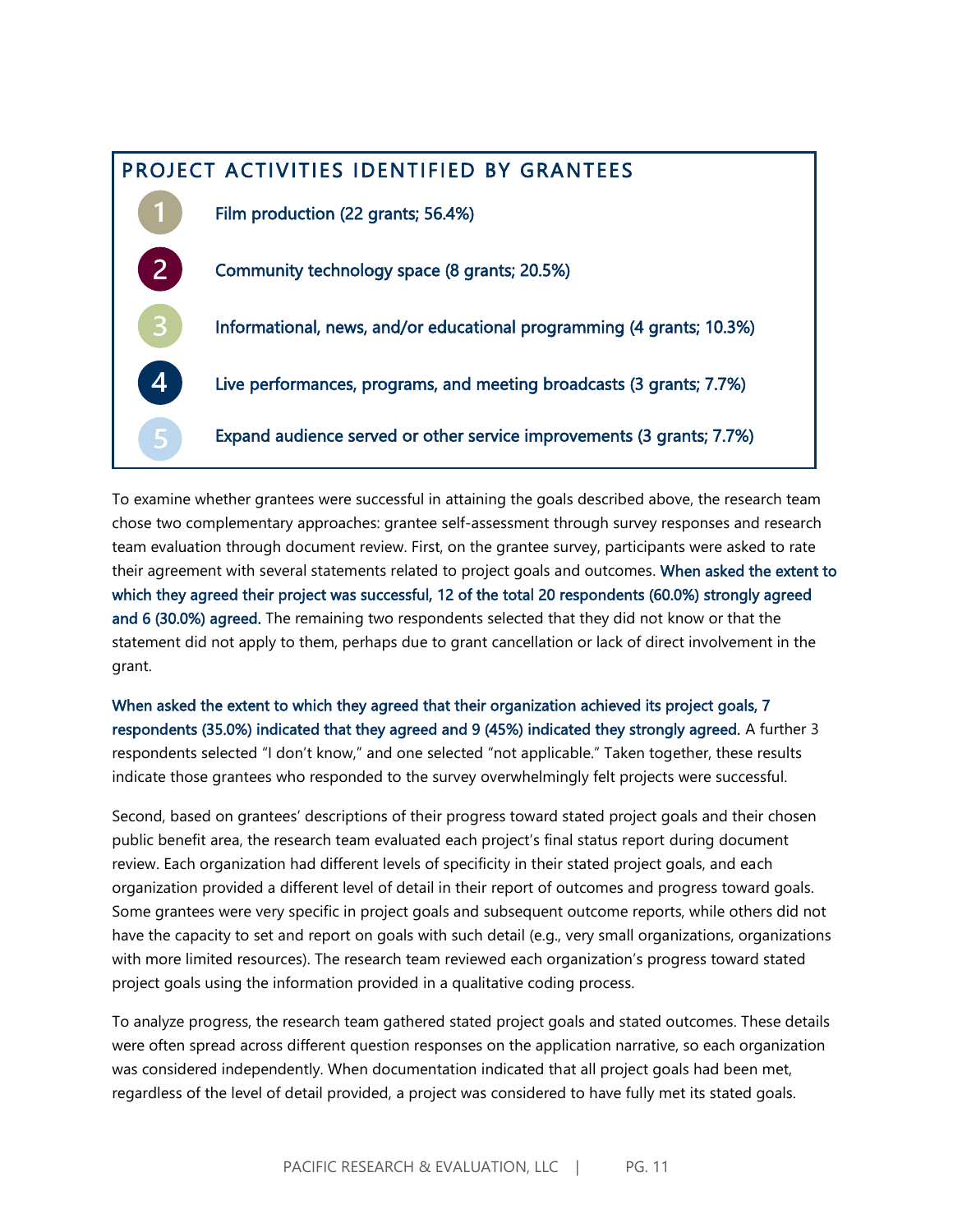When documentation indicated that there was a substantive obstruction to progress toward stated goals, a project was considered to have partially met its stated goals. Based on this qualitative analysis, a total of 35 grants (89.7%) were deemed to have fully met their stated project goals.

The remaining four grants (10.3%) included in document review were determined to have partially met their stated project goals. Of these four, three were substantially impacted by the pandemic and met goals to the best of their ability but were unable to meet all stated project goals. One pandemic-impacted grant is still ongoing, as the grantee organization signed an amendment in 2020 to allow additional time to meet project goals based on the challenges faced. The final partially completed grant was cancelled at the grantee organization's discretion early in project implementation; however, the organization did meet some project goals prior to closure. Two grants were not included in document review because they had been cancelled during the grant period at the grantee organizations' requests, in coordination with MHCRC. Results including all 41 grants awarded from 2014-2018 are shown in Figure 3.





## 1.2 Who did organizations reach through funded projects?

PRE reviewed the audience, beneficiaries, and communities that CT grant projects reached in several ways. First, all organizations that responded to the grantee survey were asked to indicate which of MHCRC's six jurisdictions—Portland, Gresham, Troutdale, Fairview, Wood Village, and unincorporated Multnomah County—their project served. Respondents could select as many jurisdictions as applied, and response data indicates that many organizations work across multiple jurisdictions. All respondents indicated their project served Portland. Further results are shown in Figure 4 below.



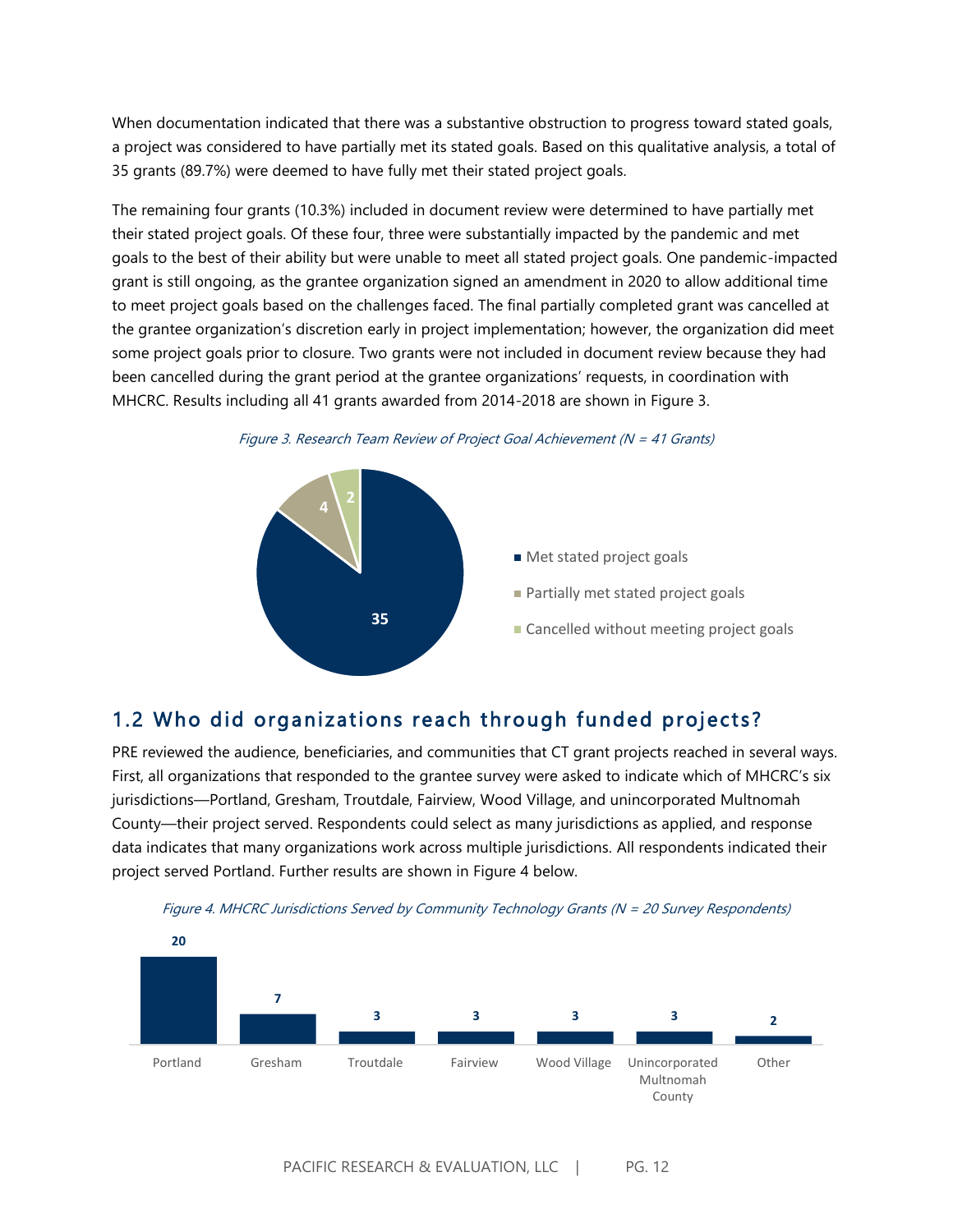Review of grantees' application project narratives (submitted during the application process) and final status reports (submitted as the final progress report prior to grant closeout) showed that grants served a wide variety of audiences and communities, including numerous historically underrepresented and underserved groups. Grantees were asked to identify the communities, beneficiaries, and audiences served, and to share demographics if available. Results from review of these documents and supplemental survey data analysis are presented next.

#### Race, Ethnicity, English Proficiency, and Immigrant/Refugee Status of Populations Served

Of the 36 total grantees who provided information on project applications and status reports about audience or populations served, two-thirds (i.e., 24 grantee organizations) stated that their grants served Black, Indigenous, and people of color (BIPOC). Of these 24 organizations, 6 stated their grants specifically served Black or African American populations, 5 stated their grants specifically served Latinx or Hispanic populations, and 4 stated their grants served Native American or American Indian populations. Additional grants specifically served Slavic, Asian, Pacific Islander, Native Hawaiian, Iranian, and multiracial populations.

Survey data provided added insights on populations served. Among the 20 respondents, 12 (60.0%) indicated that they did not work with a specific racial or ethnic group. The remaining 8 respondents indicated via a checkbox the ranges of audiences they work with. Many of these organizations indicated work with multiple racial/ethnic groups. Figure 5 shows response counts.



Figure 5. Specific Audiences Served as Reported on Grantee Surveys ( $N = 8$ )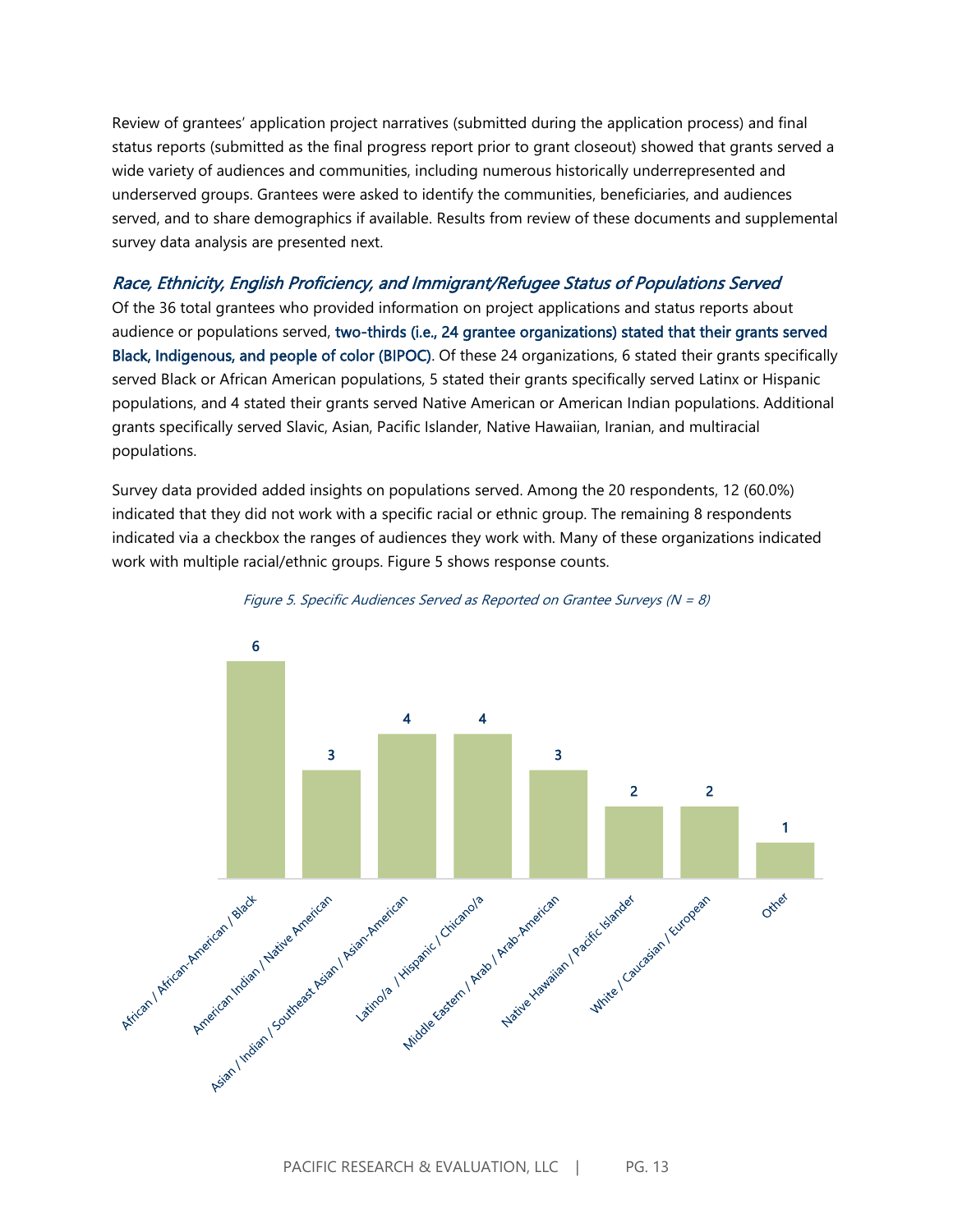Based on document review, a total of 8 grants (22.2%) were specifically designed to serve people with limited English proficiency or people whose first language is not English. Three grantee organizations (8.3%) identified immigrants and refugees as populations specifically served. Survey data provided additional details. A total of 8 of 20 respondents (40.0%) reported that they conducted project work only in English. Three respondents worked in American Sign Language and/or in Spanish. At least two organizations indicated working in Vietnamese and/or Chinese, and one group conducted work in Russian. Three survey respondents selected "other," listing out Somali, occasional Native languages, and notating: "We often translate our videos into our five supported languages (Russian, Vietnamese, Somali, Chinese and Spanish) and provide videos with translated captioning and/or voiceovers."

#### Age Groups of Populations Served

In application project narratives and final status reports, grantee organizations frequently identified the age group(s) their grants targeted. A total of 13 (36.1%) grants served children, primarily ages 5 to 12. A further 20 (55.6%) grants served teens aged 13 to 19. An additional 6 (16.7%) grants served community college and university students of all adult ages, while 5 (13.9%) grants served other adult learner populations. A total of 5 (13.9%) grants specifically served older adults and seniors.

Survey data, which is reflective of a subset of all MHCRC grantees, showed higher numbers in each of these categories. A total of 11 out of 19 responding organizations (57.9%) indicated that their project served children, 14 (73.7%) organizations served teens and young adults, 12 (63.2%) served adults, and 7 (36.8%) served elderly groups. More notable than the counts per category is the finding that most survey respondent organizations indicated they served multiple age groups as part of their project audiences.

#### Gender and Sexuality of Populations Served

In documents reviewed by the research team, a total of 4 (11.1%) grantee organizations identified women as a population specifically served by their grants. Additionally, 2 (5.6%) grants specifically served trans people and 3 (8.3%) grants discussed serving LGBTQIA+ populations. The grantee survey did not include a question around these population areas.

#### Additional Populations Served

Grantees also identified other underserved populations served by CT grants on documents reviewed by the research team. A total of 16 (44.4%) grantees specifically stated their grants served people with low incomes. A further 7 (19.4%) grantees specifically stated their grants served people with disabilities and/or people who are neurodiverse. An additional 3 (8.3%) grants served people dealing with houselessness, especially youth, and 2 (5.6%) grants identified children and/or adults in unstable homes, foster care, or group home care as an audience served. Finally, 6 (16.7%) grants identified specific service worker populations, including teachers, public service staff/government employees, and firefighters.

Survey data echoed the topline document review finding, showing most respondents (15 of 20 survey participants) designed projects that specifically served people with low incomes. Others indicated they served people with disabilities, people who are neurodiverse, people dealing with houselessness, and other groups. Responses to the "other" category included work to reduce gender disparity, work for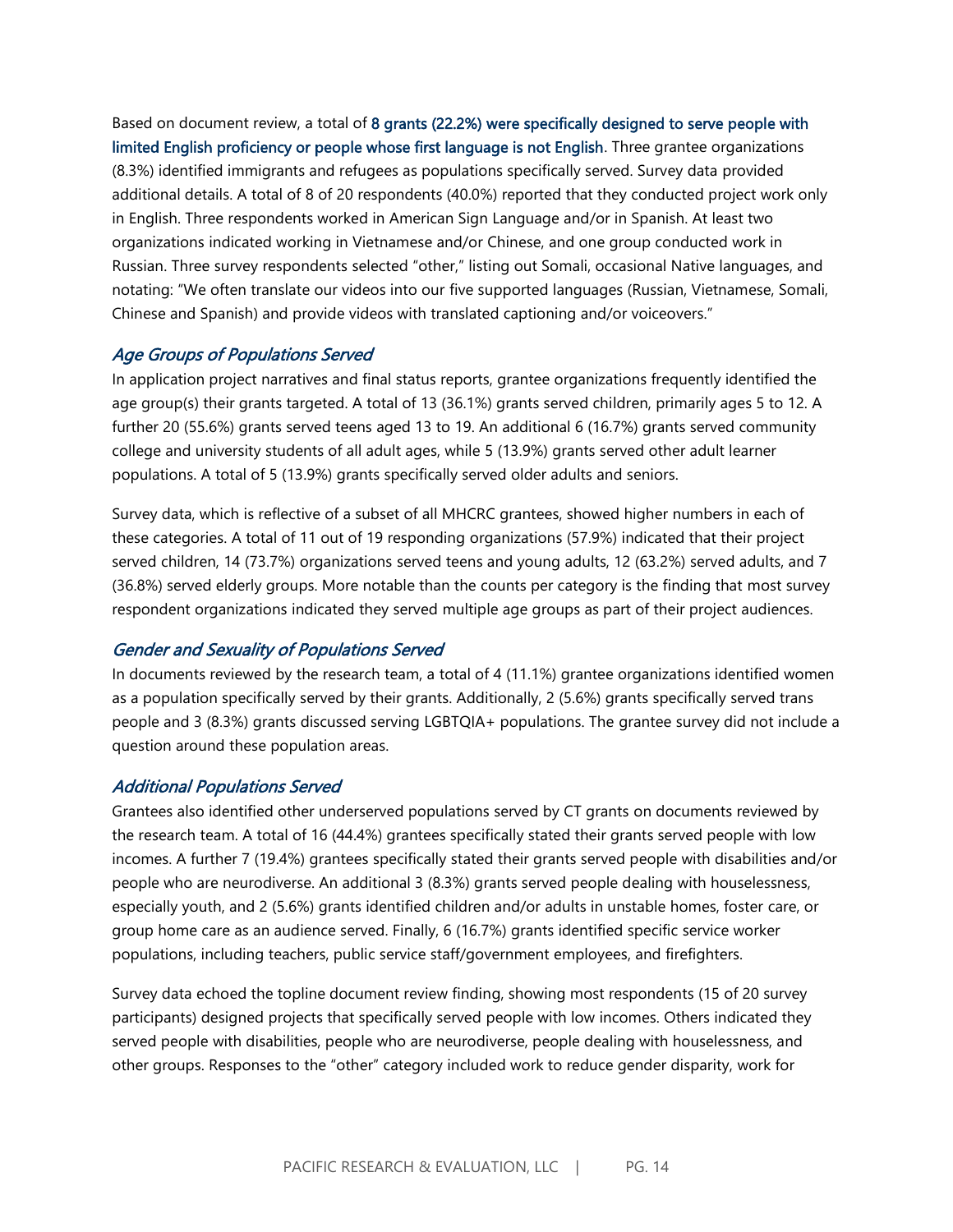people "without a voice," work with Spanish-speaking youth, and work with students (many first generation). Results are presented in Figure 6.





# 1.3 Did projects create any demonstrable community impact in the public benefit areas targeted by the grant program? What is different today as a result of grant-funded projects?

#### Public Benefit Areas

A key function of the CT grants is to create demonstrable community impact in the public benefit area(s) targeted by the program. On the grant application, each grantee organization was asked to identify a public benefit area to target. The four public benefit areas included: reducing disparities; improving service delivery; improving community involvement; and reducing cost of a service or function. A total of 48.7% of grantees (19 grantee organizations) identified the primary public benefit area of their grant as reducing disparities. A further 33.3% of grantees (13 grantee organizations) identified the public benefit area as improving service delivery, while 12.8% (5 grantee organizations) identified improving community involvement and 2.6% (1 grantee organization) identified reducing cost of a service or function. The breakdown of grantees' targeted public benefit areas is shown in Figure 7.

#### Figure 7. Grantee Public Benefit Areas (N = 39)

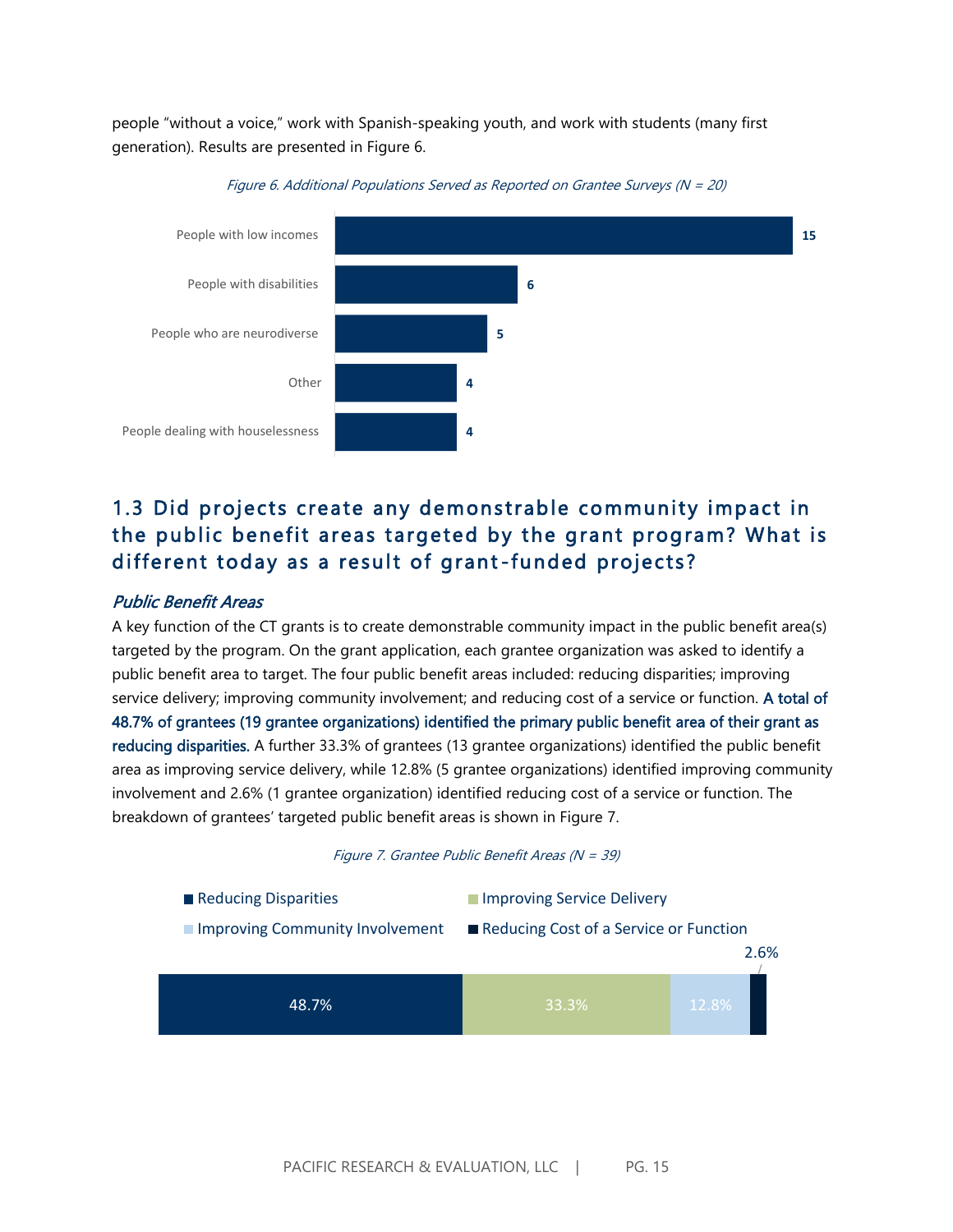#### Ways Grantees Measured and Evaluated Their Impact

In their final status report for each project, grantee organizations described results of their grant, as well as results of their own outcome evaluations. The research team reviewed 39 total final status reports to obtain information about evaluation strategies/methods that grantees used in their own evaluations of whether their projects made measurable impact. Evaluation strategies and methods varied enormously across projects, but several themes emerged from our review. In general, the most common indicators grantee organizations used to determine whether their projects had measurable impact are listed below.

# COMMON INDICATORS GRANTEES USED TO DETERMINE IMPACT

- Numbers of video programs created, produced, and/or shown
- Attendance at trainings, workshops, and/or classes associated with CT grants
- Successful planning and hosting of community/public events
- Usage rates for technology associated with or purchased with CT grant funding
- Physical spaces built and/or provided
- Surveys of participants to assess attitudes, skills, and/or change over time
- Engagement rates and/or number of individuals or organizations served
- Networking and mentorship opportunities provided
- Career and professional development, certification, and credit opportunities provided

#### Grantee Perceptions of Project Success and Impacts

On grantee surveys, respondents demonstrated great pride in their projects, with 14 of 20 respondents (70.0%) agreeing strongly that they are proud of their project's accomplishments and 5 (25.0%) generally agreeing. Only 1 respondent (5.0%) indicated they did not know, perhaps due to lack of direct involvement in the grant project. For the most part, survey respondents also agreed that their project goals were realistic. A total of 18 (90.0%) agreed with this statement, 1 respondent disagreed, and 1 respondent didn't know if they agreed with the statement.

Survey data also provided insight into grantees' perceptions of their projects' impact on communities. All respondents agreed, and most strongly agreed, that project activities positively impacted the community they serve. When considering whether project activities positively impacted the community they serve above and beyond their typical services, however, four respondents indicated they did not know or disagreed. The remainder agreed or strongly agreed that the positive impact of CT grant project work was above and beyond their typical services.

When asked the extent to which they agreed that the project provided new services to the communities they serve, 13 survey participants (65.0%) strongly agreed, 4 (20.0%) agreed, and the remainder disagreed or did not know. Similarly, when asked whether the project enhanced existing services, 10 (50.0%) strongly agreed, 7 (35.0%) agreed, and the remainder did not know. Taken together, these survey results indicate that those grantees who participated nearly unanimously feel their project benefitted the community they serve.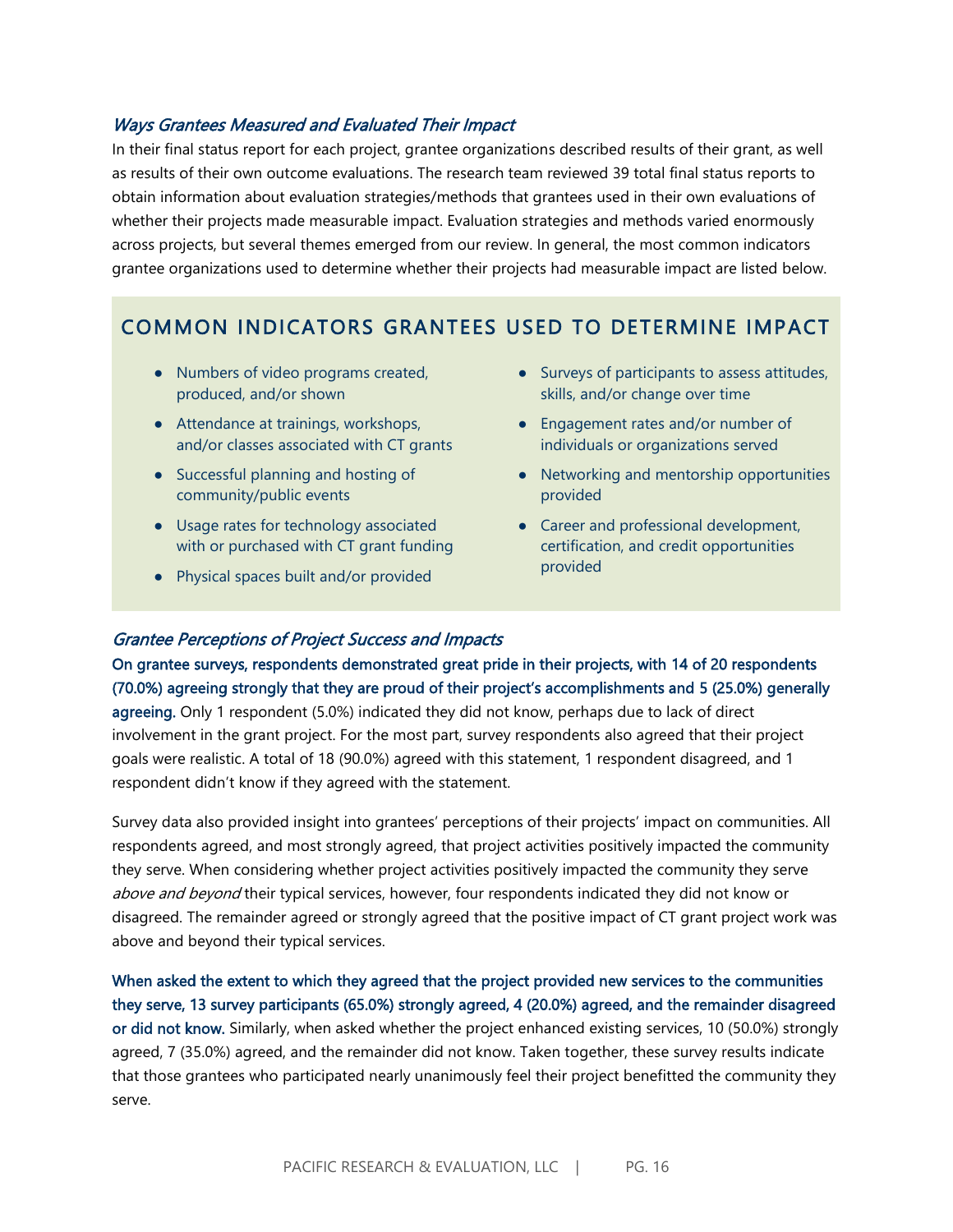A related theme across grantee conversations was an ability to describe added ways they were able to benefit their community, due to the technology acquired through the grant. Key themes emerged across these conversations. The quality of technology added credibility and elevated expectations of what was possible.

#### QUOTES FROM GRANTEE FOCUS GROUPS/INTERVIEWS

It has helped give this particular program legitimacy, which is really relevant for a program that specifically focuses on the Black community. I know, too, that word got out that this gear existed. While it's really focused on being available for the six fellows that we work with every year, they began a bit of an informal lending program to other Black filmmakers in the community that wanted to use the gear. We haven't yet done the math on how many people that is, but I know for sure that the gear has lived a very useful life well beyond the initial intent of the program.

A lot of the new technology addresses issues around disability. New technology has better resources built into it. From an accessibility standpoint, we weren't buying technology with that in mind, but we kept discovering that it was [happening] because those tools are [have it] embedded. That is a great thing.

Something we did know - it's a big part of what we do - the technology connects people to places, especially if you use the cameras. In our case I would go out in the world and meet new people and build new relationships.

Most of the people we work with can't afford really amazing technology or cutting-edge technology. I think the idea that they had access to it and that they were trusted with playing with it was incredible and building confidence. ...There is a huge issue in building that confidence in a community to engage with technology. I find this so much more effective than other traditional methods of teaching or even programming or anything.

#### What is Different Today as a Result of Community Technology Grants

Conversations with grantees provided an opportunity to explore what is different now as a result of grantfunding. Almost all organizations who participated in those discussions were able to describe clear ways the communities they work with were positively served through grant funding. Some respondents described how CT grant funds allowed them to initiate dedicated activities that gave communities space to be creative, see themselves represented in media, and invest long-term in communities.

#### QUOTES FROM GRANTEE FOCUS GROUPS/INTERVIEWS

It allowed people to find their way into these technologies and into being a media producer in very different ways. That's important because we usually just have one path, and this allowed people to see a path that they could create that fit their identity and vision for what the world should be. I think that's important.

One of the essential things for us is that this grant is really focused on technology and lets us buy equipment that is really high quality. It signals to anyone who wants to tell a story, that they can come to [our organization] and we can help them do that.

Being able to offer them really professional equipment, really good equipment, it communicates to them immediately how much we respect the story they want to tell. I think that's really important because it's just a marker of what we're investing in the people and then how much we want to help them.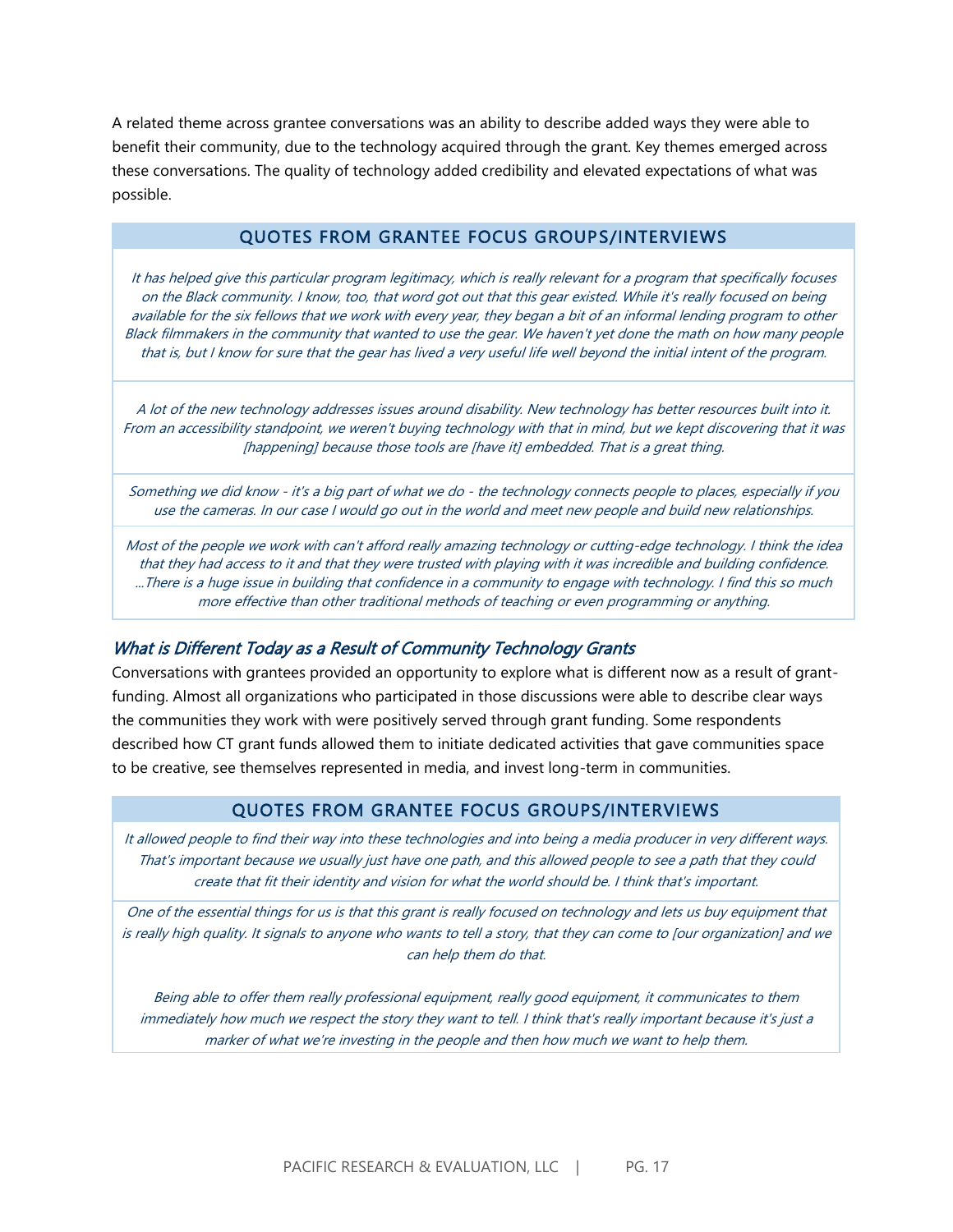#### QUOTES FROM GRANTEE FOCUS GROUPS/INTERVIEWS

We do projects about all sorts of community groups in our region, and we let the students tell the story. It's what they want to focus on. We've had projects from [location] to homelessness to LGBTQ community groups. It allowed us to have some tools to spread the wealth a little- spread teaching and flexibility a little bit because we have a lot of students. It helps to augment all that.

Some grantees spoke about how the CT grant funds empowered them to bring light to issues that are unique to the communities they serve, reaching communities in ways they otherwise may not have been able to.

#### QUOTES FROM GRANTEE FOCUS GROUPS/INTERVIEWS

Our project trained people in the community on how to use video equipment. It was really good because we had a great focus for them to go out and film, to find people and interview them, and also to learn the technical equipment. Then we were able to present it in venues where the community showed up. I really believe that it brought visibility to the [issue] because a lot of people have no idea about it.

Our community is the [cluster of organizations], families, audiences, and other interested people. Sometimes it feels like all of Portland and beyond, and we need to talk with them publicly.

The technology has allowed us to share more of these [public] meetings that people either can't attend [virtually], wouldn't be able to attend [in person], and record them so they can see them later on. It's helped us to be more transparent and share more of those public meetings that we need to.

# 1.4 Did grant funds leverage other funds in the community to support the projects and/or work of grantee organizations overall? What role did project partners play in the success of funded projects ?

As part of the review, PRE explored ways in which grantees leveraged grant funds or other funds from the community to support the project and/or work of their organizations. In focus groups and interviews, grantees provided several examples of how they were able to leverage funds. For example, one grantee explained that having the technology they were able to procure through the CT grants provided a foundation for them, upon which they could seek out additional funding. Another grantee spoke about how owning the technology has allowed them to consistently implement activities, and even to pivot ways they implement activities when transitioning to remote activities during the pandemic. They shared,

"I can say for sure that having secured that capital funding helped us very much raise more money. I would have to do the math, but we easily raised five to six times the value of the grant from MHCRC in operating funding. We were able to leverage that really well. I would also say I feel we wouldn't have had the quality of gear for this program if we hadn't gotten this grant."

#### -Focus Group Participant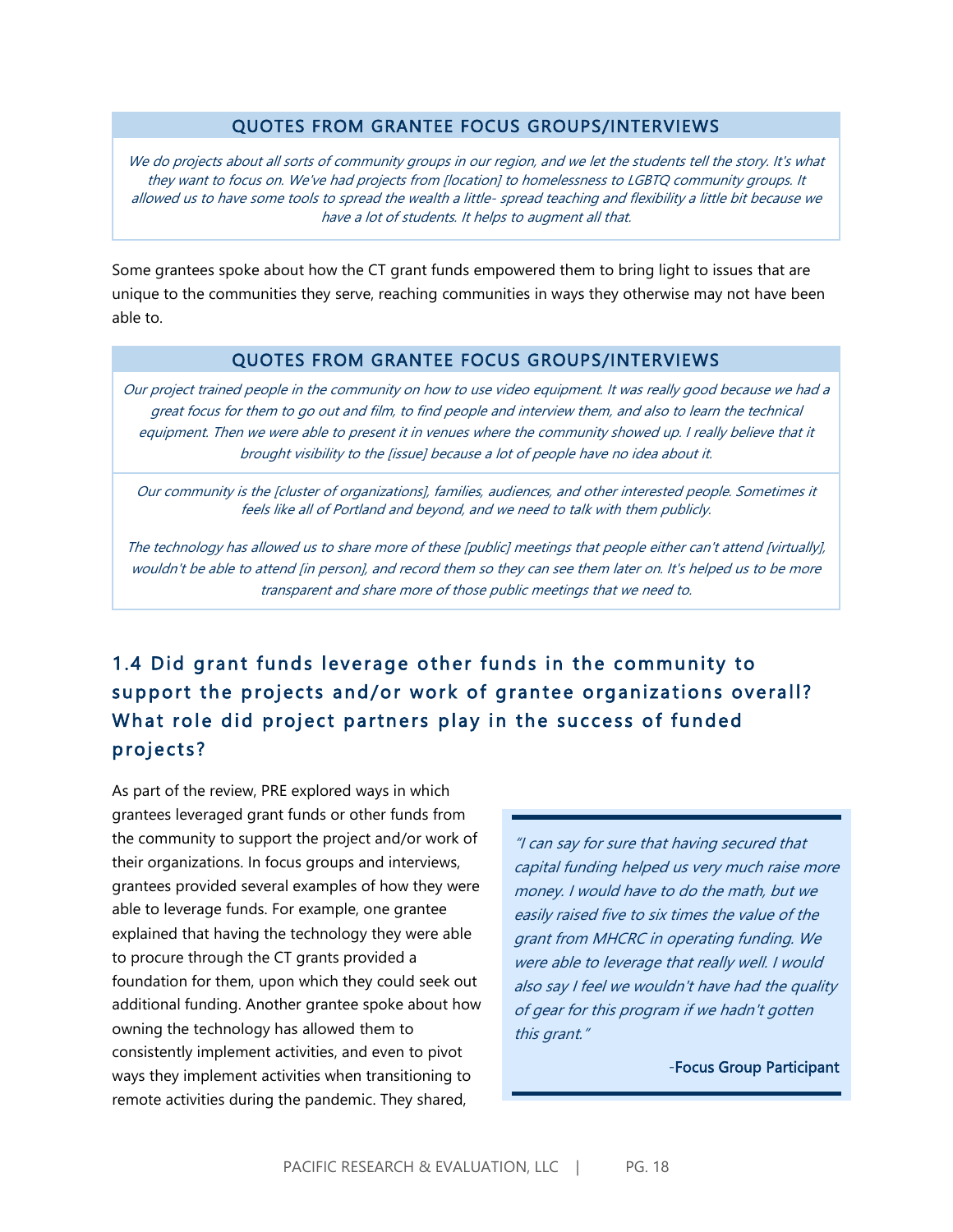"This year and last year were different in that we were doing no schools or programs in person with students, but instead of utilizing those tools with students, we were able to use technology to meet a lot of needs for our teaching artists."

Additional details were provided on final status reports, which the research team reviewed as part of the larger document review process. When examining the ways in which projects were sustained past the grant-funded period (additional details provided in Section 1.7 below), at least 16 of the 39 reports (41.0%) reviewed indicated that additional funding was one way their projects were being sustained over time. Grantees cited new funding sources found throughout the grant period, new grants that had been received based on the work performed with MHCRC-provided funds, and additional contributions of their own and other organizations to sustain projects over time. For example, one grantee said, "We will use the project's success—particularly the positive impact on students, community relations, and anticipated employment outcomes beyond the grant period—to advocate for internal and external funding for future upgrades." Another shared, "Even though our capital needs have been satisfied for this program thanks to your generous support, we are soliciting needed operating support for the program from foundations and individual contributors and expect responses in the next few weeks."

#### Project Partners

One particular way grant funds cultivated change and leveraged other funds in the community was through grantees' partnerships with other individuals and organizations. On their applications, grantees were asked to share who their project partner(s) would be (if applicable), proposed role(s) in the project, and the contribution each project partner would make. The research team coded these responses based on categories that were identified in partnership with MHCRC staff. The research team reviewed 33 grant applications that identified a variety of roles and contributions provided by partners in the community. Partners fell into seven broad categories based on roles and contributions, providing one or more of the following: funding, technology, physical space/event space, training, recruitment services, video content participants, and other personnel support not otherwise listed. Results are presented in Figure 8, which shows the number of grant applications that identified partners with each role/contribution. Note that many projects identified multiple partners and multiple roles/contributions per partner.



#### Figure 8. Project Partner Roles and Contributions (N = 39 Grants)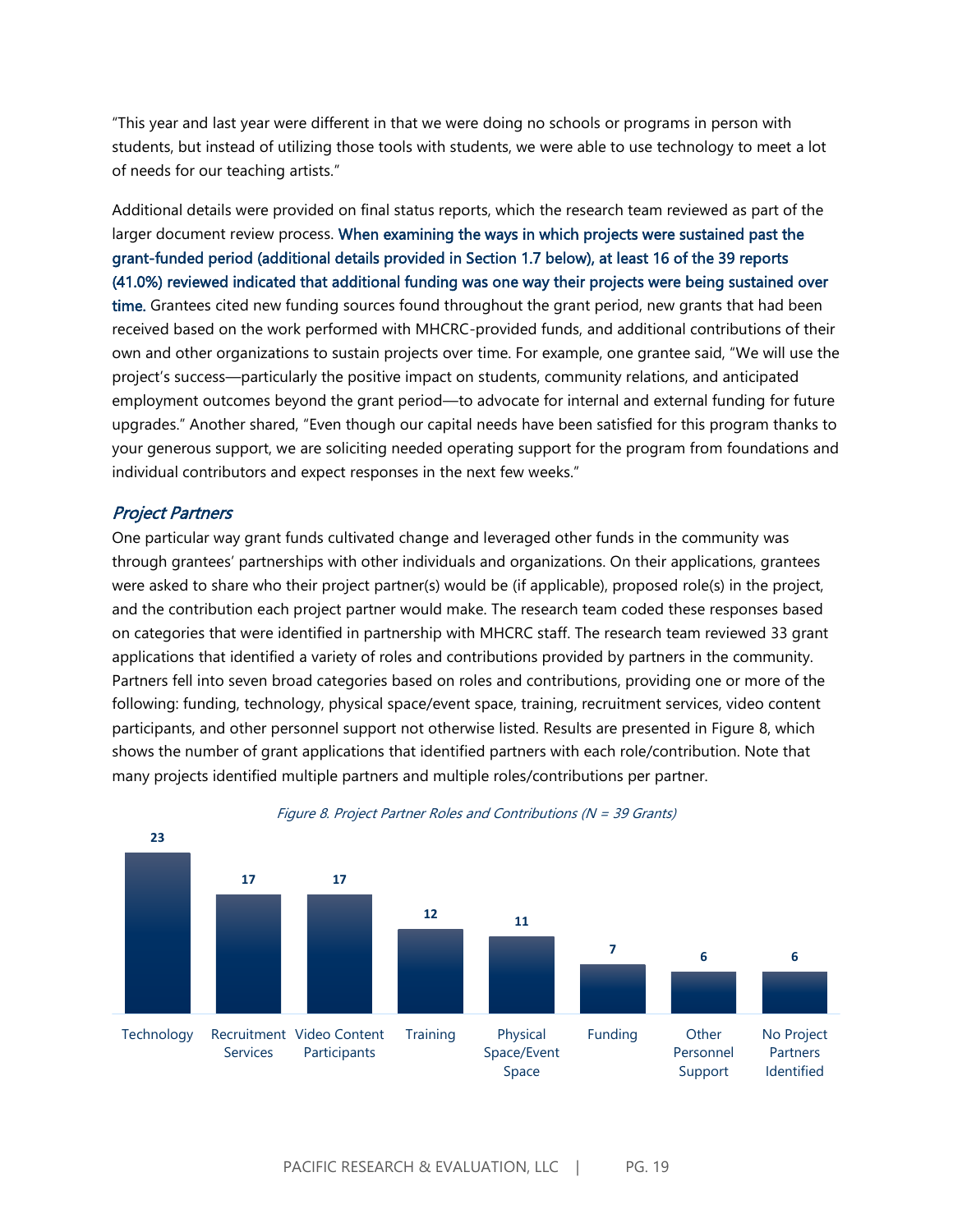# 1.5 Did the technology acquired through the grant funds enhance or detract from grantee organizations' ability to be effective?

The grantee survey asked several questions about ways that technology acquired through the grant and the grant project itself benefitted or detracted from grantee organizations' efficiency and effectiveness. Results of these survey items are shown in Figure 9. First, grantees were asked the extent to which the technology *detracted from* their effectiveness as an organization. A total of 19 of 20 participants (95.0%) indicated they disagreed or strongly disagreed that the technology detracted from effectiveness, with the remaining participant indicating they did not know, perhaps due to lack of direct involvement in the grant-funded project.

Next, grantees were asked the extent to which they agreed the technology acquired through grant funds improved efficiency in their organization. A total of 16 out of 20 participants agreed or strongly agreed that the technology did, in fact, improve their organization's efficiency. Similarly, when asked the extent to which the internal structure of their organization was strengthened by the project, only one participant indicated it did not strengthen their organization's internal structure, while 14 of 20 agreed or strongly agreed and 5 of 20 did not know or did not feel the question was applicable to their project. Finally, when asked the extent to which their organization is able to function more effectively as a result of the project, a total of 16 out of 20 participants agreed or strongly agreed. Only one indicated they disagreed, and three indicated they did not know or that the question didn't apply.



Figure 9. Grantees' Perceptions of Organizational Effectiveness (N = 20)

During focus groups and interviews, grantees provided additional information about how the technology and grant-funded projects impacted their organizations' effectiveness. Some grantees described how having access to CT funds was critical to their ability to achieve their mission. One described the funds as "a huge game-changer" describing how having ownership of the technology their organization uses is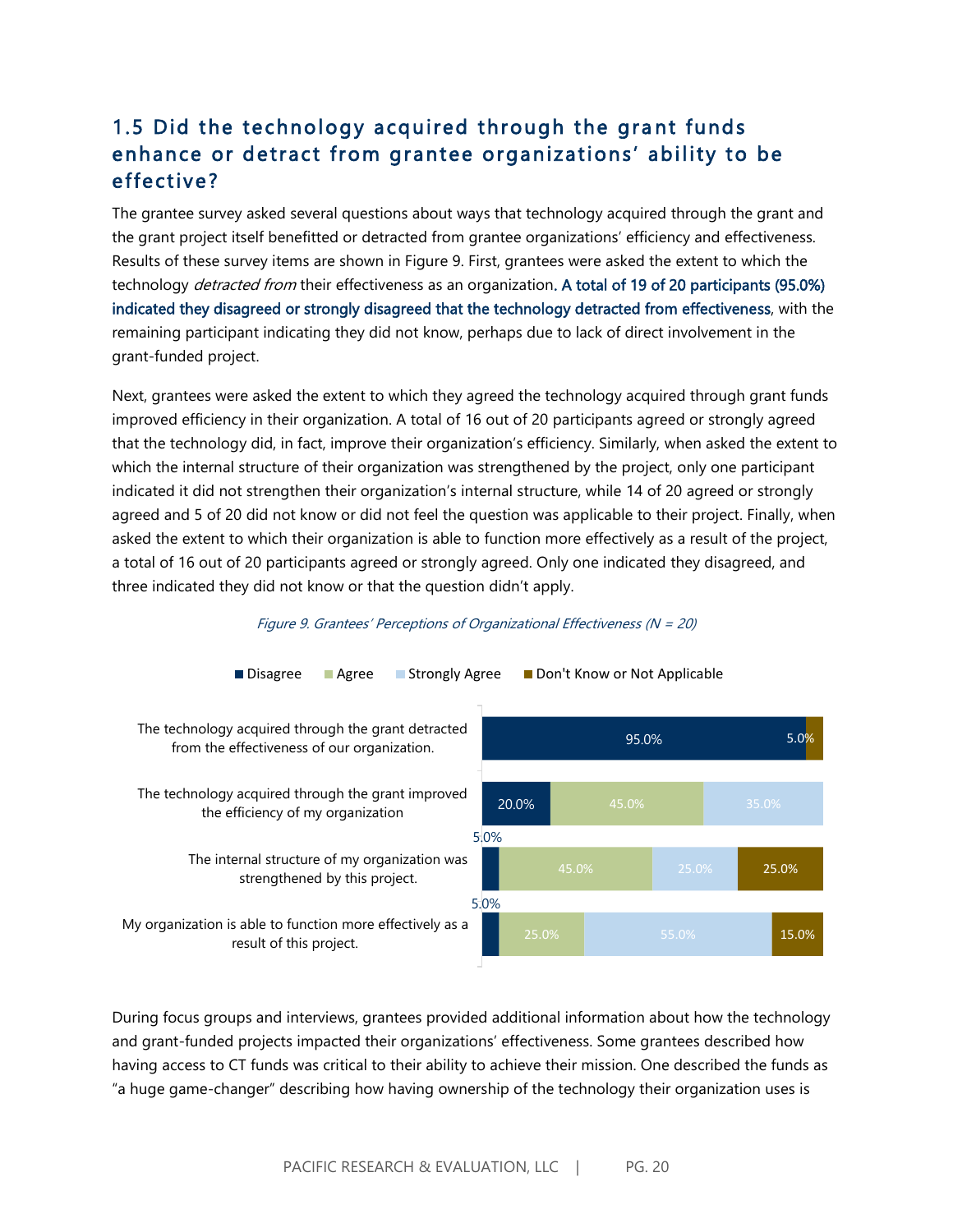critical to the success of their work. The grantee went on to describe how staff are able to become very familiar with how the technology is used, then model working with it when working with the community served (homeless youth, in this grantee example). The grantee said, concisely: "It's allowed us to do our mission, basically."

# 1.6 Did the grant-funded technology investments add any specific value to grant projects that wasn't initially anticipated?

Survey data suggest that most grantees seek CT-funded technology to better their communities, with almost all grantees who participated in the survey indicating the technology acquired through the grant was directly utilized by the community they serve. The majority (13 of 20 respondents) disagreed that the technology was primarily used to strengthen their own organization internally.

In addition to the substantial impacts of CT grants described in this report, half of all survey respondents agreed that the technology funded through the grant impacted their organization in ways that surpassed their expectations. A total of 12 survey respondents (60.0%) also agreed that the technology funded through the grant impacted their organization or their community in ways they didn't anticipate. Conversations with grantees brought light to why this may be. Focus groups and interview participants discussed how having access to the kind of equipment funded by CT grants helped build valuable professional skills for grantees and the communities they serve.

#### QUOTES FROM GRANTEE FOCUS GROUPS/INTERVIEWS

From a technical training perspective, our teams get a lot of use out of the equipment. They do multiple trainings and productions a year where they're the ones learning and running the broadcast equipment and figuring out how to do multi-camera shoots and live events and all that.

Having that set of iPads, and a full class set at that, allowed us to expand what our teaching artists were able to offer. In addition to offering programs that did not require any technological assistance, we also had some people add things like digital photography and animation. There have been a couple artists who've used them for music production like GarageBand work, that kind of thing.

For one, it allowed those partners, those teaching artists partners, to create new work that could go into schools and then it also brought our organization up on educational trends. A lot of teachers and schools were excited to see that we had some of those new offerings. Then related to that, it also brought us some more funding sources that really like to focus on technology and incorporating technology in education.

Part of the grant was geared at entry-level students, or basic- students getting started. Then we had a subsidy of the equipment that we purchase for advanced students. I'm really grateful we did it that way because we hit a little bit of both needs. Students build confidence. They learned skills.

While all grants involved in this study were awarded prior to the COVID-19 pandemic, focus groups and interviews showed that CT-funded technology also enabled grantees to sustain work in their communities amid the pandemic in unexpected ways. For some projects, this meant building infrastructure to lend out equipment to community members so that they could continue creating during closures and stay-at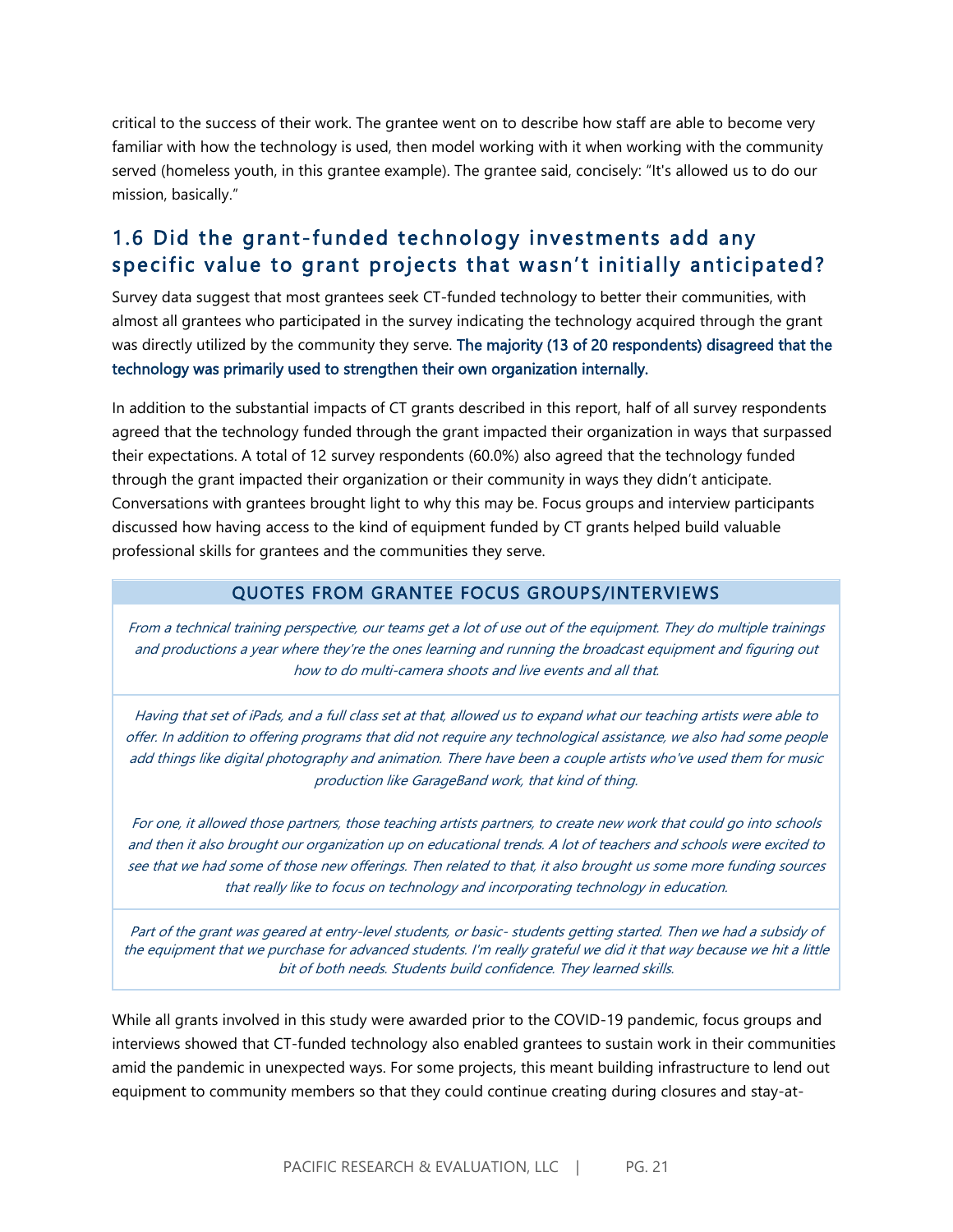home orders. Others spoke about how the equipment enabled them to pivot to streaming or webcast formats for program implementation.

#### QUOTES FROM GRANTEE FOCUS GROUPS/INTERVIEWS

The piece this year was also really not expected that we would need to have artists record videos for virtual instruction. It was really helpful to have those as tools to be able to check out to artists in addition to having them in other years to check up students.

As far as COVID goes, we continue to support people during COVID. We used to rent equipment at a really low rate and we switched to a grant. We just gave equipment to people who had projects that they were able to work on. That was letting people check out computers for a couple of months at a time if they needed it or getting access to camera equipment, really drop it off and let people use it.

I think we're going to try and continue to operate that way. We're going to try to make it a free resource. It's something we probably should have done earlier and COVID was the thing that finally pushed us into that space.

# 1.7 Have grantee organizations sustained projects beyond the grant-funded term? If not, why?

The extent to which grant-funded projects were sustained past the grant term was determined using three different methods: document review, surveys, and focus groups/interviews. First, as part of document review, the research team reviewed final status reports submitted for each completed grant, or the most recent interim status report submitted if a grant project was still underway during the evaluation. It is important to note that results of the document review for this evaluation question are limited by the timeframe in which each grantee completed the relevant status report. Because grantees wrote their reports before much—or any—time had passed since project completion, many grantees focused on plans and hopes for how projects would be sustained over time. However, there were many success stories to be found on status reports, such as one grantee who reported, "This program will very much continue after the end of the grant term, and it is growing. With the initial investment from the MHCRC, we have leveraged that funding to raise more than \$500,000 in additional funding."

Only three grantees (7.7%) did not identify any way that their project would be or had already been sustained past the grant-funded term. All 36 remaining grantees indicated at least one way in which the project had been sustained, expanded, or evolved. Of these, 33 (91.7%) indicated the equipment or technology acquired through the grant would continue to be used. A total of 30 (83.3%) indicated the program or project funded by the CT grant would continue to be developed. A further 22 (61.1%) indicated their project would be shared with or brought to new audiences, 16 (44.4%) indicated they were seeking or had found additional funding for project-related activities, 13 (36.1%) said their content would continue to be distributed, and 12 (33.3%) were planning additional screenings or events. These results are visualized in Figure 10.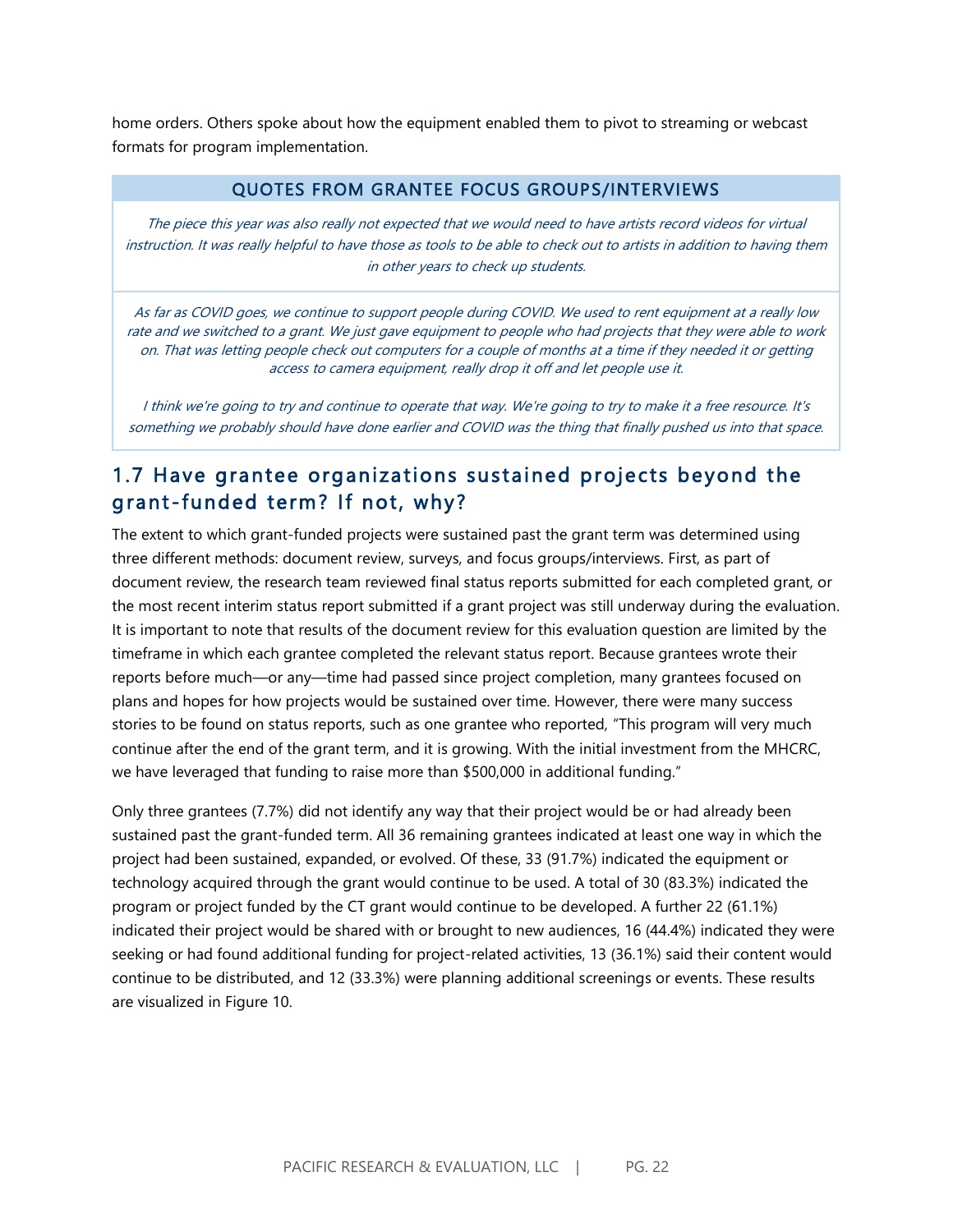Figure 10. Project Sustainment Plans (N = 36)



Survey data provided additional, more retrospective data about the extent to which grants were sustained. Three-quarters of survey respondents (15 of 20) agreed or strongly agreed that the impact made through their project on the community will be long-lasting; the remaining five either disagreed (3) or did not know (2). When asked to what extent several specific aspects of the project had been sustained since the end of the grant, nearly all participants agreed that each aspect had been sustained at least "somewhat." Detailed results are shown in Figure 11.

#### Figure 11. Grantee Reports of Extent to Which Aspects of Project Have Been Sustained (N = 20)



Finally, through focus groups and interviews, many grantees were able to describe ways in which project activities have been sustained post-funding and/or throughout the pandemic. Some organizations described how having the technology enabled them to pivot to distance-engagement formats, also scaling further their project reach.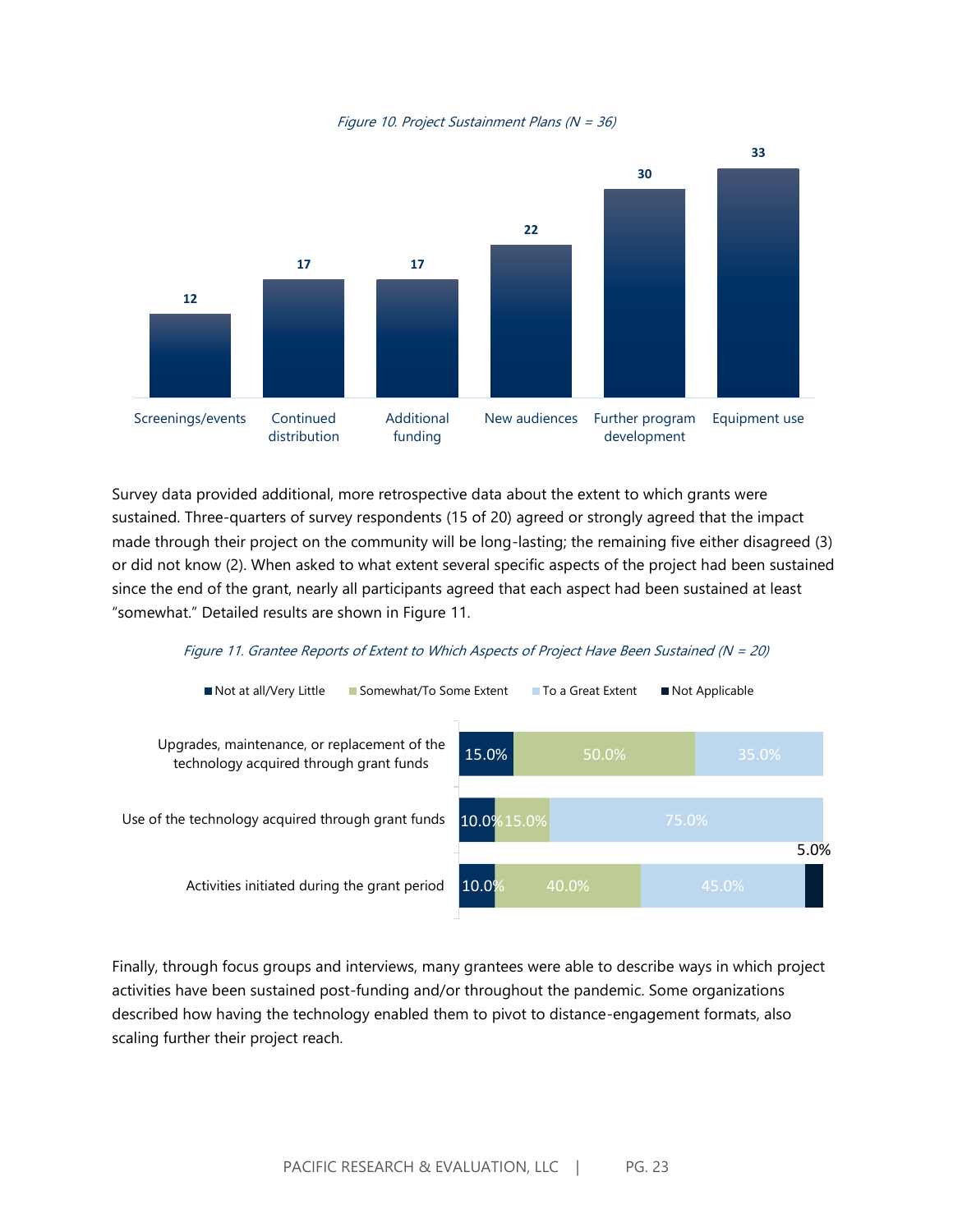#### QUOTES FROM GRANTEE FOCUS GROUPS/INTERVIEWS

What we've been doing is just adding new programs. We didn't stop during COVID. There was a very brief moment when we went all online and then hybrid, and now we're mostly in-person, but people can also Zoom in to the activities, but we never stopped. If anything, it gave us a kick to get the equipment checkout system up and running and happening.

[Our program] wants to live in this space and it wants to exist in a world of its own with or without the grant, which is amazing. Right when the shutdown happened we produced, for free for the community, 10 episodes of [Our Program]. We partnered with kids in New York and we partnered with youth here in Portland to submit segments with whatever they could film on, whether it was a phone or a MacBook or iPad. It enabled us to continue producing throughout the pandemic.

For our most recent grant, the one that falls in that timeframe, we're pretty much using all that equipment still. We're using it to help stream out a lot of our live meetings that are Zoom that need to be shared publicly. All of those upgrades are still in place and being used.

One grantee detailed the ways in which they hope to continue relationship-building, leveraging the access to the equipment they have.

> I think there's definitely a potential for sustainability with creative partnerships and strategic alliances outside of the grant. The pandemic only really shone a light on the importance of having high-quality equipment. We were advantaged for having that equipment.

Another grantee spoke about how their project work continues on through continued broadcasting of projects, through students who continue to advance skills, and by reusing purchased technology to train new students.

> We're trying to augment our tools, put it in the hands of our students, tell community stories, share those stories. We also partner with [Organization]. We have a channel that we just put these projects on, and we don't take them off. They are lasting because students are still doing things, not necessarily with those tools, but we have an incoming group of students now using those tools.

#### Barriers or Challenges to Sustaining Project Activities

Survey participants were asked to indicate whether they had experienced barriers to sustaining grantfunded project activities. A total of 9 of 20 (45.0%) survey respondents indicated they had, in fact, experienced barriers. Specific barriers reported by survey respondents are shown in Figure 12. The most commonly reported barriers were the COVID-19 pandemic, operational funding, and staffing issues.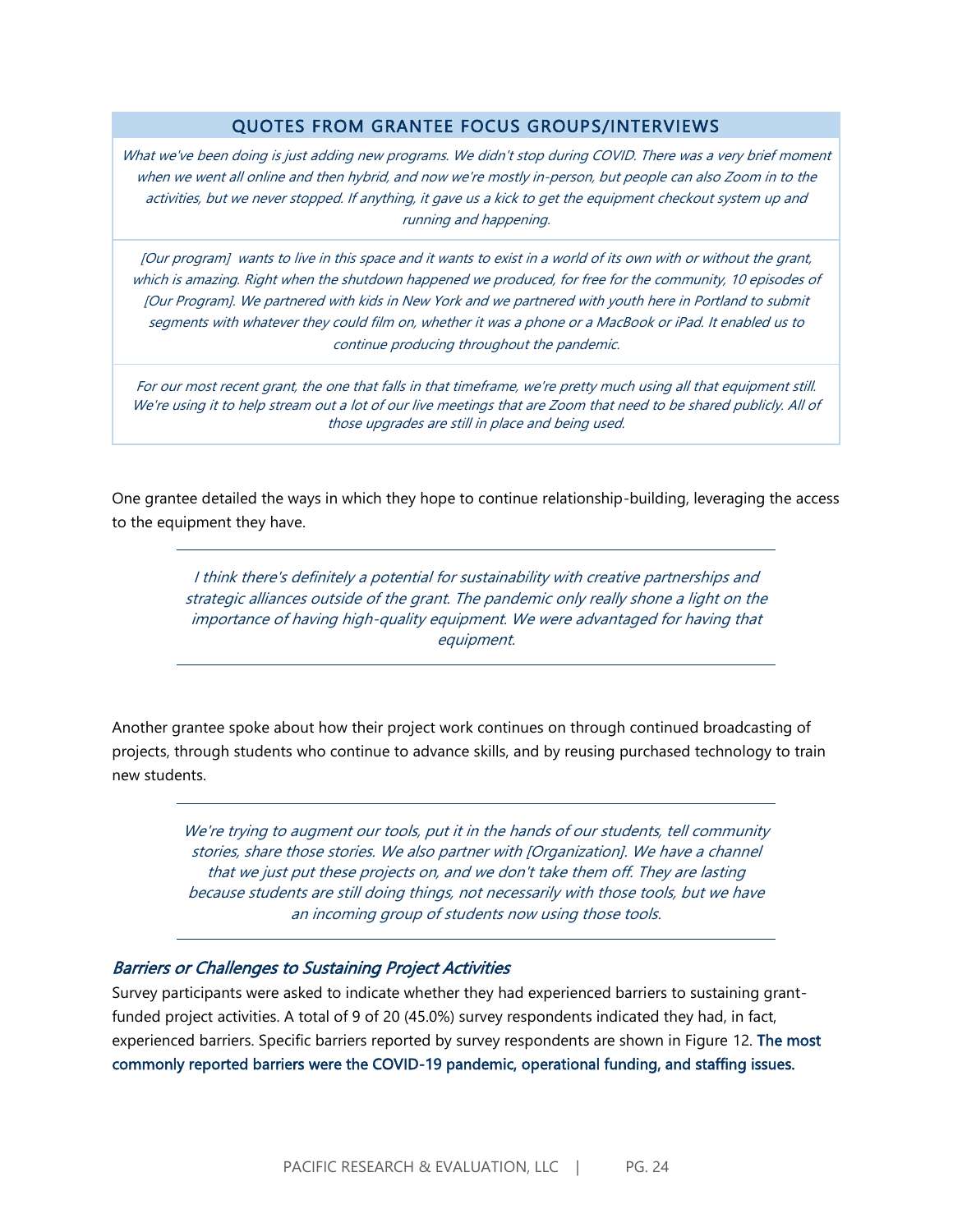

Figure 12. Barriers to Sustaining Project Activities (N = 20 Survey Respondents)

In focus groups and interviews, managing technology was a clear challenge almost all grantees articulated. Specifically, organizations described difficulties either reallocating staff time or finding funding to support staff in managing tech systems, updates, etc. This was true across many projects but was seen as a more prevalent problem among smaller community-based organizations.

#### QUOTES FROM GRANTEE FOCUS GROUPS/INTERVIEWS

A couple of the challenges with the grant is that it funds technology, but not as much support with it or training. Technology, especially new technology, for a beginner is very cumbersome.

When you write a grant, you put one thing in there and then you buy that thing, and you find out that you need a whole bunch of other modules for that one thing to work. Now, you have to find funds elsewhere to buy the additional equipment so your original equipment can work.

[Figuring out different technology needs] was a little bit challenging, but probably I guess not surprising. It's business and companies want to make money so they end up creating all these different things that you have to purchase in order for one thing to work.

You don't realize how much time and energy you spend coordinating to get gear and return it until you don't have to do it anymore or as much. That was a huge load off, but when going into new technology, you don't know what you're getting into till you're in it. You buy a server and suddenly you need all this other stuff that you didn't expect, and maintenance.

A lot of software has a very set lifespan and depending when Windows wants to upgrade or when our operations and our IT department says [we're moving to Windows 10] ... That would've meant buying the software all over again. Instead, we were able to negotiate with our IT department and [have them leave] two computers out of the upgrade.

Though administrative capacities to manage technology was the clear primary barrier to ongoing project sustainability, there was one added barrier that a single respondent shared: the costs associated with insuring the tech. This was a requirement for renting out their equipment, and navigating insurance was seen as a cost prohibitive challenge.

#### Challenges in Fulfilling Grant Activities

In interviews and focus groups, most grantees described and focused on their success in achieving their intended project goals. Only one organization that participated in focus groups and interviews shared that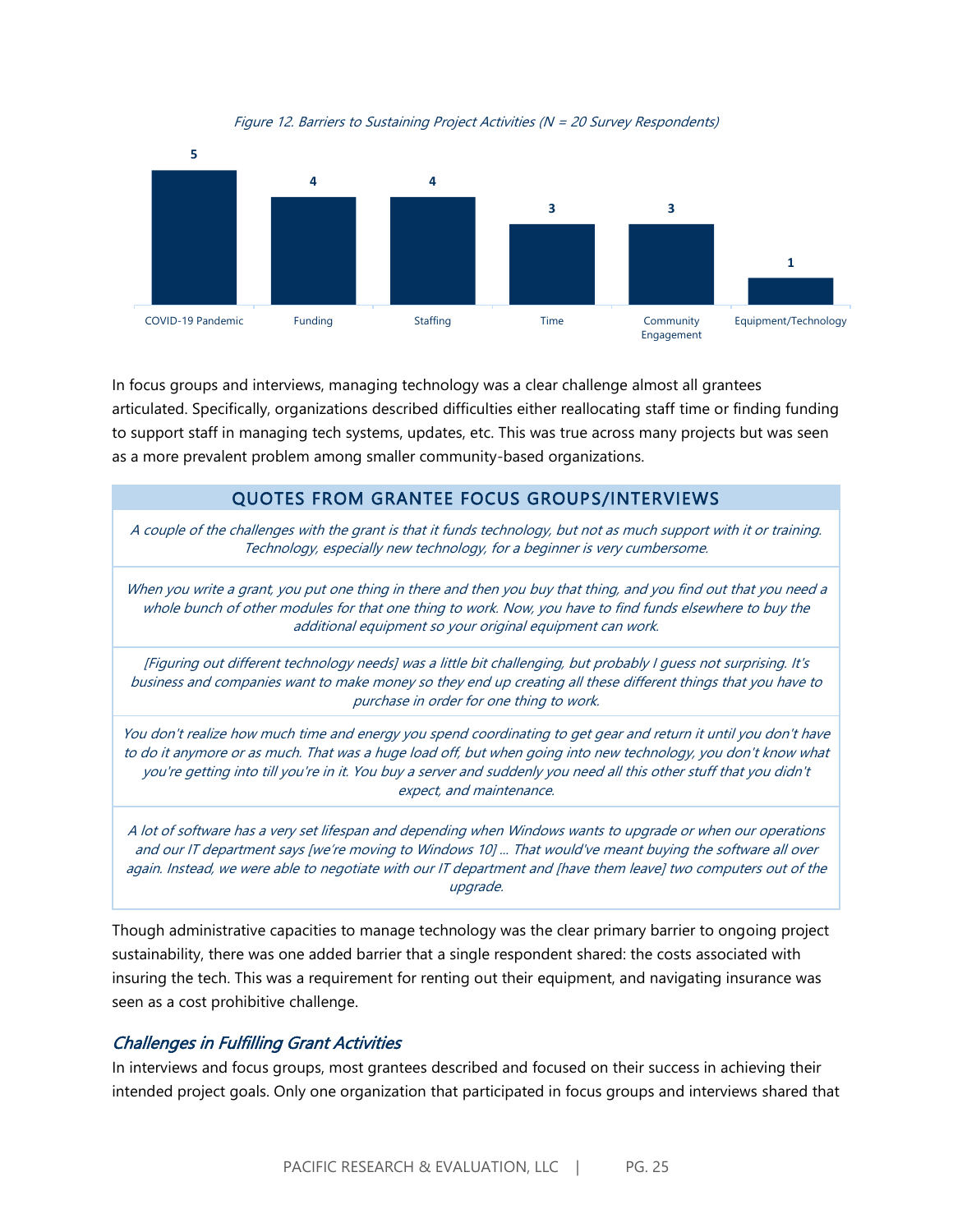they were unable to fulfill intended project activities; this grant was cancelled during the project period at the request of the grantee organization, in coordination with MHCRC staff. The primary reason, they said, is because the program they submitted was a pilot program and was intended to test feasibility of the project should added funds for it to scale be sought. The grantee stated that "the pilot was programmatically not successful," and that it was evident early on intended activities would not be realized. Some of the projects who received funding in 2018, with activities kicking off in 2019 and continuing on through 2020, described how the global covid-19 pandemic impacted their project's ability to realize community impact in the way they initially intended.

> Our project started in 2019, in the summer. It's when our space opened. We had maybe six months of operation before COVID, per the Governor's orders. It's a community center. We had to close for public health regulations. It was just a really awkward period for the grant because all the technology was there for group gatherings, we can have group gatherings. It's kind of just sat there.

# 1.8 Are there collective "lessons learned" or themes among all or most projects? Are there any particularly useful examples of things that went well or where grantees struggled?

Throughout data collection and document review, trends emerged in what allowed grantees to be successful in implementing CT grants. During review of final status reports provided by grantee organizations, the research team examined grantees' reflections on key factors that contributed to the success of their grant. After reviewing 39 total final status reports, several key themes emerged amongst organizations. The most common success factors grantee organizations provided included:

## **COMMON SUCCESS FACTORS**

- Type, quantity, and/or quality of technology and equipment acquired through the grant
- Project partners and their contributions
- Staff and volunteer time and effort
- Consulting with professional experts
- Flexibility and willingness to adapt
	- Community and team support
	- Ability to have an online platform
	- Physical space and location

PRE also examined grantees' final status reports for reflections on challenges grantees faced throughout grant implementation. Several grantee organizations indicated that the COVID-19 pandemic and resulting unanticipated closures were a significant hindrance to the success of their project, and thus were unable to provide in-depth descriptions of lessons learned. However, in general, grantees indicated it was challenging to adequately anticipate staffing and volunteer needs prior to the implementation of the grant. Most organizations exceeded their resources and staff hours and had to find alternative strategies to complete the work and accommodate group sizes. In addition, several grantees noted the need to better anticipate hiring of staff, leadership, and unplanned staffing costs as a key lesson learned.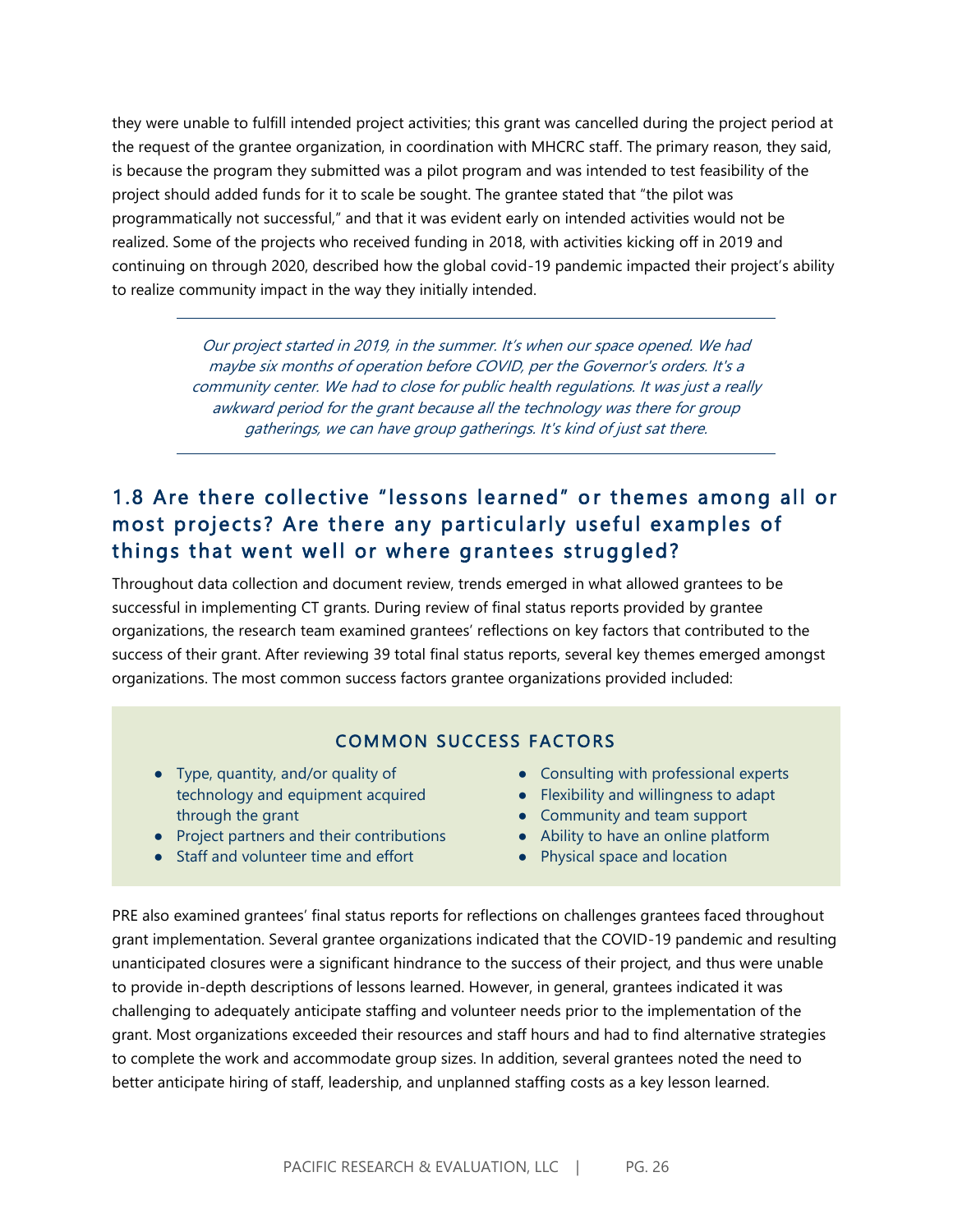Relatedly, several grantee organizations noted scheduling challenges and suggested grant implementation would have benefited from better attention to coordination around scheduling needs.

There were also initial challenges with timing and getting projects started at the onset of each grant period. Grantees found that projects often required permits or media clearances noted the unanticipated time spent trying to bring all stakeholders together to discuss planning and implementation. Furthermore, some grantee organizations noted the need to ensure there were multiple forms of backup for video content to achieve successful archiving of footage. Grantees also indicated the need to anticipate transportation and food needs and to budget for such needs accordingly. Finally, several organizations indicated needs to assess physical space prior to technology installation, as some spaces were not large enough to accommodate all equipment. Overall, the majority of lessons learned fell into categories of staff considerations, timing and scheduling, and unanticipated costs and resources.

Focus group and interview conversations with grantees provided keen insights around various experiences implementing awarded funds and, through conversation with each other, created shared awareness around common experiences. A key collective learning across many projects is that as they start to accumulate more newer, better technology through the grants they end up with a collection of older equipment. The group discussed challenges for managing all this extra equipment, opportunities for sharing or recycling them, and ways they could collectively support each other in these efforts.

#### QUOTES FROM GRANTEE FOCUS GROUPS/INTERVIEWS

We have old technology now that we hang on to that no one uses. It's just a lot of work to figure out how to responsibly… is there a place we can put it where people could use it when they want it, but we don't have to manage it or is there a place to put it where we can help recycle it? It would be nice if that was part of these grants or just even if it's to just help me find the resources for where to responsibly donate or recycle things. If it was the ability to create a community pool of all the equipment that could be used, that'd be even stronger.

There's a lot of life to that technology, even if an institution or a project has moved on. There's still wonderful technology and it would be nice to have a pathway to share it because it is so expensive... It would be nice if we could create a checkout library for all of the grantees together or something like that, or a donation.

I have been wondering for a while [about recycling or renting technology], because we're probably the only organization in town that doesn't have these infrastructural problems because our organization's been building this stuff for four years. How can we better support other organizations in not having to reinvent the wheel more than they want to?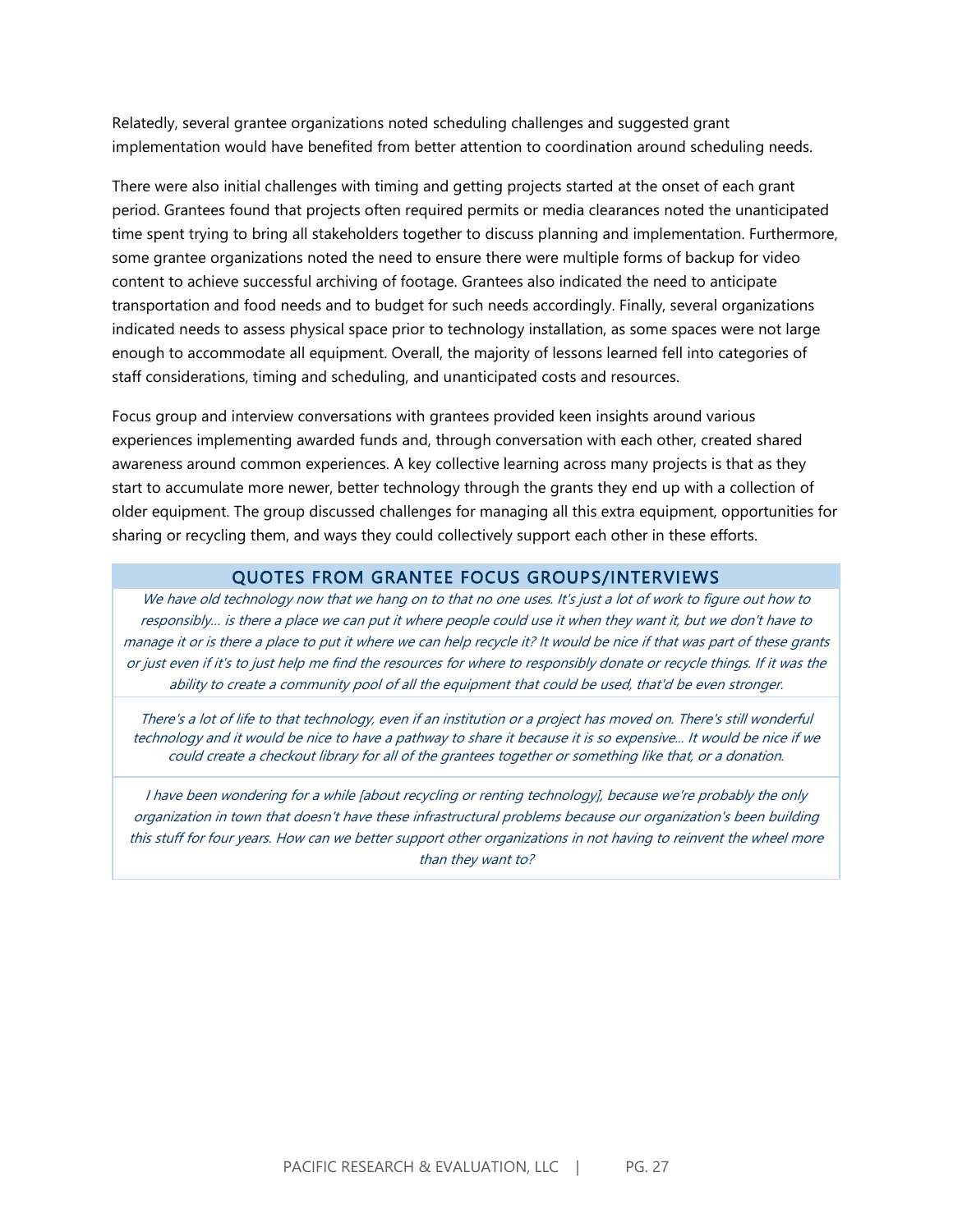<span id="page-27-0"></span>

# 2.1 What work was funded by the grant making effort ?

The organizations that received CT grants ranged from very small non-profit teams to local community colleges, municipal government agencies, and more. Grantee project goals, activities, and progress are described in detail in sections 1.1 (project goals by cable system technology; technology proposed in grant applications; types of technology acquired through grant funds; project goals; project activities), 1.2 (project audiences, target beneficiaries, and populations served), 1.3 (public benefit areas), 1.5 (project partner roles), and 1.7 (how work has been sustained over time).

Additional data on how grant funds were spent come from both surveys and document review. On the grantee survey, almost all survey respondents (19 of 20) definitively agreed that the technology acquired through the grant was directly utilized by the community served. As described in other sections of this report, most survey respondents also indicated that the project provided new services to the communities served, plus enhanced existing services (see Section 1.3 for more detail).

Document review provided the opportunity to further understand how grant funds were spent. Grantees were asked to identify the type of technology they proposed to use. Of the 39 grants reviewed (2 were excluded because they were cancelled before project completion), a total of 29 grants (74.4%) indicated they would focus primarily on video production equipment. An additional 7 grants (18.0%) indicated they would focus on interactive data over I-Net. The remaining 3 grants listed other focuses, including mobile devices, interactive video, and other production equipment.

# 2.2 How and how well has the program incorporated equity into the grantmaking process? How might MHCRC better advance equity through its process?

#### Ways Equity was Evident in the Application and Awarding Process

CT grant applicants were required to address at least one of the four stated public benefit areas: reduce disparities, improve community involvement, improve service delivery, or reduce costs. Historically, equity has been incorporated into the CT grant program most directly through the "reduce disparities" public

and the sact one of the four stated<br>
public benefit areas: reduce disparities,<br>
improve community involvement, improve<br>
service delivery, or reduce costs.<br>
Historically, equity has been incorporated<br>
Historically, equity h Commissioners feel that equity has always been a priority for the grant program but appreciate recent efforts by staff to make it more explicit. One commissioner commented, "I think there was a general understanding that we wanted to reach diverse groups, but I really appreciate in the last year specifying that we are really pointed in this direction."

benefit area. Staff interviewees and grantees alike mentioned concerted efforts by MHCRC—throughout the review period of 2014-2018 and particularly in recent years—to explicitly address equity. The most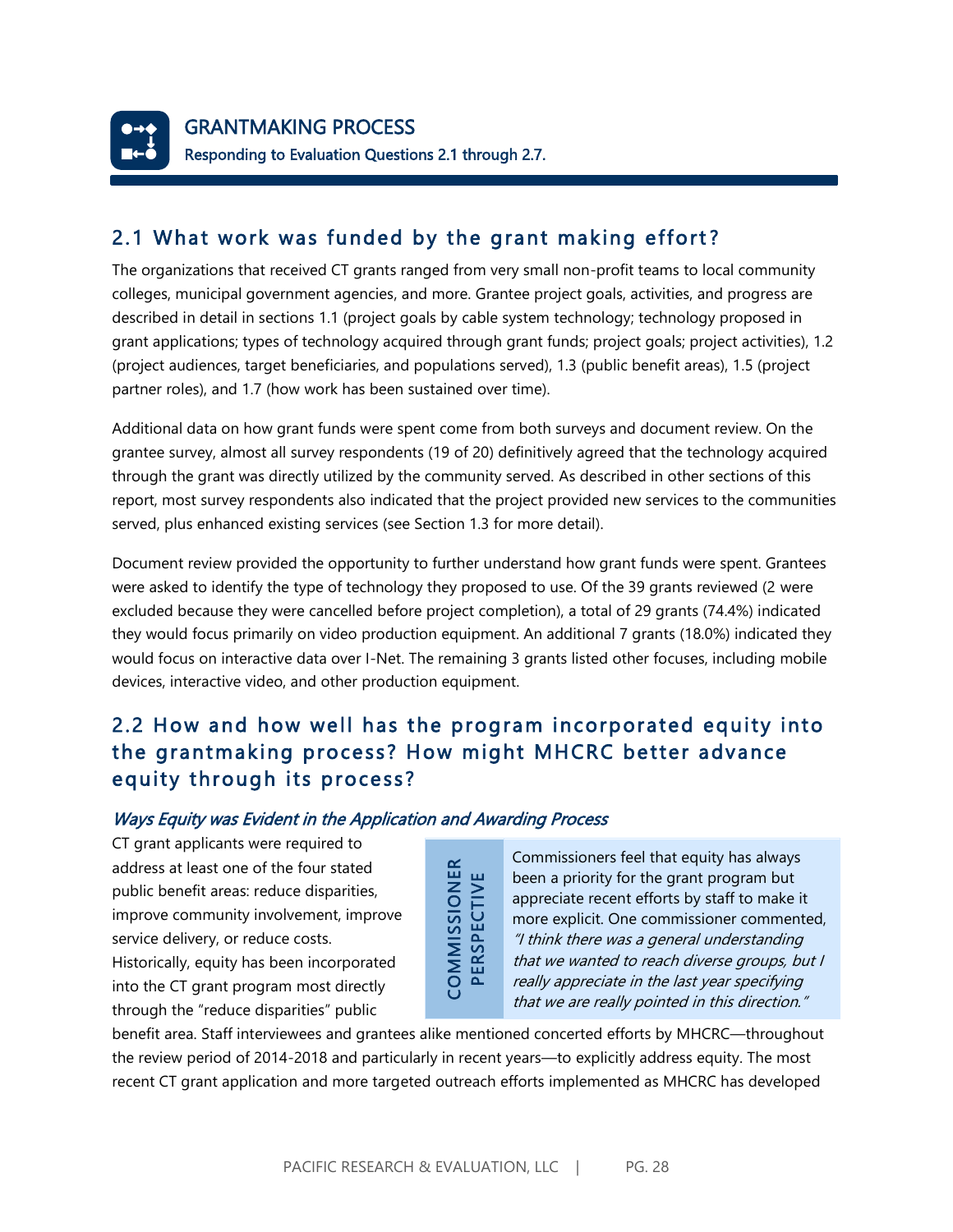and progressed the CT grant program are great steps toward directly focusing on equity in the grantmaking process.

> I've noticed that there are more questions about equity now. In the past, it was submerged language; it was hinted at but not directly spoken to. It's nice to have it more defined and visible so applicants can speak more directly to equity.

Survey data appears to support the above findings, as well. Slightly more than half of respondents (11 of 20, or 55.0%) agreed or strongly agreed, that MHCRC incorporated equity into the grant awarding process. However, 7 respondents indicated they didn't know if equity was incorporated, and 2 were unaware of the extent to which it was incorporated.

#### Opportunities to Further Advance Equity in the Grantmaking Process

MHCRC staff recognize there is an opportunity for continued advancement of equity in the grant application process. They acknowledged that the systemic approach to grantmaking is generally grounded in a white culture and that staff are still focused on outreach methods and finding ways to reach out to small BIPOC-led communities throughout the county in an effort to see more diversity of applications. One staff member commented on the work that still needs to be done, "Over time, the grants have reached underserved communities, and, as we move into the next iteration, we are fine tuning the equity lens with all that we have learned, focusing on racial inequity in communities with disabilities, for example...This process takes staffing changes, learning, bringing commissioners along, taking time to do the work, changing processes, and making systematic changes. This work takes time."

Grantee focus group and interview data document additional insights on ways equity can be considered when awarding CT grants. At a higher level, there was discussion around what "equity" is meant and how it can be interpreted in grant applications as communities served, organization types or functions, or something else entirely. Grantees recalled being asked to define community beneficiaries but didn't always see that as explicitly connected to equity work.

#### QUOTES FROM GRANTEE FOCUS GROUPS/INTERVIEWS

On the application there's a lot of "how do you serve your community?" I don't remember if there was any targeted language that stood out saying, "For underserved families or historically underserved families."

We have a lot of that language, [where we are] very intentional in what we do and where our resources go to the point that we will say, "We're spending more resources here because there's more BIPOC students there. We're very. very direct about that.

As I remember back to the grant application, I know they talk about how we serve our community, if it reaches all of our families, et cetera. It's maybe not as specific as what we're used, but I remember they are talking about reaching more of our community.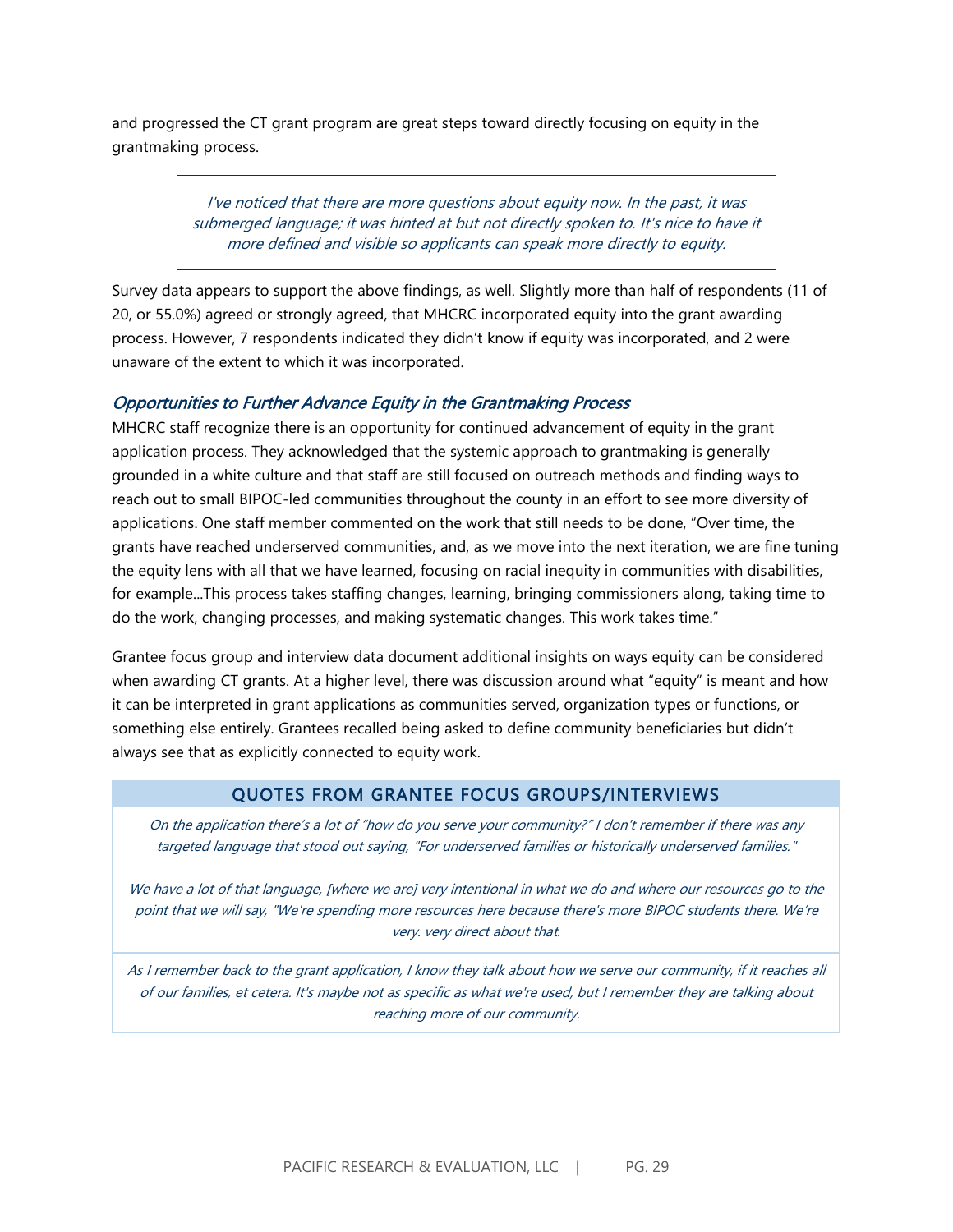#### QUOTES FROM GRANTEE FOCUS GROUPS/INTERVIEWS

I don't really remember. I know that one of the things that we sure made note of in the application process was that we were serving a wide variety of demographics of students. I don't know if that was something that gave us higher points, but I'm sure that it was something that was part of our narrative. I really don't remember if or how [equity] was mentioned at the application process.

Interestingly, having a group of grantees together in conversation with one another about equity brought to light differences across organizations that received grant funding. Representatives from smaller community-based organizations, predominately, expressed surprise and some discomfort to learn that they are competing against larger educational institutions or organizations, and highlighted how this could perpetuate inequity. Another focus group participant spoke about how small organizations tend to serve very specific communities (e.g., those with disabilities). By virtue of their smaller focus area, they will always report out lower output numbers or smaller impact numbers than what larger organizations might be able to report.

"If you're going to consider equity… The access to resources is different. We have probably 0.0001% of [organization's] budget, but we're still in the same competitive pool. The communities that you want to serve are being evaluated against the mainstream organizations with professional grant management systems. That doesn't cry out equity."

> -Focus Group Participant Community-Based Organization Staff

One of the grantees shared an opportunity for MHCRC to think more creatively about how technology can be leveraged to create a, potentially, more equitable grant application process:

> One more equity piece that might be considered is… I've noticed on some recent applications the opportunity to submit a video in lieu of writing out a narrative. I think adding that could be an enhancement to the application process and build more equity within it, especially since a lot of applicants are going to be focused on media. It could be interesting.

# 2.3 How responsive was the grant program in meeting the needs of community organizations that sought and were awarded funds? Which application requirements, if any, posed a barrier to potential applicants or project success?

The MHCRC Community Technology Grants were advertised by MHCRC staff during the fall of each year. The grant opportunity was posted on the MHCRC website, and a postcard was distributed to a contact list of approximately 500-700 nonprofit organizations throughout Multnomah County. The MHCRC asked partner organizations such as Open Signal and MetroEast Community Media to distribute the opportunity to their networks as well.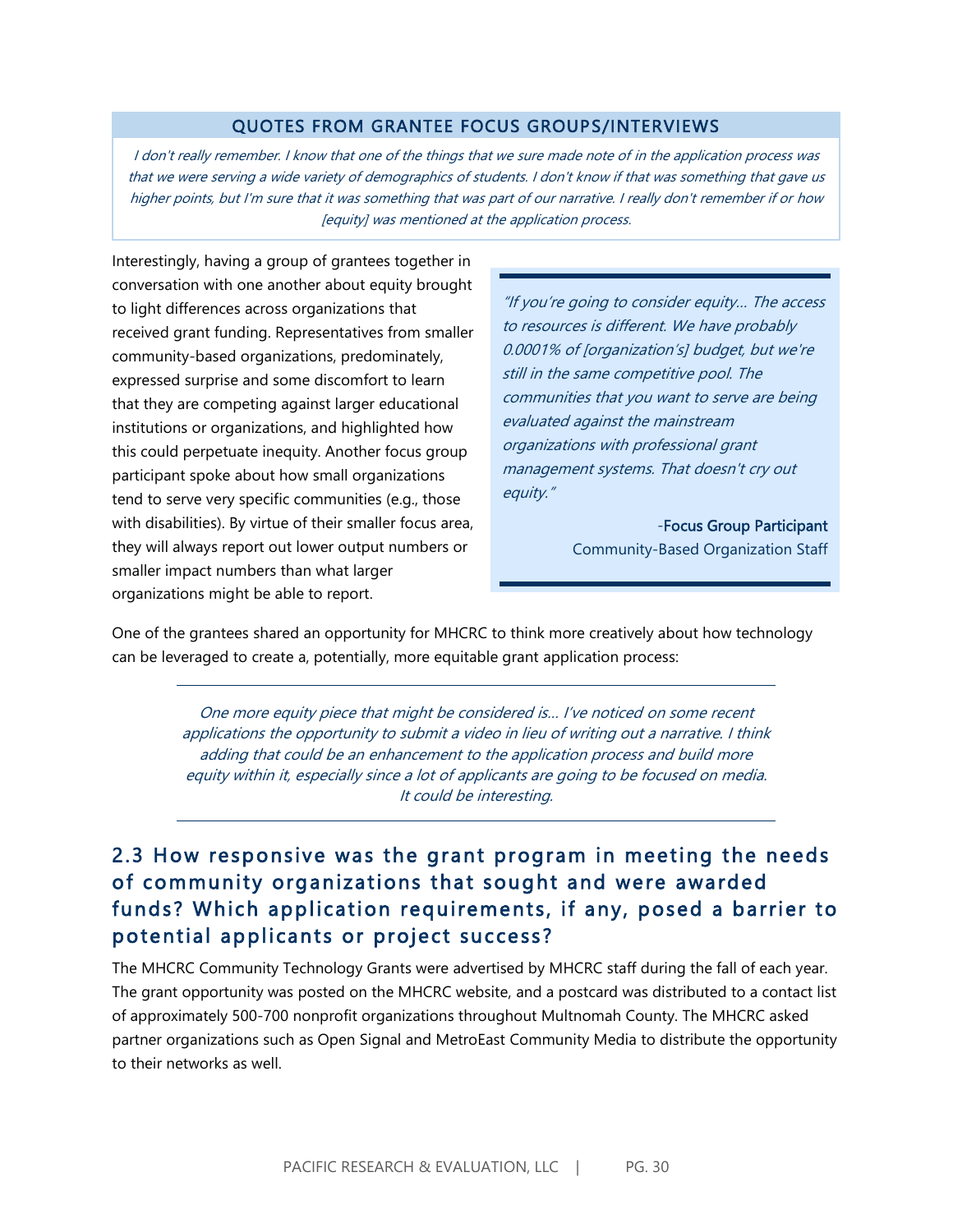The MHCRC held a walk-in and call-in information session providing a quick overview of the program, information about the basis for the funding, and an opportunity for organizations to discuss their project ideas to determine whether they were a good fit for the funding. According to MHCRC staff, there were varying levels of participation in the information session, but at least 10 organizations were typically in attendance. The staff communicated that they were available to applicants for one-on-one consultation leading up to the pre-application deadline.

Seventeen survey respondents agreed or strongly agreed that MHCRC was responsive to meeting the needs of their organization, while one did not agree and two selected "I don't know." Sixteen respondents were satisfied with communication from MHCRC during the grant implementation period, while two were unsatisfied and two selected "I don't know."

#### Application Process

The pre-application was in place during the entire 2014-2018 grant period and was originally put in place as a way to reduce the burden to the applicants, as described by a staff member, who said, "This was part of our efforts to become a more grantee-centered program...we did a lot of self-education during this time and did not want to put a large burden on potential grantees prior to knowing whether their projects were fundable." The pre-application also reduced the time commitment required from the Commissioners, as they were only required to review applications that met pre-existing grant requirements.

As grantees were discussing the overarching application process with PRE, one grantee shared thoughts on the pre-application (described as the Letter of Intent, or LOI, in conversation).

> One interesting thing about the application process is that it has the LOI, which is quite complex, and then the application which is a bit more complex.

I don't know if I would have been able to complete the LOI if I was within my first year of writing grant applications when I submitted this one; if my organization hadn't already received these grants and we didn't have someone on staff who could help me interpret what it meant.

The complexity of the application process itself was a recurring theme from focus group and interview conversations with grantees. Many saw a clear need for MHCRC support—which they received—in completing the application and linked these challenges to larger considerations around equity.

#### QUOTES FROM GRANTEE FOCUS GROUPS/INTERVIEWS

Like most government adjacent processes, from a reporting and application standpoint, it is a little arcane. Rebecca was great and gave us a lot of assistance hands-on. That was helpful, but that was definitely required or we would have really struggled to understand exactly what was being asked, what the requirements of the grant were, and why those requirements were there.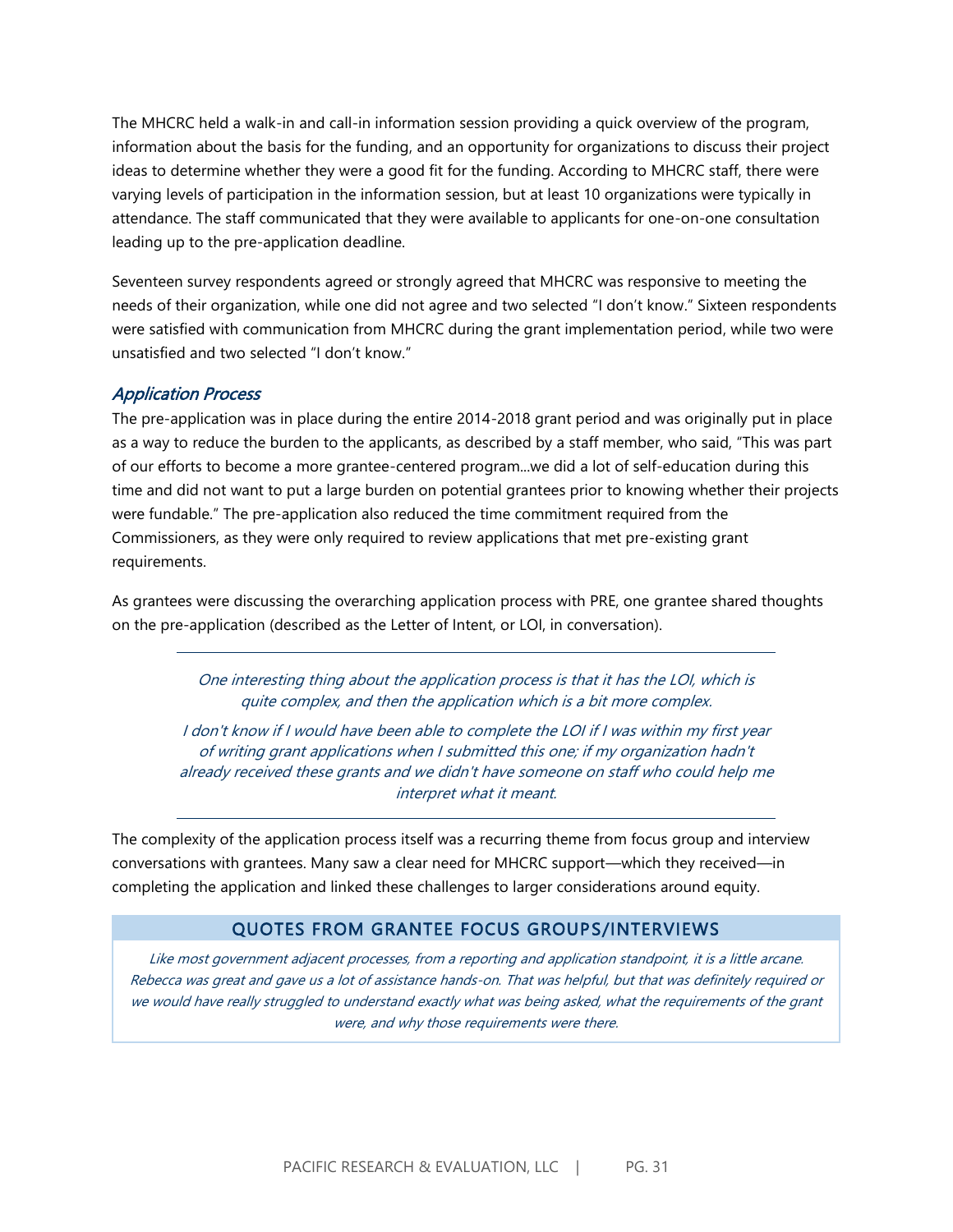#### QUOTES FROM GRANTEE FOCUS GROUPS/INTERVIEWS

In terms of character counts, [the last application I submitted] was 10 times longer. There were more questions, there were 10,000 characters per question rather than 2,000. From an equity perspective that's also good – but smaller, newer organizations sometimes do not have the resources to write those just complex formal grants.

I think the conversations help because then you realize what's important. Part of equity is recognizing that it's not just about numbers, but about the depth of the experience for the people. I know that's not easy to measure without numbers, but there needs to be some part of the anticipated outcomes that can also be [saying we create stories, we have examples and case studies] rather than just 12 people taking the workshop, 10 people finishing. I wonder if there's a way to incorporate the stories as part of the impact because I think that's the equity piece, too."

I felt very supported as a tiny new organization with a lot of coaching from the Rebecca at the time. It seems to run gamut from small organizations to big ones. If you're in your first year, [most granting organizations] won't talk to you, and that's reasonable. I felt like it was very equitable.

Grantees believe the volume of information required during the application process to be part of the MHCRC culture, but that communications around this expectation could be clearer: "I think a little bit more work could be done upfront to share that that is the culture of the grant [to have to share back a lot of information], because when you start it is just a very standard application… There's some upfront transparency or communication stuff that would help, but the experienced reality of it is that the staff is really generous, and they are super available."

### 2.4 How realistic were "match" resources?

Grantee organizations were asked to contribute at least 50% of the total funds required for project implementation. Of the 41 total grants awarded, 2 grants were cancelled during implementation and were thus excluded from funding totals. The remaining 39 grants totaled \$3,488,699.19 of awarded funds. Some funding was not needed or utilized. For example, one project did not proceed past the pilot stage. The total funding dispersed was thus \$3,298,294.23, as shown in Figure 13.





In comparison to the funding dispersed by MHCRC, match funds greatly exceeded the total grant funds. During the application stage, grantee organizations proposed a total of \$10,037,755.51 in matching funds. Ultimately, following implementation of all 39 grants, grantee organizations collectively even further exceeded matching requirements, with a total match of \$12,994,878.68. Figures 14 and 15 below show the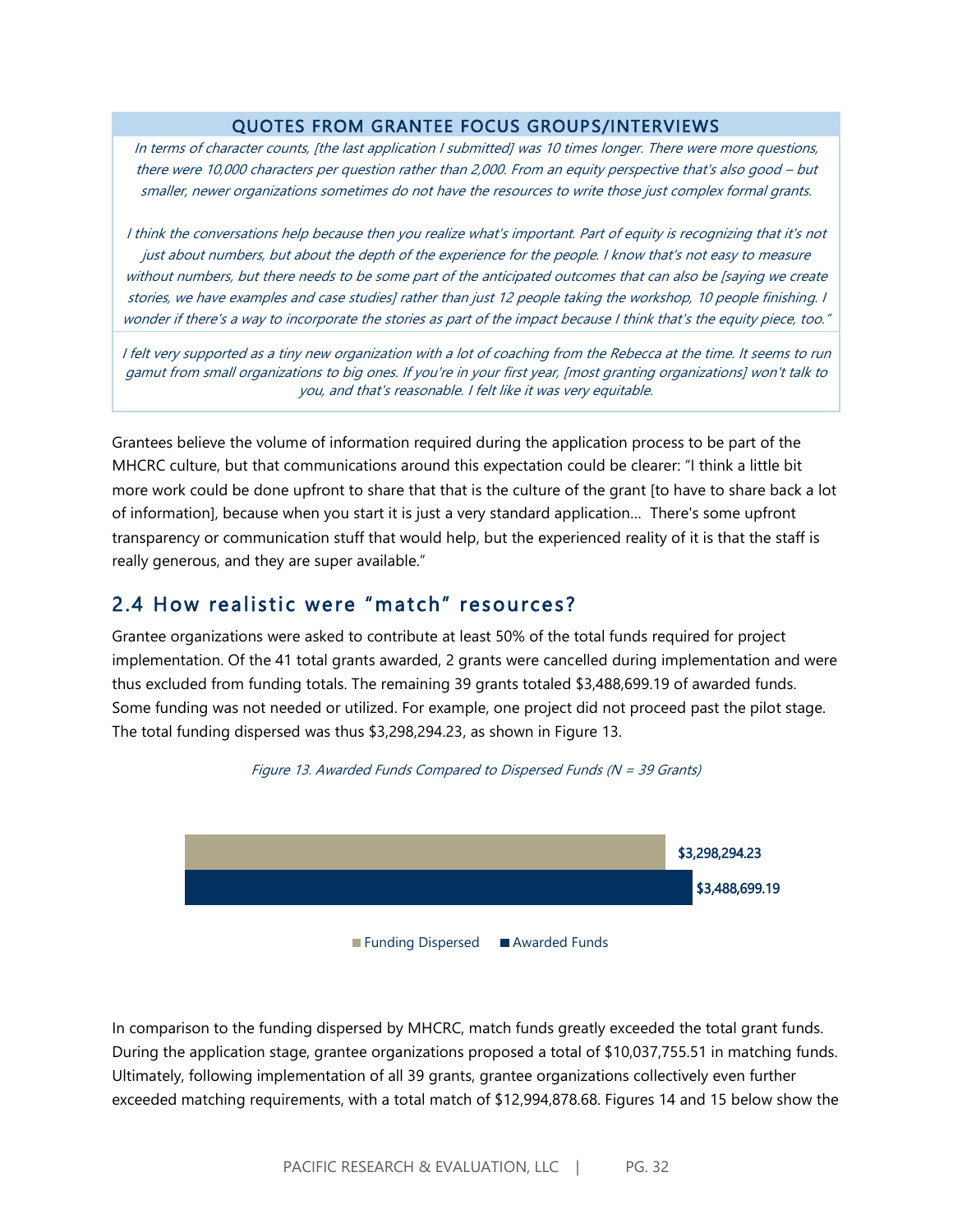proportions of grantees who exceeded, met, and did not meet both the 50% minimum matching criteria provided by MHCRC and grantees' own, individualized proposed match goals. Only 2 of the 39 total grants did not meet the initial matching criteria of providing at least 50% of the required funding for the project, and one of those was because the project did not proceed past the pilot phase.



#### Considerations Around The "Match" Requirement

According to MHCRC staff, the 50% "match" requirement for the CT grants was grounded in research around the implementation of technology grant projects and was instituted due to the capital nature of the grant program. Due to the fact that the grants were restricted to funding capital costs only, the MHCRC wanted to ensure that the organizations had the operational resources that would be needed to actually implement the project. Staff communicated that the grant program did not require grantees to list a "financial" match, as described in one interview:

It didn't have to be matching funds. It was more about what matching resources were on the table. Some organizations went for additional funding but usually it was matched in staff time so that organizations were not just acquiring the equipment and technology but actually had capacity to learn and use it.

MHCRC staff acknowledged that the match may have been a barrier to applicants, not necessarily in a financial sense but in the organization's ability to implement the project and the internal capacity it would require from the organization.

Other barriers noted by staff include the recent restrictions imposed by the cable system as well as the capital nature of the projects as described in one interview. "The capital nature of the grants and how a capital cost is defined was a barrier to some folks. Capital projects like these take a significant amount of staff time to be effective. With no other funding support, organizations getting the capital for the equipment but learning it and using it on their own for the matched dollars is a hard lift." According to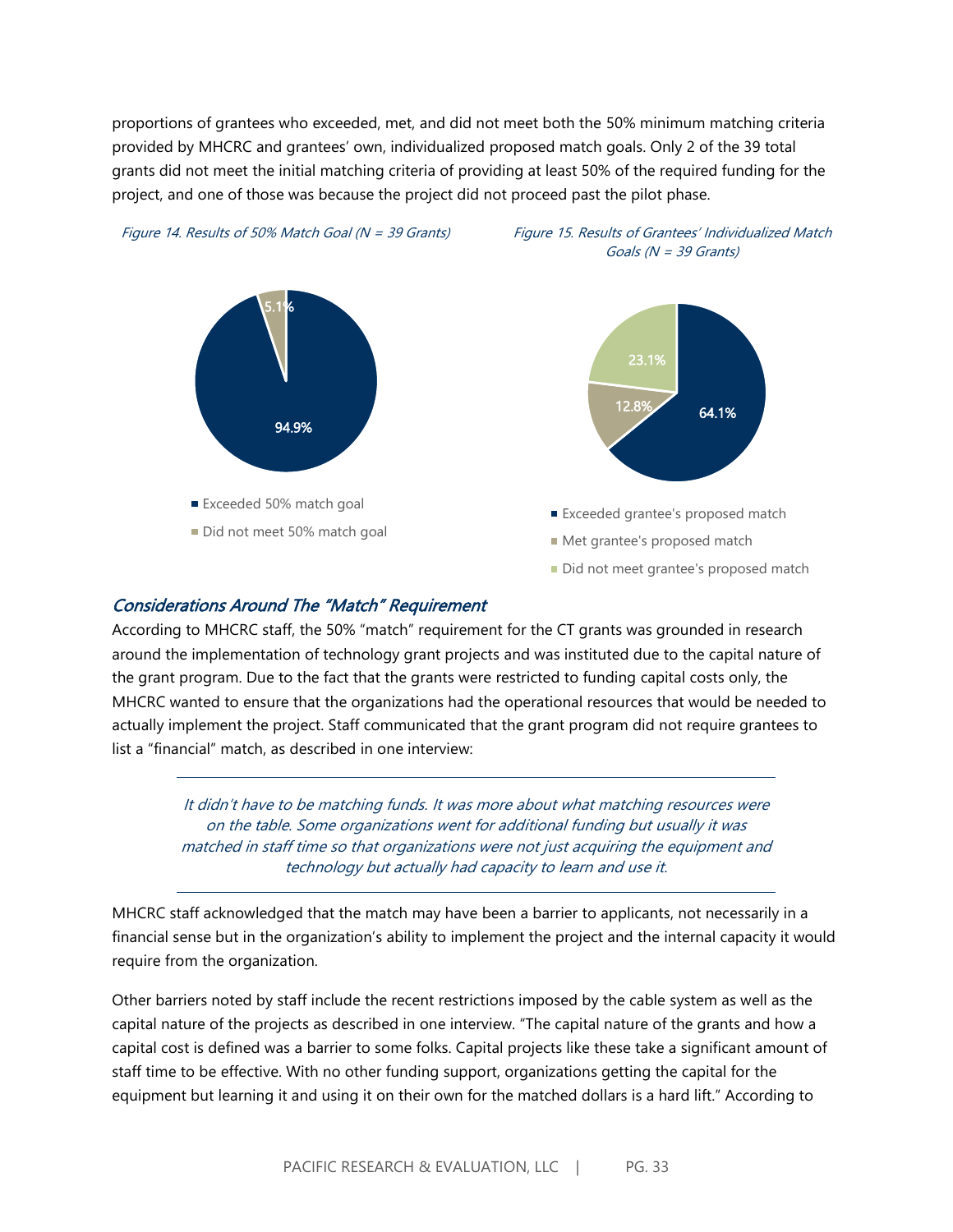MHCRC staff, this was the primary challenge faced by grantees in using technology to fulfill their mission. The projects require knowledge and skills for using multimedia technology and it can be challenging for small organizations to train and retain this expertise on their own time and funding.

Indeed, grantees agreed with staff describing the ways in which securing funds for these operational costs sometimes placed an added burden on grantees. Organizations which aren't technology-centered described needing to procure additional funding – or to set aside internal operating costs – to hire personnel to help teach how to use the equipment, review its alignment with existing infrastructure, and provide additional support with identifying what kind of equipment to ask for in the CT grant.

#### QUOTES FROM GRANTEE FOCUS GROUPS/INTERVIEWS

What I was saying before, about the inaccessibility to community-based organizations, still remains true. Especially for organizations that don't work with technology, [this equipment provides] a really high learning curve. We had to hire an IT consultant basically to scope it out for us. That wasn't included in the grant. We paid for a consultant to [tell us what we need and what to write in the application].

I know some public funders now do pre-assistance for grants to help with things that require a lot of technical input. I think that's something to consider.

MHCRC staff also mentioned that the restrictions of the cable company funds limits the pool of organizations that have mission driven projects that fit the grant criteria. "There isn't that large of a pool of organizations that have the capacity to integrate multimedia into their organization and have a mission driven project." Again, there was alignment with MHCRC staff perceptions and grantee perspectives. Awardees spoke about how this creates a disconnect between the community element of the grants, the shift towards equity, and the reality of what can be achieved with grant funds.

#### QUOTES FROM GRANTEE FOCUS GROUPS/INTERVIEWS

I think for the communities who we are trying to benefit, it shouldn't be so much about the dollar match. It should be about the type of partnership that you have. The MHCRC is administered by the city tech department, and the city is building a ton of affordable housing. If you are going to support low income, affordable housing tenants with technology needs somehow, that should just be all you need to say.

When asked to indicate on the survey where matches came from, survey participants most often indicated that match funds came from other grants or internal reserves. Figure 16 below shows that range of match donation sources.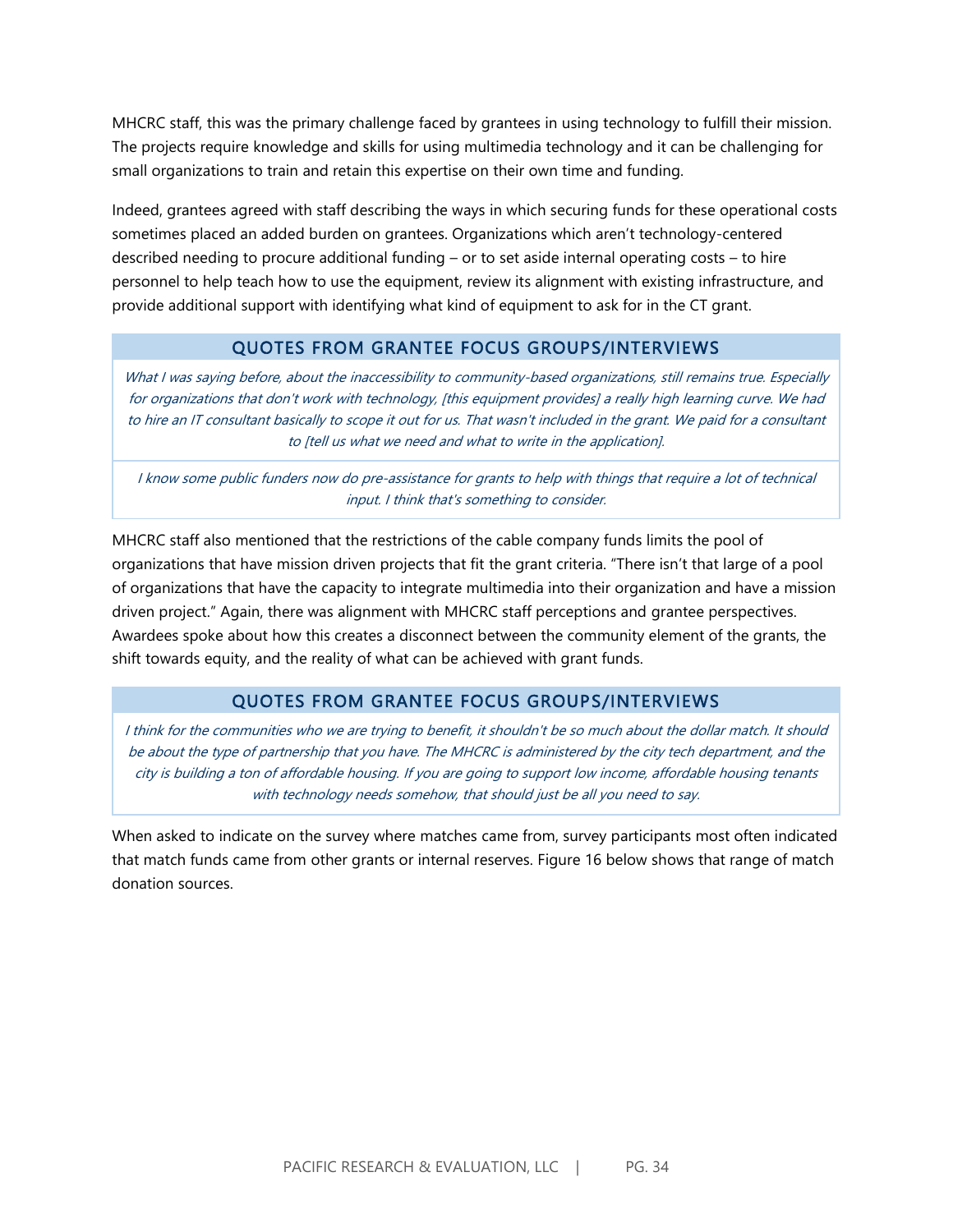



The majority of survey respondents (12 of 20 respondents, or 60.0%) agreed that the 50% match was reasonable for their organization, with 2 additional respondents (10.0%) indicating they strongly agreed. Four respondents disagreed that the match expectation was reasonable for their organization, erring towards strongly disagreeing, with this statement. Two respondents did not know if the requirement was reasonable, perhaps due to lack of direct involvement with the grant.

# 2.5 What are the real -world issues and challenges faced by the grant program's constituency to use technology as a tool to fulfill their missions? How has the COVID -19 pandemic impacted the projects funded?

On the grantee survey, participants were asked to rate the extent to which the technology acquired by the grant allowed their organization to better serve their targeted community. In response, all but one participant agreed (35.0%) or strongly agreed (60.0%) that the technology did, in fact, allow them to better serve their community beneficiaries. However, navigating use of new technology, while exciting and beneficial for the communities they served, was also challenging for some grantees. Difficulties that grantees identified during focus groups and interviews ranged from restrictions in the grant with regards to how they connect the public to their content, the learning curve in managing equipment inventory, and the administrative expertise needed for identifying appropriate technology for various project elements.

#### QUOTES FROM GRANTEE FOCUS GROUPS/INTERVIEWS

I don't even know if some of the requirements that we struggled with are still part of the grant at this point, but what failed was the content delivery as an outbound service. Basically, we find this complicated, arcane way of bringing the content directly to the user on request basis versus making it available at a hub streaming site and giving people access to that as they want it, which is what we do now.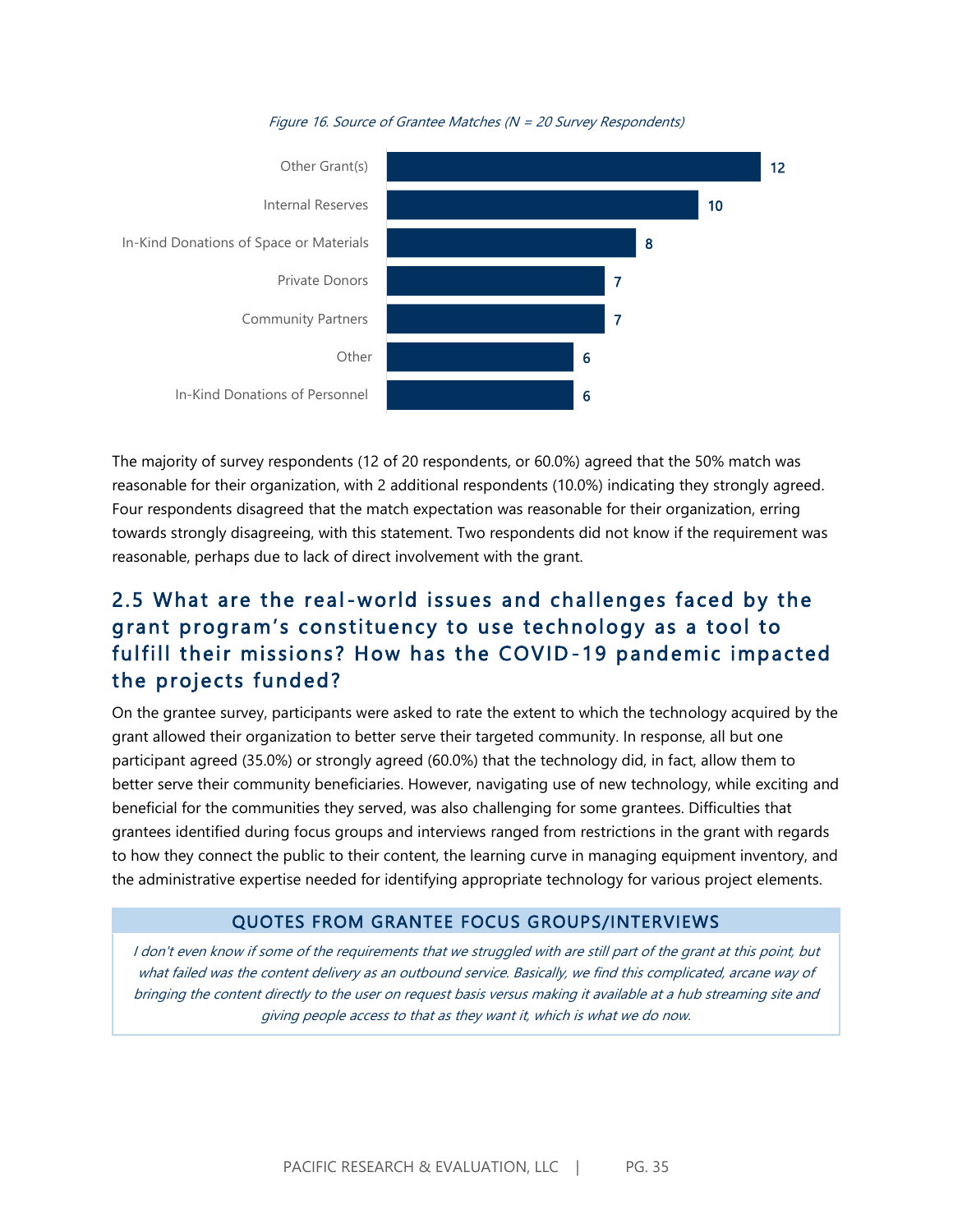#### QUOTES FROM GRANTEE FOCUS GROUPS/INTERVIEWS

I will say one of the things that has made things harder is that we have not previously been set up to have an inventory of things that we check out to schools. It has meant that we've needed to provide a whole bunch of new systems for that and then also keep them up to date which has been quite a bit. It has meant that we have formed some new partnerships with some other organizations who do that work more consistently. I think that in the future, that's the direction we might be moving, but for the time being, it's been helpful to allow us to even think about that as a possibility.

I think the one thing that just jumped out to me is we have admin support helping with purchasing and all that. It hit me later that it should be part of matching funds. All that time. It is a lot of time that gets put in for that.

Despite the study's focus on grants awarded during the 2014-2018 period, the COVID-19 pandemic had a substantial impact on how organizations continued to use technology acquired to advance their goals. Some grantee organizations were still carrying out project responsibilities when the pandemic began, while others were impacted primarily in their efforts to sustain their work and use of the technology acquired through grants. As a group, organizations described two key shifts in the way they operate: renting out the equipment they have and pivoting to streaming services. As one grantee described, "[Community members] took [the cameras] home with them and then record themselves and then send us the program for editing and then we would edit it and post it somewhere." Another grantee spoke about how the renting the technology they purchased through the CT grant was an unintended use but indicated that now that the practice has been implemented it will likely be a sustained practice. They said, "I think when we start going back the video conferencing unit will probably be used a lot more, or some sort of hybrid model. We didn't really have a culture of remote work before the pandemic. I think having those capabilities for the future are going to be super cool."

While COVID may have been the factor that brought these considerations to the forefront, it was also acknowledged that the shift from broadcasting to streaming appeared to be long lasting.

We still look at the broadcast as very important, but I think looking at more of an integration into the broadcast and the streaming at the same time. That's something that we had to say, "It was great to have the equipment." We were able to make it work for live streaming as well, but moving forward, we're going to be looking more at live streaming and internet first, then how we can use that to send to our broadcast on our cable as well.

Connecting the trends above, another grantee described how general trends towards giving all students a personal device paired with needing to adapt during the pandemic paved the way for them to create a new lending model and use it for their projects entirely: "One of the things that we learned is that it's much better for us to check them out in smaller batches than to check them out in the full class set because that allows us to have more than one artist working with them at a time… We divided them up and are checking them out in pieces rather than in a full set."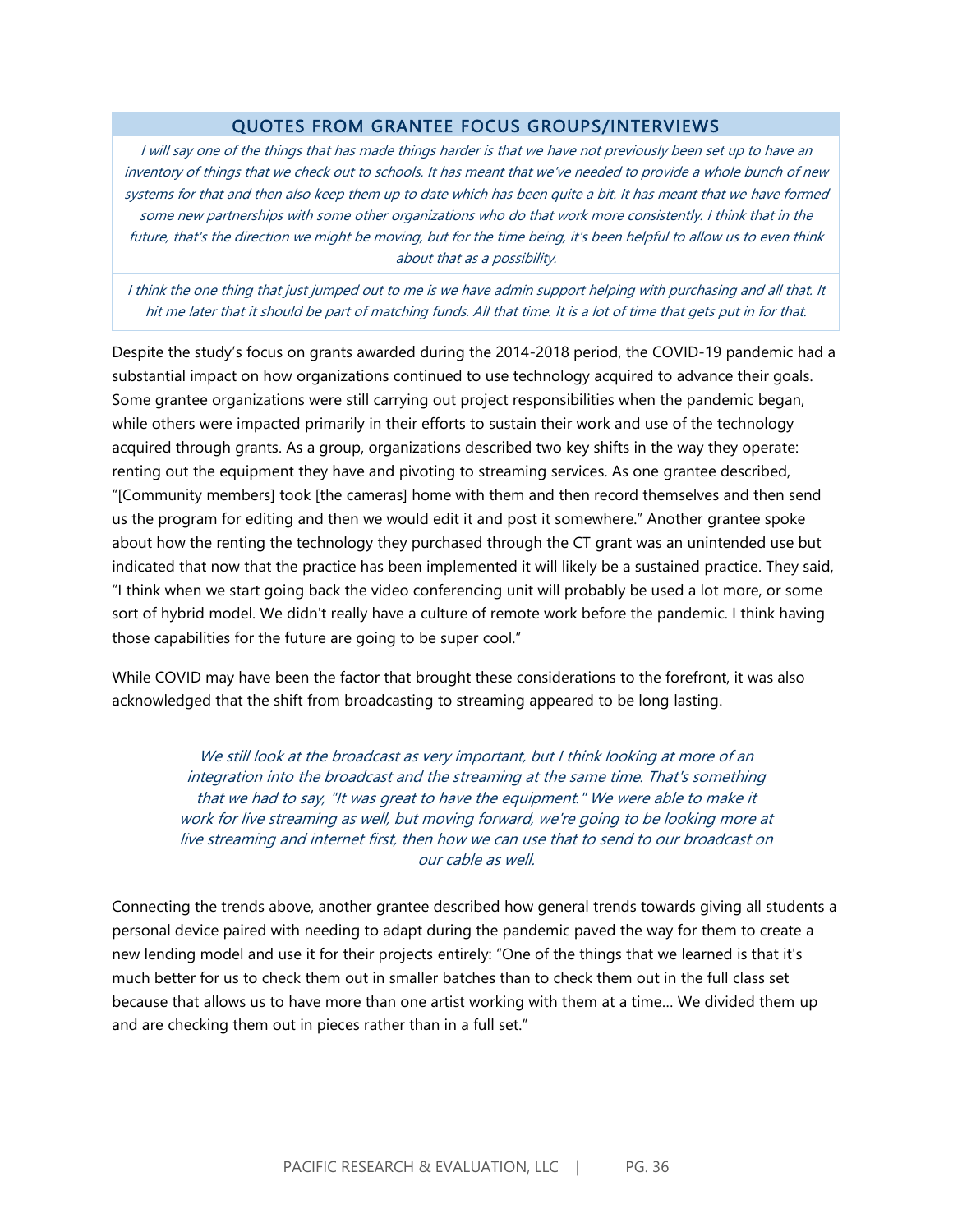# 2.6 What are the key barriers for the community benefits of the grant program to be realized?

#### Strengths of the Community Technology Grants Program

Overall, the research team's review indicated a wide array of strengths in both the program and MHCRC's grantmaking process. Grantees appreciate that MHCRC is a supportive partner, who works with them to successfully achieve their goals. A common thread throughout all discussions was how kind, responsive, and adaptable staff at MHCRC were throughout the entirety of the grant process. Grantees described feeling comfortable asking questions or discussing evolving needs. Further, they felt MHCRC was invested in them. A few grantees mentioned how proactive staff were at letting them know about upcoming awarding opportunities. This approach to working with awardees certainly seemed unique to MHCRC; many grantees described being surprised and appreciative of how approachable MHCRC staff were.

#### QUOTES FROM GRANTEE FOCUS GROUPS/INTERVIEWS

The people of MHCRC have always been great. They've always been very patient, it just ends up being a lot of work that way. They've been always really good about reaching out to me saying, "We've got another round of grants coming up, do you want to apply?"

We had a couple of changes that happened mid-grant; we needed to change the length of the grant timeline. They were very responsive. I worked with Rebecca at the time – I think she's moved positions or moved out from that position – she was great. We had to do some last-minute things of getting things in front of the MHCRC board, and she was very responsive, really helpful.

I was really surprised by how accessible and approachable the staff was and how much I've been able to meet with the staff and talk about our grant after the fact. That's been amazing.

MHCRC staff expressed a desire for more staff capacity throughout the grant implementation process, and MHCRC commissioners recognized that between 2014-2018, staff to support this work was limited and stretched thin. Staff worked closely with grantees during the application phase of the process and were responsive to the levels of assistance requested by grantees. Staff relied heavily on the grantee status reports to know what was going on with the projects. Staff reviewed the reports to closely track financials and to identify challenges that often triggered check-in calls with the grantees. One staff member described how they would like to be more directly involved with grantees during implementation, saying, "It would have been great to have more staff capacity to do things like regular site visits and for staff to be a little more informed on the ground around what was happening with the project…I think the grantees were fine in general, but we had a list of things that we would love to do more."

#### Potential Barriers and Opportunities

Along with the strengths revealed by this review, several opportunities and potential barriers also came up, especially during focus groups and interviews. First, although this review focused specifically on grants awarded between 2014 and 2018, discussion of the unprecedented global and local events did occur. Two grantees described specific challenges they saw become exacerbated due to the pandemic and mused that there could be an opportunity to minimize inequities on communities through technology. One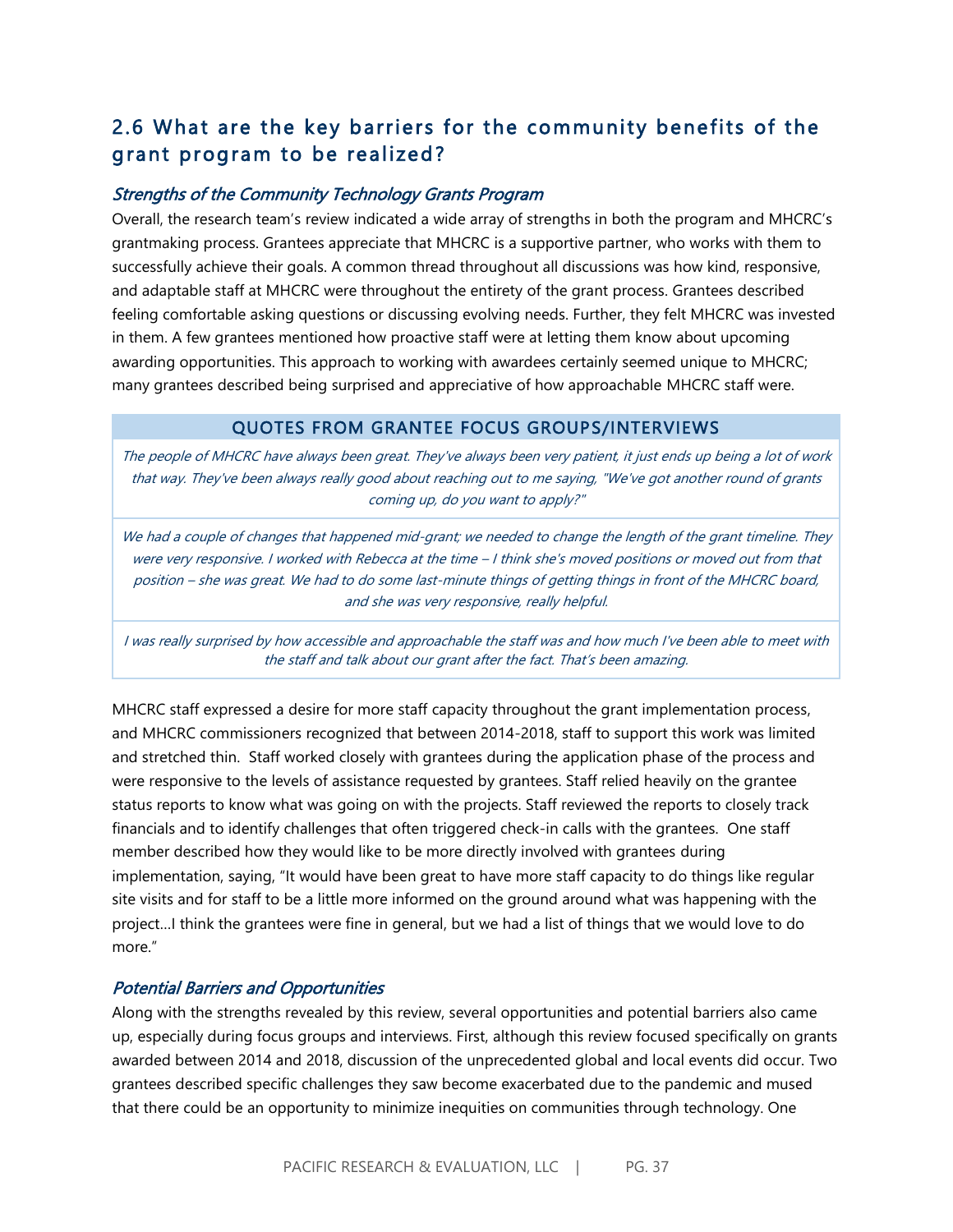community-based organization described how accessing vaccines posed digital, linguistic, and cultural divides for the people they serve. They described this as "new economy" that exists online and with technology, requiring proficiency with a range of digital tools. This perpetuates a divide between those who have access and ability, and those who cannot – particularly those who are community elders or unable to work. They described how meeting these needs became a priority in the last year over using awarded funds: "If you look at why communities of color are often lagging behind in vaccination rates, a huge part of it is technological. Unless we're solving for those kinds of divides now, we're going to see that phenomenon exacerbate."

Another grantee spoke about how they have had to think creatively about the ways in which they engage with their communities. They described having a stationary technological setup and indicated that, if they were able to have more mobility in their devices, it could open up accessibility (by not requiring people to travel to them) and would diversify who they are able to work with (by expanding into rural communities). The grantee described how this was an idea they had but did not

"We always wanted to have some kitted out van that we could bring on the road to teach people filmmaking and bring it to them. I think that would have helped increase our accessibility and reaching underserved communities."

-Focus Group Participant

mention seeking funding or amendment to their grant to realize this goal.

Additional challenges were identified in staff interviews. One challenge was when the agency was no longer able to fund INET projects as noted by one staff, "Video projects are still needed but there is a huge gap around CBO's need for high powered laptops." Overall, the restrictions from the cable companies around how funds could be used was the consistent challenge cited by staff and commissioners.

Finally, open-ended survey questions provided opportunities for grantees to share barriers and opportunities for growth and improvement. When asked if any application requirements posed a barrier to their organization in the application process or implementation phase of the grant, about half of grantees indicated there were no particular barriers from application requirements. However, of those who did indicate a barrier, almost everyone referenced matching and/or reporting requirements. Some grantees indicated they themselves struggled to meet the matching requirement or to complete the reporting process throughout implementation. Other grantees indicated they foresaw that smaller organizations would not have been able to successfully apply, given matching and reporting requirements.

The survey also asked grantees to share feedback on the application process. While about half indicated no improvement was needed or that they were not involved in the application process, the other half consistently described desires to have a much more simplified application and reporting process. Many grantees indicated that MHCRC staff were very supportive during the application and reporting process (e.g., "Support from MHCRC was good throughout the process."), yet still expressed desire for reduced application and reporting burdens. Those organizations with smaller staff numbers, in particular, shared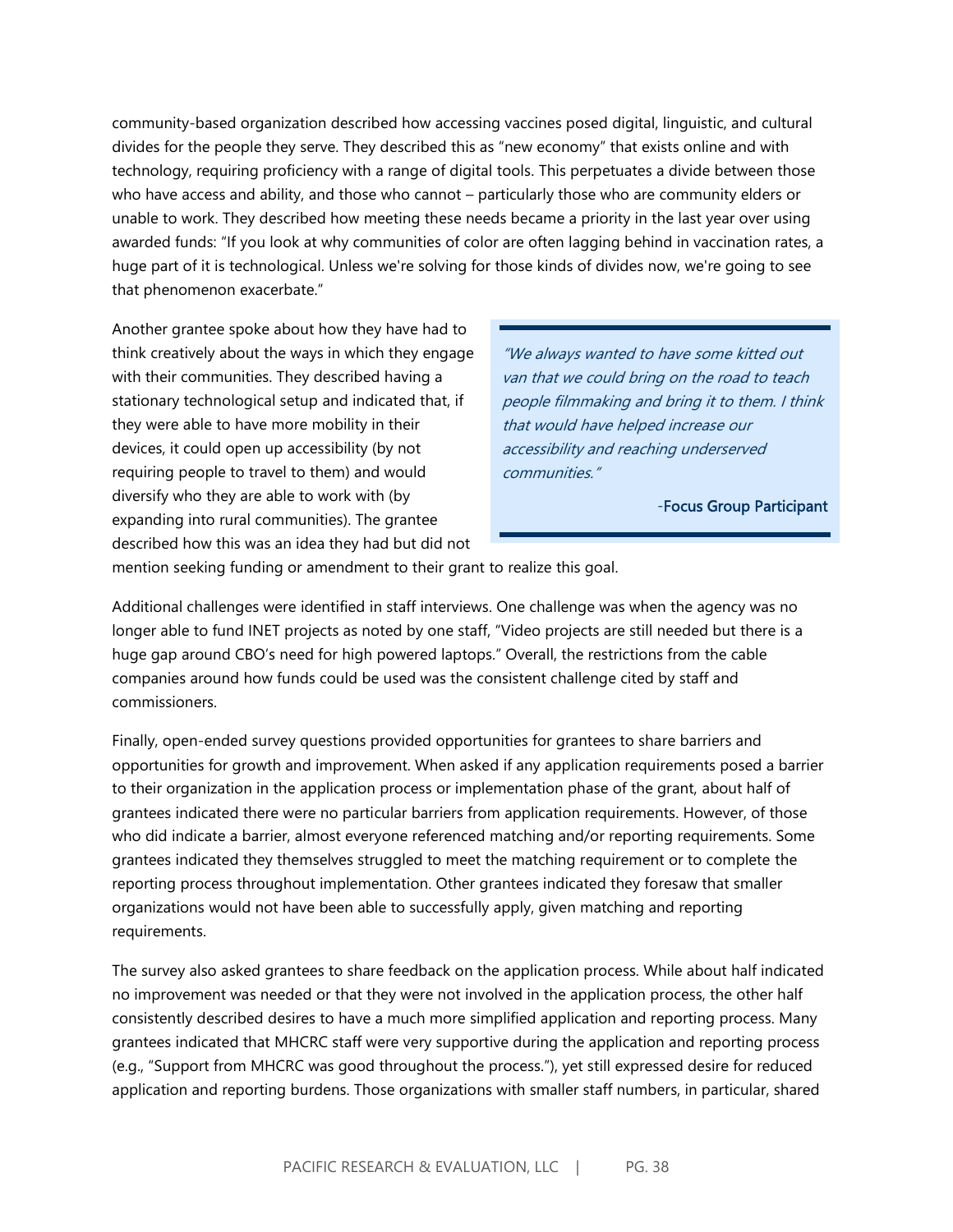the challenges they faced in meeting demands of application and reporting requirements. One survey respondent shared, "It was simply too complex overall. The LOI was the length of a complicated full application, and the full application is one of those most difficult applications I have completed to date. The budget also felt quite confusing."

As another respondent indicated, it is important to note that some of the changes desired may have already been addressed, as these respondents received awards from 2014-2018. They suggested, "Simplify the reporting process and future application process (which I believe has been done) to make it more accessible to a broader, more diverse community. Let communities know they can get some support in filling out the application (informal reviews), as some newer organizations may not have professional grant writers and may not be comfortable with the formal language of the grant."

# 2.7 Are there significant differences between the findings presented here and the previous impact evaluation report (completed in 2003)?

The research team conducted a comparison of the findings presented in this report, which represents a review of the CT grant program from 2014-2018, and the findings of the MHCRC Community Access Capital Grant Program Evaluation report that was published in 2003 ("2003 Report"), which represented a review of the grant program from 1999-2003. This comparative analysis revealed many areas of substantial progress made in the 15 years, as well as some continuing trends and some areas that remain growth opportunities.

#### Projects Funded

The 2003 Report reviewed 25 projects funded from 1999-2003, representing more than \$2 million of MHCRC investment, plus an additional \$2.8 million in matched funds. The present report reviews 41 projects funded from 2014-2018, representing \$3.5 million of MHCRC investment, plus an additional \$13 million in matched funds contributed by grantees and their partners. This represents not only an increase in the number of awards and total amounts awarded since the previous review, but also a striking increase in the matched funds provided by grantees and their partners. The total investments over a similar time period of about four years are visualized in Figure 17. Total funds expanded from \$4.8 million in the 1999- 2003 period to \$16.5 million in the 2014-2018 period—a substantial accomplishment that reflects strong commitment from both the Commission and its grantees and communities.



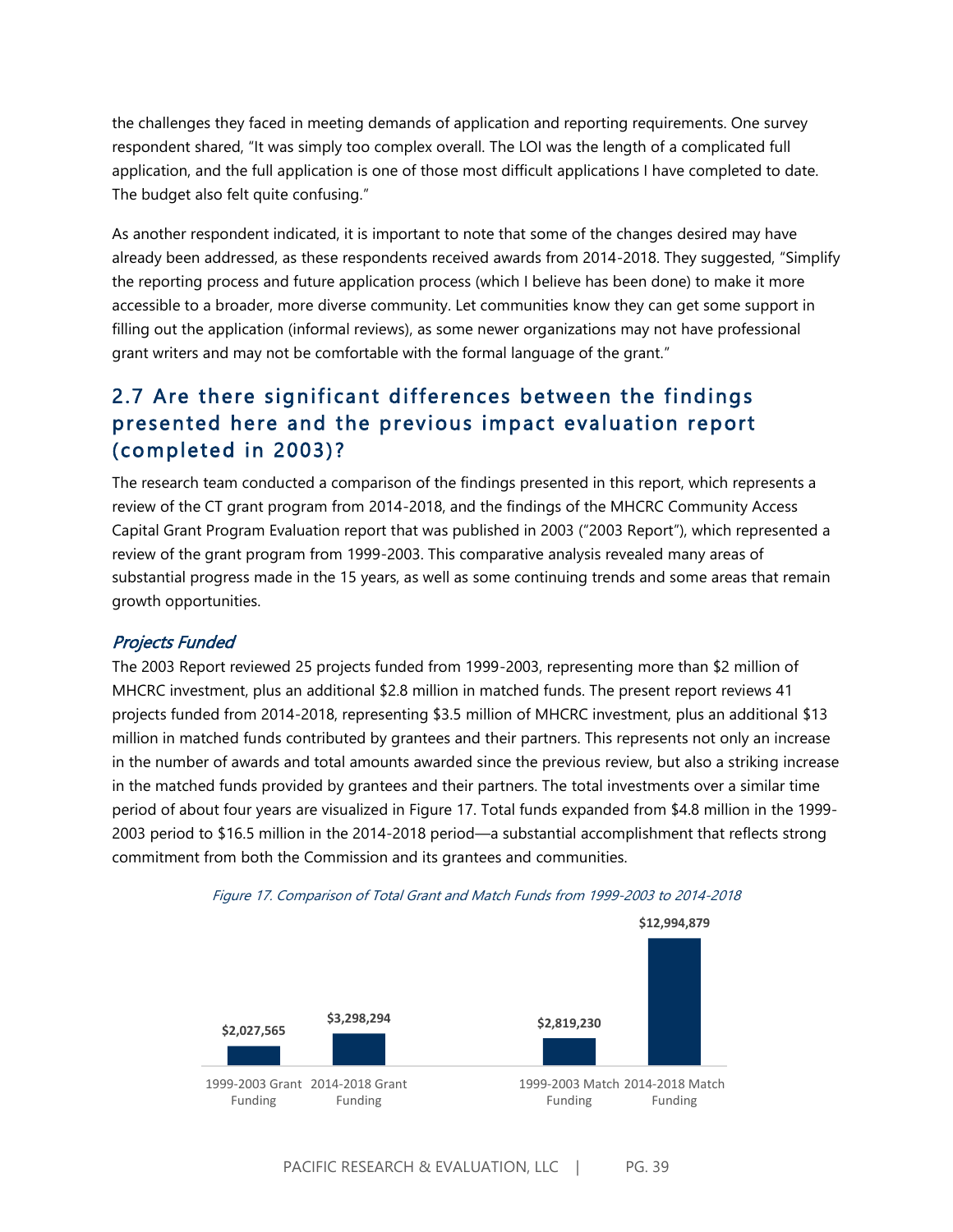While grants funded during both periods focused on the same public benefit areas (reducing disparities, improving service delivery, improving community involvement, and reducing costs), the percentages focused on each area shifted substantially. It appears that grantees were able to identify more than one public benefit area in the 1999-2003 period, while grantees were asked to focus on a single primary area in 2014-2018. Even so, the most common public benefit area in the 2003 Report was improving service delivery, while in this report the most common public benefit area grantees identified is reducing disparities. While a substantial portion of grantees in the 2003 Report also identified reducing disparities as an area of focus (68%), this may reflect a shift toward more work to reduce disparities by MHCRC and its grantees over time.

#### Program Success and Sustainability

It appears that an even higher percentage of grantees met project goals in the 2014-2018 period than the 1999-2003 period. The 2003 Report states that 84% of the 19 completed projects met all proposed outcomes and 16% partially met proposed outcomes. In the present report, approximately 90% of the 39 projects reviewed had met stated project goals. Results thus provide evidence that the grant program continues to be similarly—and highly—successful at achieving project goals and outcomes across both time periods.

Regarding the extent to which projects were sustained beyond the funding period, the 2003 Report states that 89% of grantees expected to continue project activities beyond the funding period. In the present report, 93.3% of grantees identified at least one way their project would be or had already been sustained past the grant-funded term, representing a small increase in expected sustainability of program activities. Grantees in both reports identified project partners, the ability to leverage additional resources, and the support of MHCRC staff as key factors in their successes. However, the primary barriers seem to have changed somewhat across grant periods, perhaps owing to increasing familiarity with more complex technology over time and MHCRC staff efforts to support grantees through common issues and challenges. In the 2003 Report, primary barriers identified were internal organizational issues, equipment issues, and problems with the cable system's technology or capacities. While these topics came up occasionally during the present review, equipment issues were not cited as a primary barrier. Instead, the COVID-19 pandemic, staffing issues, and limitations on time were listed as some of the top barriers to success and sustainability of projects from 2014-2018.

#### Grantmaking Process

In the 2003 Report, it was clear that MHCRC staff were vital in the application and overall grant process, providing support generously. Grantees expressed similar appreciation for MHCRC staff responsiveness and support in the present review. However, across both reports, grantees identified that the application was daunting for some organizations. Many struggled with reporting requirements in both time periods and suggested simplifying and streamlining both the application and reporting processes. In particular, small organizations were identified in both reports for their lack of resources to successfully meet requirements.

In spite of this continued area for potential improvement, the areas of need identified in the 2003 Report have, in part, been addressed through MHCRC and other organizations' efforts. In 2003, grantees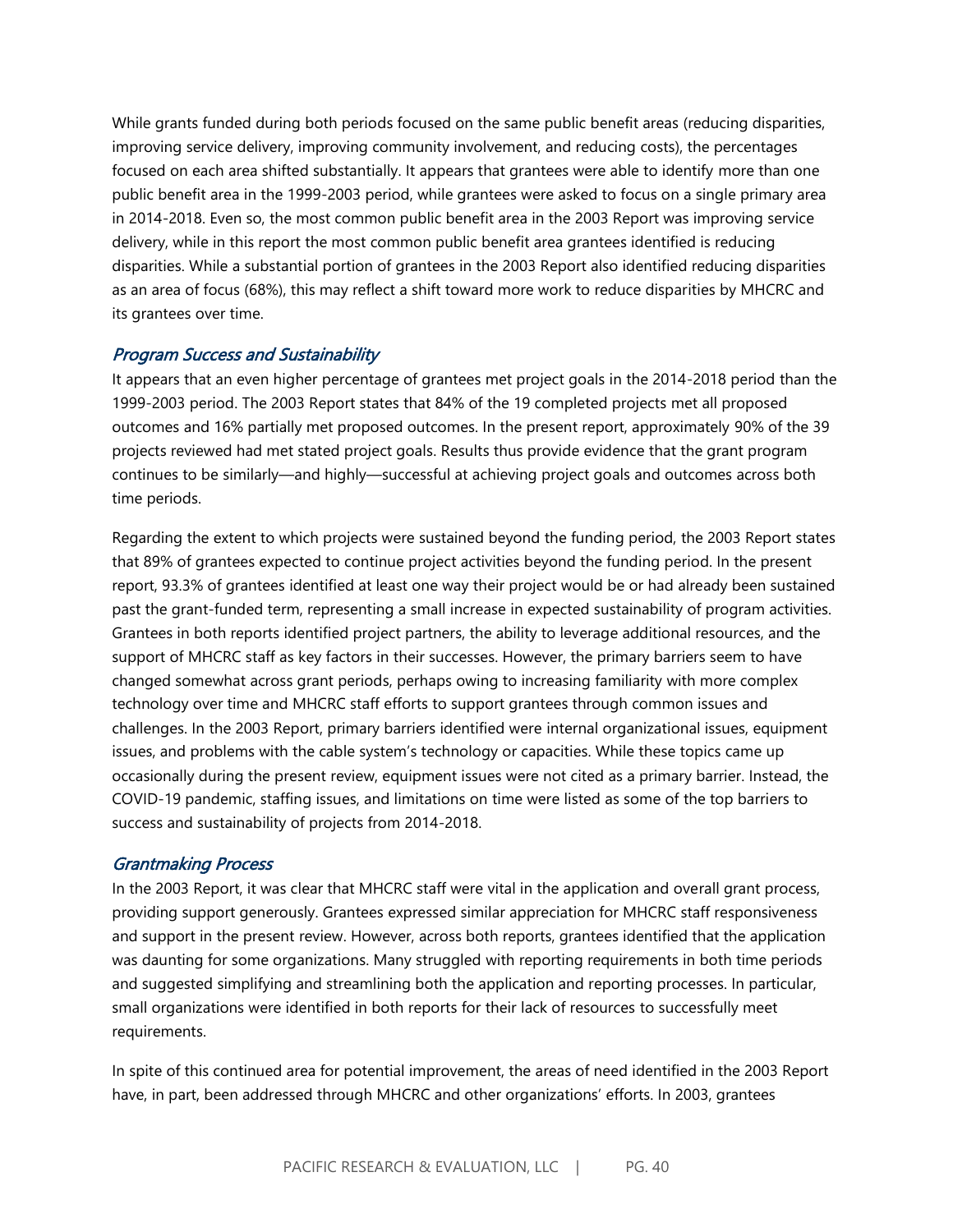identified a desire to "expand the realm of qualified activities beyond traditional cable TV applications." While the requirements of the funding stream remain specific, MHCRC seems to have found ways to help grantees work creatively within the boundaries required. For example, the 2003 Report identifies a need to link classroom distance learning with web-based training—a topic several grantees wove into project activities. Additionally, the 2003 Report identified multilingual communications as an area of need. In fact, as presented in this report, more 1 in 5 grants awarded between 2014-2018 was designed specifically to serve people with limited English proficiency or people whose first language is not English. Only 8 of 20 survey respondents reported they conducted project work only in English.

One additional continued area of opportunity in the grantmaking process is the idea of creating a learning community for grantees and/or interested community groups and organizations. In both the 2003 Report and the present review, grantees expressed desire for a consortium, networking group, or other opportunity to interact with other grantees and project partners, offer support to each other, share lessons learned, and find new connections and ways to work together toward common goals.

# <span id="page-40-0"></span>**INSIGHTS**

Overall, the results presented in this report show substantial evidence of continued program success. Projects generally met stated goals, grantees reported feeling their projects had been successful, and numerous diverse communities were served through implementation of a wide array of technologyrelated projects within the bounds required by the funding stream. Below are several key takeaways and insights from which to continue to build and evolve the Community Technology Grants program. These highlights focus the grant program's impact on grantee organizations, communities served, and MHCRC as a grantmaking body.

## Impact of Community Technology Grants on Organizations

 Overall, grantees indicated that grant funds provided positive, beneficial opportunities for their organizations and the communities they serve. Many experienced unanticipated benefits of

engaging in project activities, and some have used the technology acquired with grant funds in unanticipated ways to benefit their organizations and communities.

◆ The majority of grantees have been able to successfully sustain their projects over time, despite numerous barriers—not the least of which has been the COVID-19 pandemic. Funding and staffing challenges were additional barriers described by those who have struggled to sustain their projects over time, but approximately half of grantees did not report barriers to success.

"Because of PSU.tv, I've been able to work on multiple features, TV shows and commercial gigs around the Pacific Northwest. PSU.tv didn't just educate me on professional grade equipment or simply further assist my understanding of filmmaking operations, but rather supplied for me a fostering, supportive and friendly community that has helped me grow as a confident filmmaker and teammate."

— Participant, PSU.tv Student Empowerment Through Video Production Program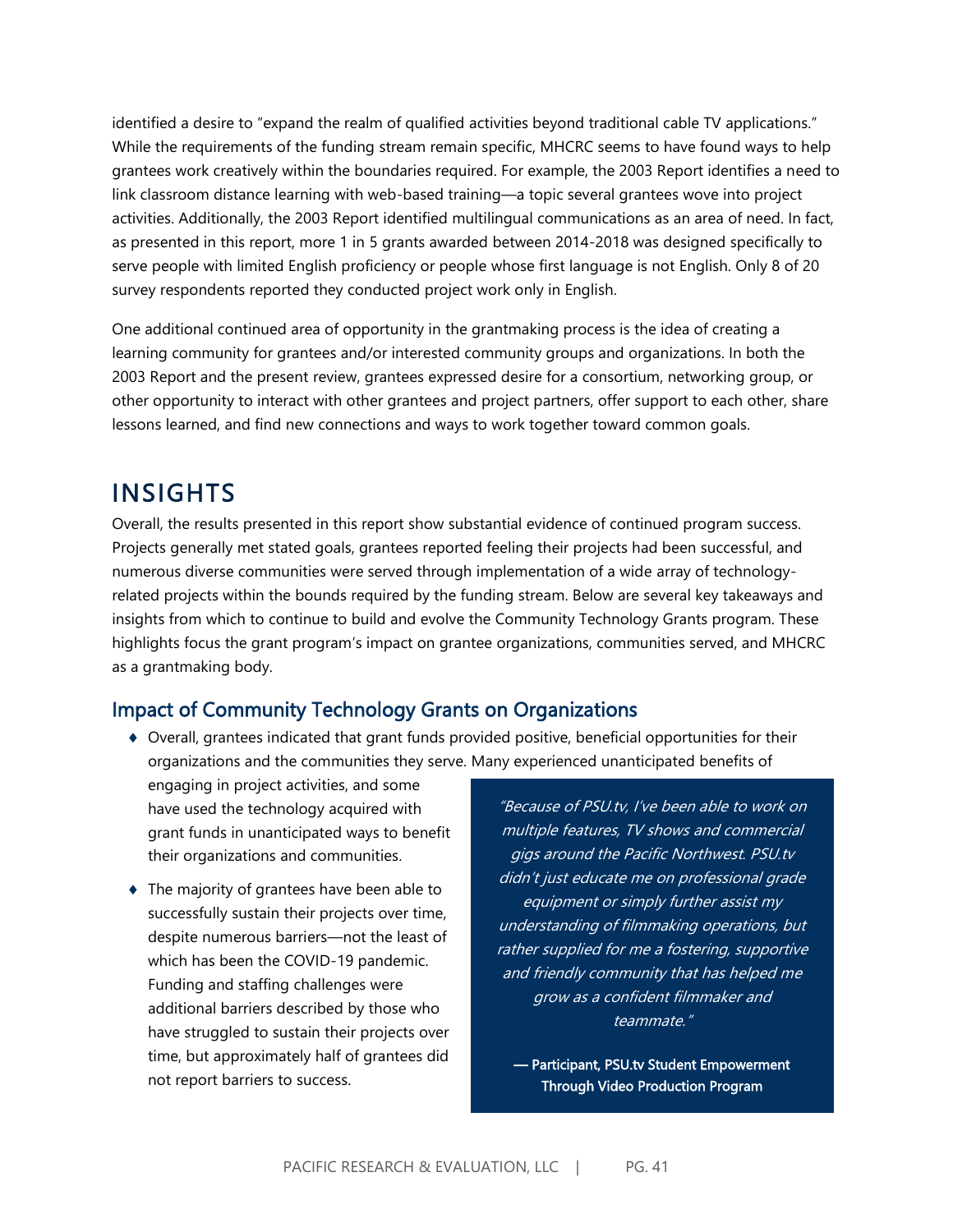- Funding from the MHCRC often served as a springboard for grantee organizations to access other funding streams, or to divert existing funds to support continued success of their MHCRC-funded projects over time. Grantees shared that, following CT grants, they were able to find new funding sources, new grants based on the work performed with MHCRC-provided funds, and additional contributions from their own and partner organizations.
- Difficulties that grantees identified during focus groups and interviews ranged from restrictions in the grant program regarding how they connect the public to their content, the learning curve in managing equipment inventory, and administrative expertise needed for identifying appropriate technology.

### Breadth of Communities and Community Needs Being Served

- $\bullet$  Evidence supported the conclusion that the grant program is successfully meeting its overarching goal of using technology resources for public benefit. Grantee organization representatives indicated in surveys, focus groups, interviews, and grant documentation that their projects were generally successful. In some cases, success was inhibited or redefined as the COVID-19 pandemic developed—a barrier for some organizations in meeting project goals.
- The projects funded by the Community Technology Grant program covered a diverse spectrum of goals and activities, all within the bounds of broader program goals and directives related to the funding stream. The majority of projects included goals related to providing experience with industry-standard equipment and/or providing educational opportunities. More than half of grants included film production, and others supported creation of community technology spaces to serve diverse community needs.
- Grantee organizations and MHCRC staff alike expressed that limitations of the funding stream can be hard to work within, especially as supported activities have been restricted over time.
- Nearly half of grants targeted the public benefit area "reducing disparities," and an additional one-third of grants focused on improving service delivery, reflecting MHCRC and community organizations' interests in supporting equity and access to high-quality services across diverse communities in Multnomah County and beyond.

"I couldn't ask for a better program. Everything I have learned has prepared me for my future. Working with and getting to know the people (on my team) has also been key. It has been a great experience."

— Participant, MHCC Community Access to **MetroEast** 

 Grants served a wide variety of audiences and communities, including numerous historically underrepresented and underserved groups. Twothirds of grantee organizations stated on grant documents that their grants served Black, Indigenous, and people of color (BIPOC). Many grants were specifically designed to serve people with limited English proficiency or people whose first language is not English. Grants served people from all age groups, with many specifically benefitting children and teens. Almost half of grants served people with low incomes.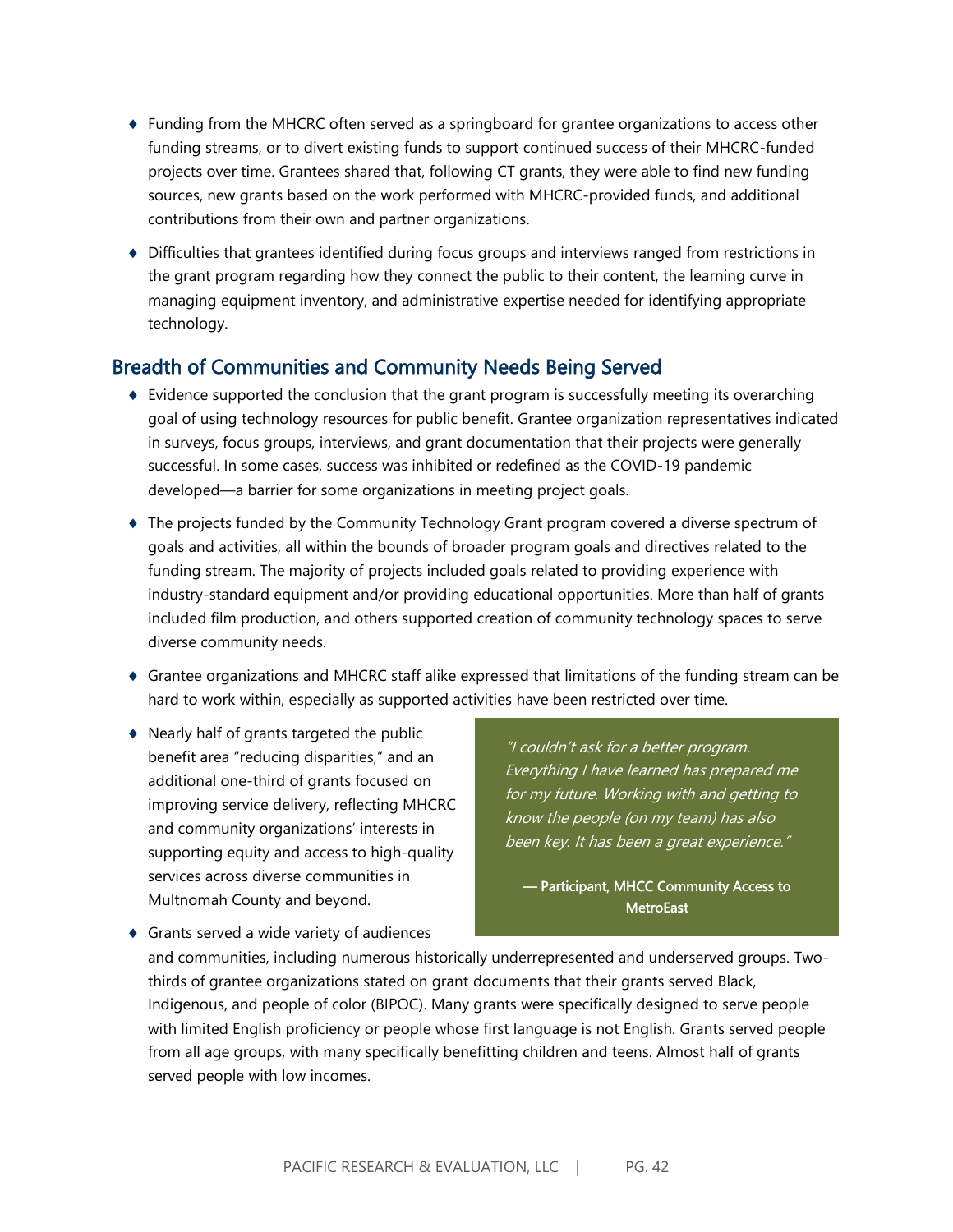### MHCRC as a Grantmaker

- Overall, representatives from grantee organizations consistently expressed gratitude for the kindness and support they received from MHCRC staff throughout grant application and implementation, despite challenges they faced with the volume and complexity of application and reporting requirements. Although staff time for grant management was limited, MHCRC staff did the best they could within the limitations they faced, and their efforts were reflected in grantee responses throughout the assessment.
- MHCRC's focus on equity has become more explicit over the last year, and staff and commissioners feel MHCRC is moving in a good direction. This was confirmed by representatives from several grantee organizations across surveys and focus groups. However, grantees also discussed differences among experiences of organizations that received funding, focusing primarily on how smaller organizations in particular may be disadvantaged by the grantmaking process. MHCRC staff recognized an opportunity for continued advancement of equity in the grant application process.
- Grantee organizations were asked to contribute at least 50% of the total contribution required for project implementation. Grantees far exceeded matching requirements, with a total match of nearly \$13 million. The match requirement is a key part of the grant program and is designed to ensure that grantees are understanding the staffing and training resources that are required for implementing grants. This is important because the capital nature of the grants restricts them from being able to fund staff time or the operational pieces necessary for implementation. However, grantees also indicated the match requirement may be a barrier to applicants, especially smaller organizations with fewer resources.
- Overall, grantees and MHCRC staff and commissioners indicated that CT grants provide critical opportunities in the community, and there is great need for these grants. All hope there will be continued opportunity to fund the grants into the future. Restrictions around capital costs were cited as the foremost barrier by MHCRC staff, and any opportunities to restructure the program to allow greater flexibility would be welcome by grantees and MHCRC.

"There are rare moments in life when things come our way precisely when we need them. For me, this was Outside the Frame. Before finding this program I was homeless, directionless, depressed, and running low on hope. When I found Outside the Frame, I finally felt like I had something creative to put my energy into. They put a camera in my hands and taught me how to use it. Hundreds of people wrapped around the block just to hear my story, and stories like mine. This was a life-changing experience."

— Participant, Changing How Homeless and Marginalized Youth See and Are Seen Through Film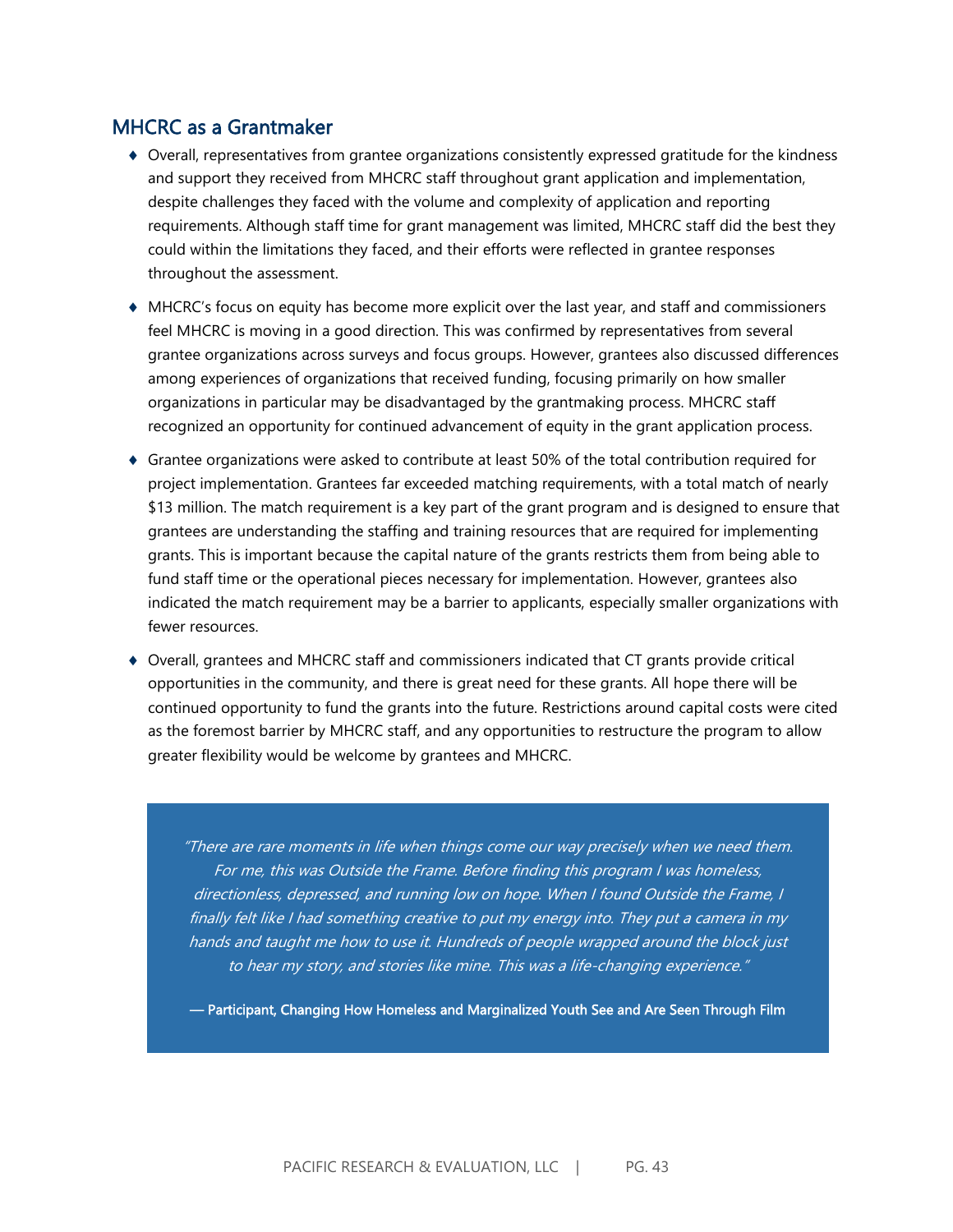# <span id="page-43-0"></span>RECOMMENDATIONS

Building on the insights shared above, below are a range of recommendations for MHCRC to consider when planning for sustained activity through the Community Technology Grants program. The opportunities highlighted below are intended to build on and advance the grant program's impact on grantee organizations, communities served, and MHCRC as a grantmaking body. In considering recommendations, it is again important to note that several years have passed since the review period (i.e., 2014-2018), and many changes have already been made or begun by MHCRC staff. As such, some ongoing or planned changes may not be reflected in this retrospective report and the below recommendations.

### Enhance Grantee Support Throughout Grant Lifecycle

- Grantees expressed barriers to both the application and reporting processes. Although the program has made efforts in recent years to reduce the application requirements, further review of the current application process could reduce the burden for grantees. In conducting such a review, MHCRC could consider involving input from current grantees to ensure that any changes made are based on the current application process. Staff noted that, contrary to MHCRC's efforts to revise the application process, the reporting process has not been revised in recent years. Revisiting the reporting process in an effort to streamline what is asked of grantees is recommended.
- Grantees commented on barriers related to training and staffing needed to implement the grants. Additional efforts to communicate these expectations to grantees in the application phase would be a valuable focus of future work. The MHCRC might also consider partnering with other grantmaking organizations to support the operational costs of the grant or provide grantees with a list of organizations that could partner in this way.
- Results of this report showed that one of the most substantial barriers to the grant program is the restrictions MHCRC must ask CT grantees to operate within, based on the requirements and regulations surrounding the funding stream. Grantees seemed to struggle with or not be aware of the restrictions and barriers within which MHCRC must operate. Enhanced transparency around laws that govern funding, what MHCRC must report back to the Comcast and how it impacts CT grantee reporting, and how this creates certain limits to use of funds may help grantees better understand the rationale for the current communication and reporting structure. Enhanced visibility of these limitations or boundaries from the start may also help motivate applicants to build relationships with community media centers or other similar organizations to best support learning, implementation, and management needs.

### Foster Relationship-Building Across Grantees to Support Communities Served

 Grantees shared a desire to acquire additional knowledge in the early stages of grant application and project work, especially related to selecting and utilizing technology. To meet this need for training and additional support, MHCRC could build upon their connections with the community media centers and systematically inform grantees about how these organizations can support their learning needs.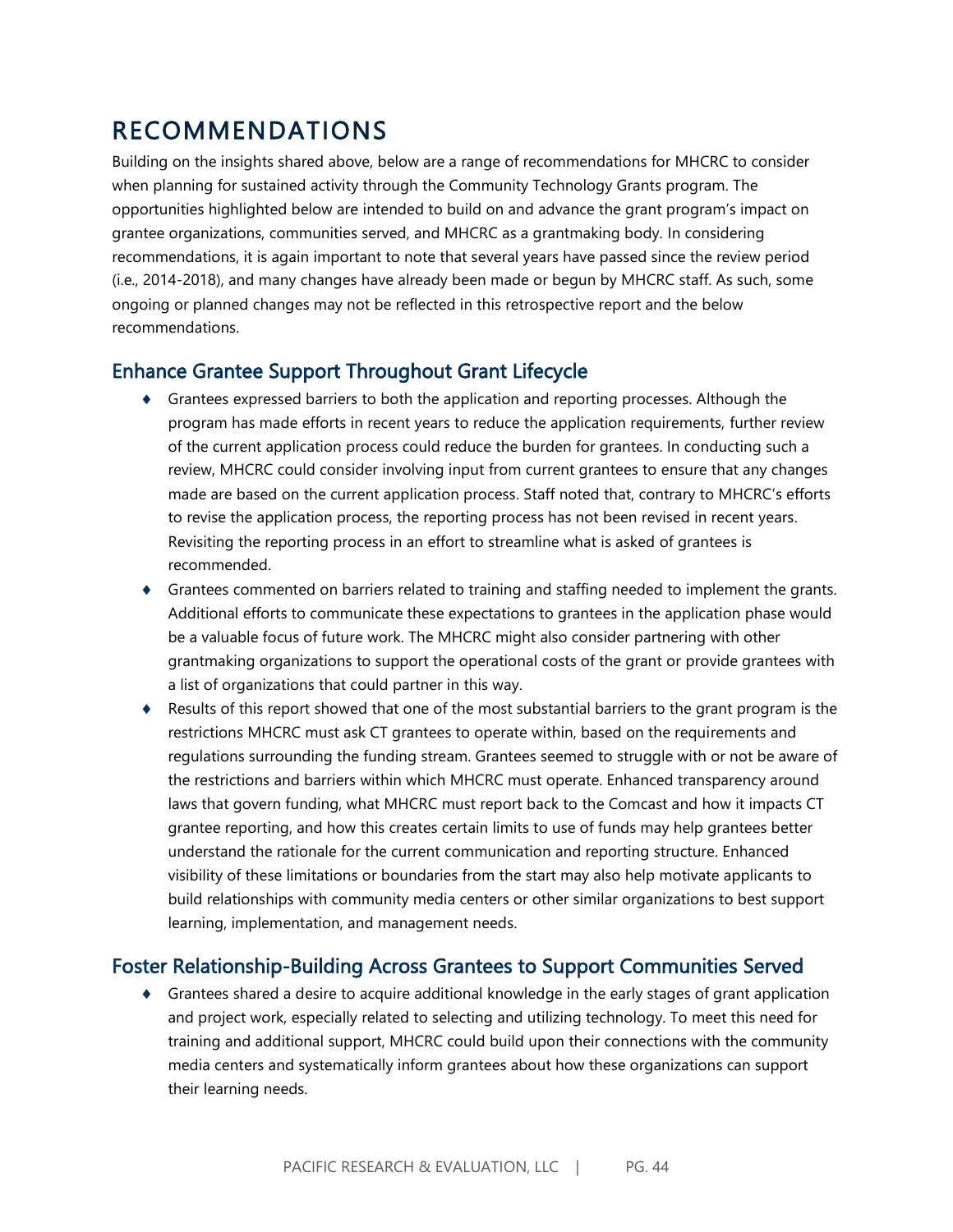- Grantees expressed a desire to connect with one another to learn about how different organizations are approaching the projects. We recommend the MHCRC consider a peer learning event where grantees can come together to share successes, barriers, and resources. While some connection among grantees took place even via virtual focus groups during data collection, an inperson event would be particularly desirable for grantees. Such an event may also provide an opportunity for grantees to create partnerships to support the operational side of the work.
- $\bullet$  As shown in this report, great strides have been made toward advancing equity through the CT grant program. We recommend that MHCRC celebrate and articulate the ways in which equity is being woven into the grantmaking process so that all applicants feel fully aware of opportunities available to them. While many grantees noted great strides in how the application was highlighting equity in clearer ways, several indicated little awareness of practices to center this work. MHCRC staff have gone out of their way to craft unique opportunities, such as funding advances to support those smaller organizations that may not be able to carry project funding until reimbursement, pre-application support for technical assistance, and referrals for partnerships with community media centers. Making these better known may help applicants better articulate—and take advantage of—the equitable practices built into the grantmaking process.

#### Continue to Evolve the Community Technology Grants Program

- MHCRC staff, commissioners, and grantees are hopeful about the future of this grant program despite the limitations imposed by funding streams. This report clearly highlights the value of the grant program for grantee organizations, communities, and partner organizations. Continuing to seek out innovative opportunities and partnership to keep this important work going is likely to highly benefit community-based organizations and the wide variety of audiences that funded projects serve around Multnomah County and beyond.
- As MHCRC begins its upcoming strategic planning process, we recommend inviting and incorporating feedback from a range of grantee representatives from different communities, operational budgets, and organizational ages to help inform how CT grants and the MHCRC as a whole can continue to adapt to meet community needs respective to limitations around funding streams, funding use, and mindfulness toward the equity needs their organizations serve every day.
- A limitation noted in the methods section of this report is related to the retrospective nature of this research study. To facilitate MHCRC's ability to continue to periodically look back at the impacts of the program, we recommend incorporating formative evaluation methods into the current grant program. This could be achieved by conducting a brief survey in conjunction with an annual in-person event, if developed. Alternatively, or in addition to an annual event, a survey of grantees that could be provided at the end of each grant would provide an exceptional opportunity to gather feedback about progress towards goals, successes, challenges, and opportunities for additional support from the MHCRC.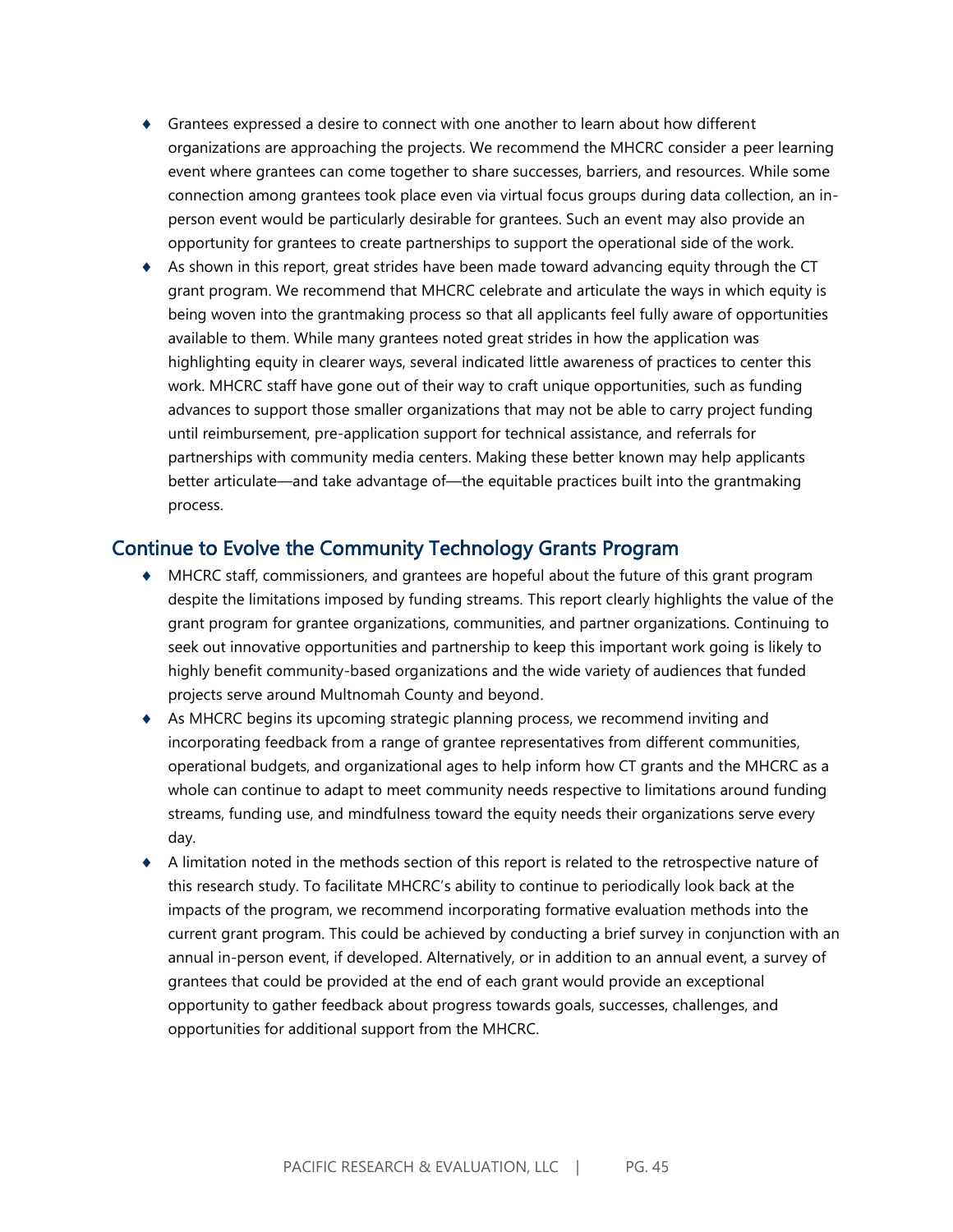# APPENDIX A: DATA COLLECTION TOOLS

# Grantee Survey

Thank you for participating in this important research study funded by the Mt. Hood Cable Regulatory Commission (MHCRC). The primary goal of the study is to understand impacts of MHCRC Community Technology Grants on the organizations who received grants and, ultimately, on the communities they serve. In an effort to continuously improve the Community Technology Grants program moving forward, the study also focuses on feedback regarding the grant awarding process.

This survey should take approximately 15-20 minutes to complete. All information you provide is confidential. Your responses will be reported in aggregate with those from other grantees. Your individual responses will be seen only by the external research company leading this study (Pacific Research and Evaluation LLC).

Unless you opt out, you will receive a \$10 Amazon gift card for participating in this survey. Your gift card will be sent within the next several weeks to the email address you provide.

Please reach out to Taline@pacific-research.org with any questions.

### Background Items

1. Please describe your role in the Community Technology Grant project implemented by your organization.

2. Were there other partner organizations involved in your Community Technology Grant project?

- Yes
- No
- Don't Know

3. What did partner organizations provide for the project? (check all that apply)

- Funding
- Technology
- Training
- Physical Space/Event Space
- Other Personnel Support
- Payment Processing
- Video Content Participants
- Recruitment
- Other Please Specify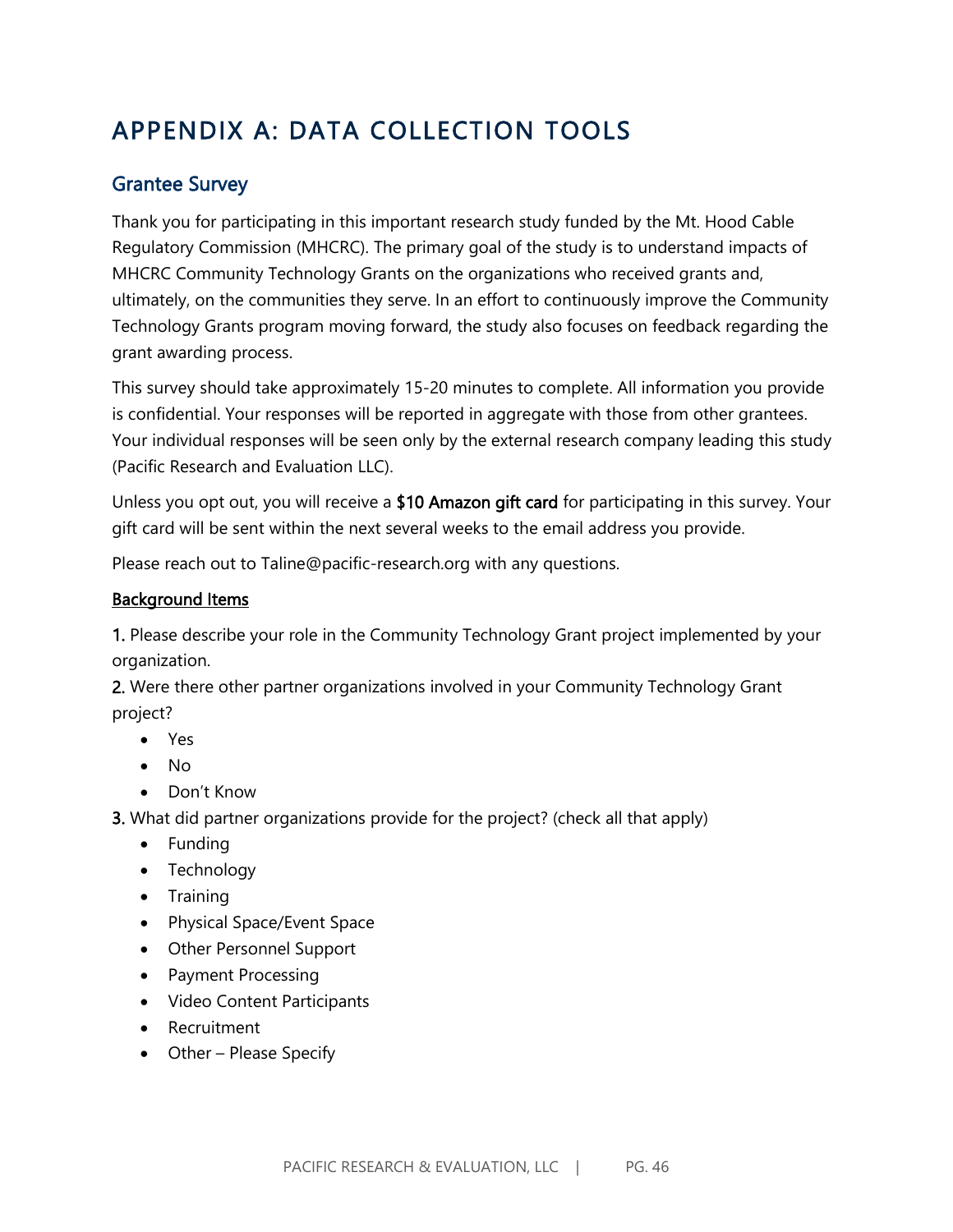### Population Served

4. Which of the following MHCRC jurisdictions did the project serve (select all that apply)?

- Portland
- Gresham
- Troutdale
- Fairview
- Wood Village
- Unincorporated Multnomah County
- Other Please Specify

5. Which of the following age groups did the project serve (select all that apply)?

- Children
- Teens and young adults
- Adults
- Elderly
- Other Please Specify

6. Which of the following additional underserved communities did the project serve (select all that apply)?

- People with disabilities
- People who are neurodiverse
- People with low incomes
- People dealing with houselessness
- Other Please Specify

7. Which of the following racial or ethnic groups best describes the people the project served (select all that apply)?

- No specific racial or ethnic focus
- African / African American / Black
- American Indian / Native American
- Asian / Indian / Southeast Asian / Asian-American
- Latino/a / Hispanic / Chicano/a
- Middle Eastern / Arab / Arab American
- Native Hawaiian / Pacific Islander
- White / Caucasian / European
- Other Please Specify

8. Was any aspect of the project carried out or presented in any languages other than English (select all that apply)?

- American Sign Language (ASL)
- Spanish
- Vietnamese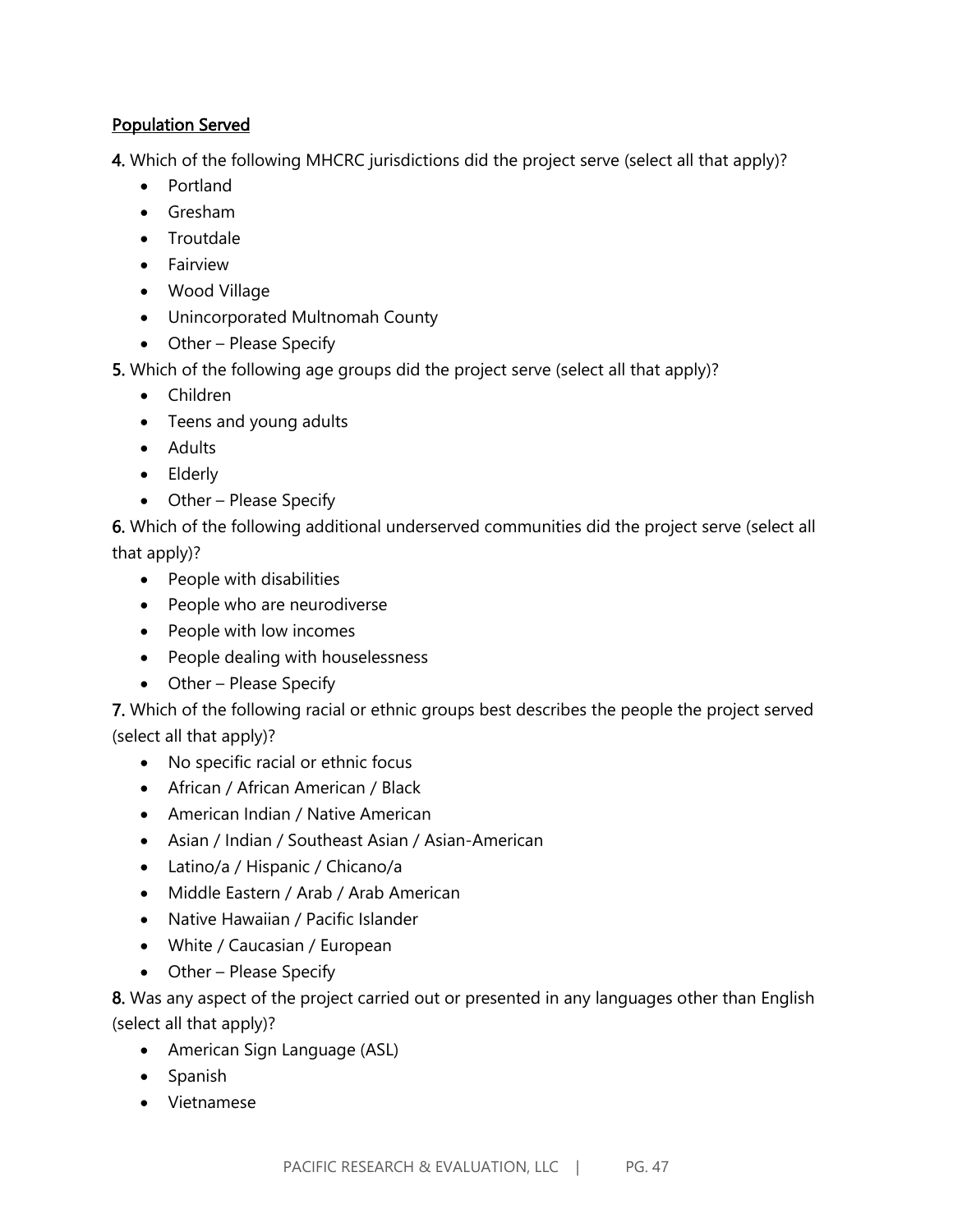- Chinese
- Russian
- English was the only language used
- Other Please Specify

### Grant Goal and Progress

Please rate your agreement with the following items regarding the impact of your organization's Community Technology Grant project. (1 – Strongly Disagree • 2 – Disagree • 3 – Agree • 4 – Strongly Agree • 5 – I Don't Know • 6 – Not Applicable)

- 9. Our project was successful.
- 10. My organization achieved its project goals.
- 11. Our project goals were realistic.
- 12. We experienced barriers in achieving our project goals.
- 13. I am proud of our project's accomplishments.

### Grant Impact

Please rate your agreement with the following items regarding the impact of your organization's Community Technology Grant project. (1 – Strongly Disagree • 2 – Disagree • 3 – Agree • 4 – Strongly Agree • 5 – I Don't Know • 6 – Not Applicable)

14. Project activities positively impacted the community we serve.

15. Project activities positively impacted the community we serve above and beyond our typical services.

16. This project provided new services to the community we serve.

17. This project enhanced existing services provided to our community.

18. I believe the impact made through this project on our community will be long lasting.

19. My organization is able to function more effectively as a result of this project.

20. The internal structure of my organization was strengthened by this project.

If grantees responded "Agree" or "Strongly Agree" to question 19, they were asked to provide an example of the grant's impact on the community.

## **Technology**

The next set of questions are specific to the technology acquired through the Community Technology Grant funds.

21. What types of technology were acquired through the grant funds? (select all that apply)

- Audio
- Video
- Lighting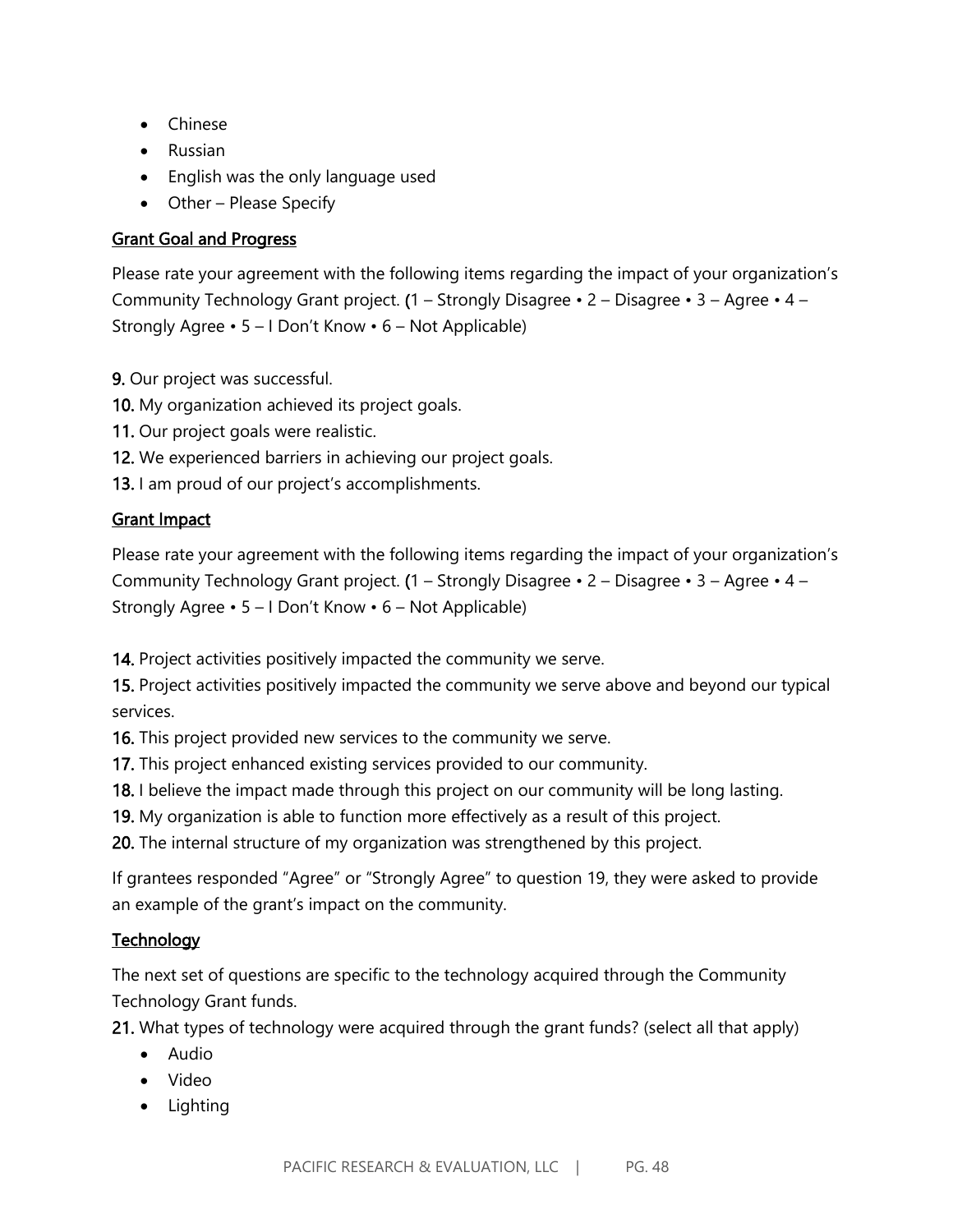- Software
- Recording
- Computer
- Storage
- Other Please Specify

22. The technology acquired through the grant was directly utilized by the community we serve.

- Yes
- No
- I Don't Know

23. The technology acquired through the grant was primarily used to strengthen our own organization internally.

- Yes
- No
- I Don't Know

24. The technology funded through the grant impacted our organization in ways that surpassed our expectations.

(1 – Strongly Disagree • 2 – Disagree • 3 – Agree • 4 – Strongly Agree • 5 – I Don't Know)

If grantees answered "Agree" or "Strongly Agree" they were asked to describe how the technology impacted their organization in ways that surpassed their expectations.

25. The technology funded through the grant impacted our organization or the community we serve in ways I didn't anticipate.

(1 – Strongly Disagree • 2 – Disagree • 3 – Agree • 4 – Strongly Agree • 5 – I Don't Know)

26. The technology acquired through the grant improved the efficiency of my organization. (1 – Strongly Disagree • 2 – Disagree • 3 – Agree • 4 – Strongly Agree • 5 – I Don't Know)

27. The technology acquired through the grant detracted from the effectiveness of our organization.

(1 – Strongly Disagree • 2 – Disagree • 3 – Agree • 4 – Strongly Agree • 5 – I Don't Know)

If grantees answered "Agree" or "Strongly Agree" they were asked to describe how the technology detracted from organizational effectiveness.

28. The technology acquired through the grant allowed us to better serve our targeted community.

(1 – Strongly Disagree • 2 – Disagree • 3 – Agree • 4 – Strongly Agree • 5 – I Don't Know)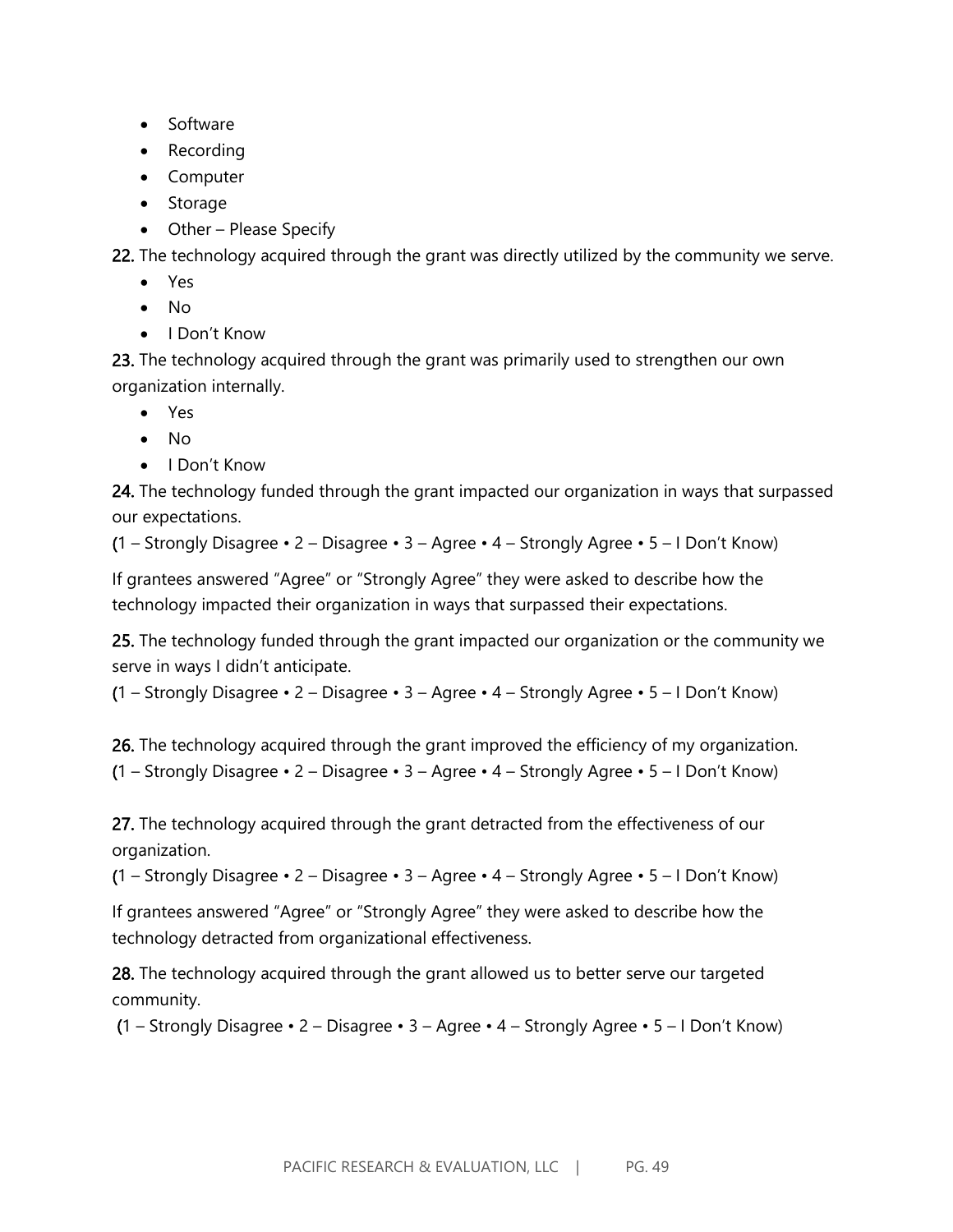### **Sustainability**

29. Has the Community Technology Grant project been sustained since the end of the grant? If so, how?

30. To what extent have the following aspects of the project been sustained since the end of the grant?

(1 – Not at All  $\cdot$  2 – Very Little  $\cdot$  3 – Somewhat  $\cdot$  4 – To Some Extent  $\cdot$  5 – To a Great Extent  $\cdot$  6 – Not Applicable)

31. Activities initiated during the grant period.

32. Use of the technology acquired through the grant funds.

33. Upgrades, maintenance, or replacement of the technology acquired through the grant.

34. We have experienced barriers to sustaining grant-funded activities.

(1 – Strongly Disagree • 2 – Disagree • 3 – Agree • 4 – Strongly Agree • 5 – I Don't Know)

If grantees answered, "Neither Agree nor Disagree", "Agree" or "Strongly Agree" they were asked the following question:

35. What have been the primary barriers to sustaining the grant funded activities? (select all that apply)

- Funding
- Staffing
- Physical Space
- Time
- Pandemic
- Equipment/Technology
- Community Engagement/Interest
- Change in Organizational Mission
- Other Please Specify

36. Please share your greatest success story from the implementation of this grant.

#### Grant Awarding Process

37. The MHCRC was responsive to meeting the needs of my organization during the grant implementation period.

(1 – Strongly Disagree • 2 – Disagree • 3 – Agree • 4 – Strongly Agree • 5 – I Don't Know)

38. I am satisfied with communication from the MHCRC during the grant implementation period.

(1 – Strongly Disagree • 2 – Disagree • 3 – Agree • 4 – Strongly Agree • 5 – I Don't Know)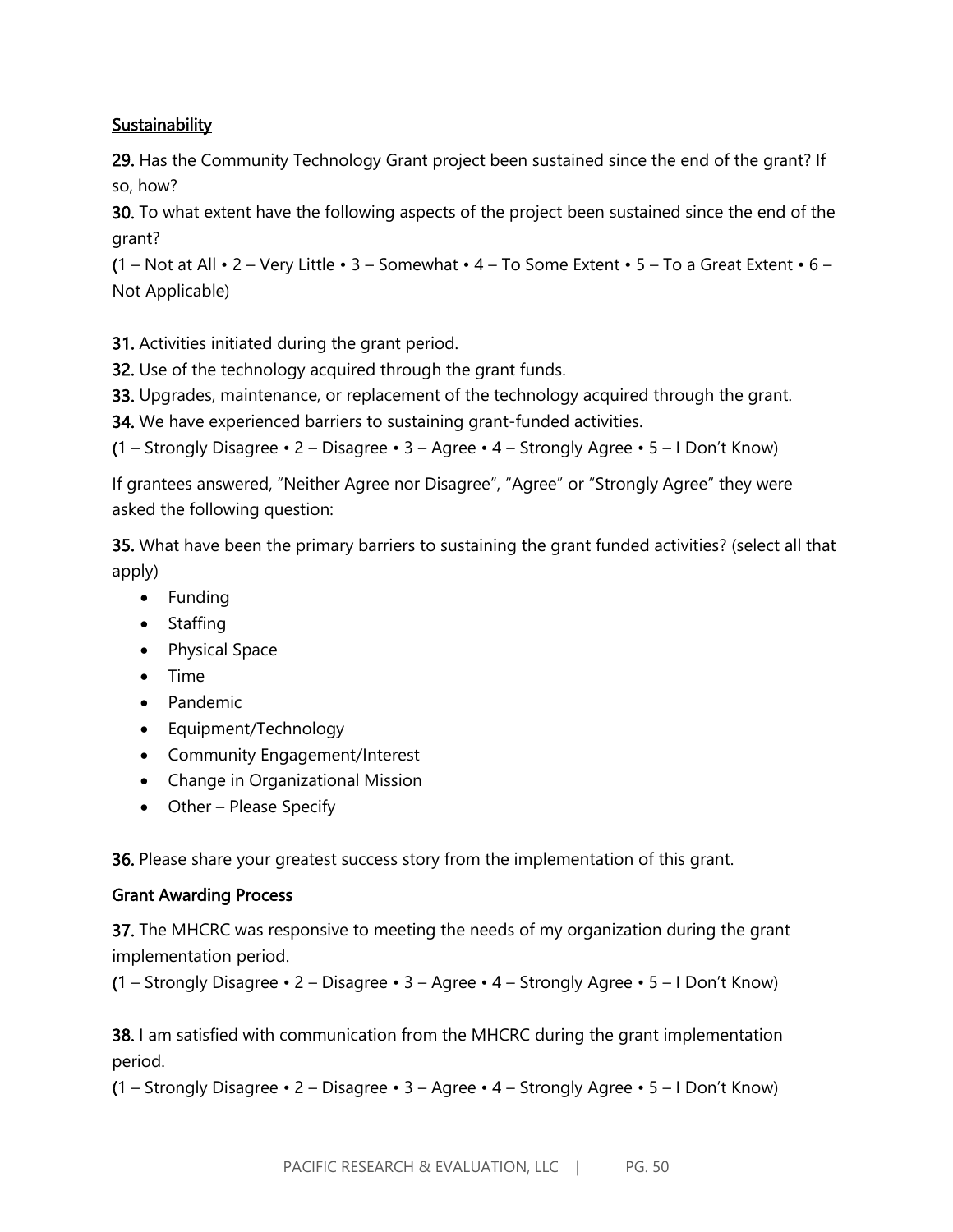39. What could be improved about the application process?

40. Did any application requirement pose a barrier to your organization in the application or implementation phase of the grant?

41. Could the grant application or grant requirements pose barriers to organizations similar to yours?

42. Please rate the extent to which the MHCRC incorporated equity into the grant awarding process.

(1 – Not at All  $\cdot$  2 – Very Little  $\cdot$  3 – Somewhat  $\cdot$  4 – To Some Extent  $\cdot$  5 – To a Great Extent  $\cdot$  6 – I Don't Know)

If grantees answered, "Very Little", "Somewhat", "To Some Extent", or "To a Great Extent", they were asked to explain how the MHCRC described the role of equity in their grant project.

43. The grant application required a 50% match in funding by your organization. What was the source of the match funds?

- Internal Reserves
- Community Partners
- Private Donors
- Other Grant(s)
- In-Kind Donations of Space or Materials
- In-Kind Donations of Personnel
- Other Please Specify

44. The 50% match requirement was reasonable for my organization. (1 – Strongly Disagree  $\cdot$  2 – Disagree • 3 – Agree • 4 – Strongly Agree • 5 – I Don't Know)

# Grantee Focus Group / Interview Protocol

#### Welcome

Thank you for taking time to join this focus group today. My name is Taline Kuyumjian, and I am from Pacific Research and Evaluation, which you might hear me call PRE.

Mt. Hood Cable Regulatory Commission brought my team on to help them learn more about their Community Technology grants program, how the grants are awarded, and what opportunities there are for the future of these grants. We'll be focusing on grants awarded between 2014-2018, which we know was some time ago.

Please note that this is not an evaluation of your programs, at all. Rather it is an opportunity to hear from you about what is working well with this grant implementation and what could be improved in terms of additional support for grantees.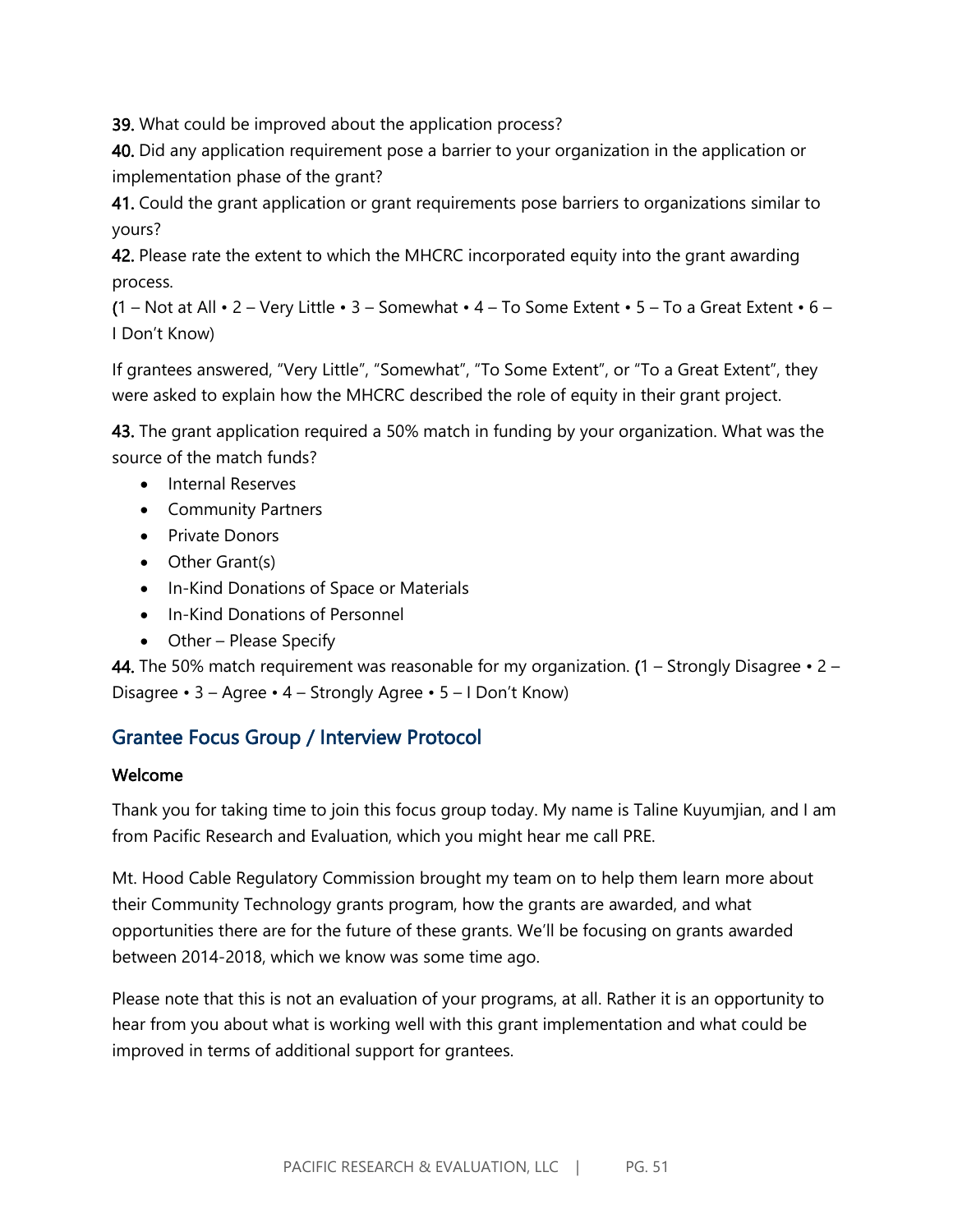We would like to record today's session. This is mostly for internal recordkeeping and note taking - it will not be shared with MHCRC. If anyone prefers not to be recorded, please send me a private message in the chat and I'll hold off. I'll give you some time to think on that before we get going.

Speaking of private messages, if you don't feel comfortable sharing your thoughts verbally or publicly in the chat, feel free to private message MacKenna or Kristi, and they will make note.

Your responses will be kept confidential, so we ask you to be open and honest in your feedback. Do you have any questions before we get started?

Start recording.

#### Project Outcomes

- 1. Would you start by telling us briefly about your role or the extent of your involvement on the Community Technology Grant project your organization received?
- 2. What is different today as a result of the project?
	- a. What about for your organization?
	- b. What about for the community your organization serves?
	- c. What about for your organization's partners/project partners?
- 3. Did the technology your organization acquired through the grant funds enhance or detract from your organization's ability to be effective?
- 4. Has your organization sustained the project beyond the grant-funded term?
	- a. If yes, how?
	- b. If no, why?
- 5. How has the COVID-19 pandemic impacted your project or the ways in which the project has been sustained?
	- a. How did the work you did during the project impact the work of your organization during the pandemic?

#### Lessons Learned and Grant Takeaways

- 6. Were you surprised by any of the value the grant and technology funded by the grant added? Was there any added value that you didn't initially anticipate?
- 7. What are the issues and challenges your organization faces in using technology as a tool to fulfill your mission?
- 8. What were your primary lessons learned from the project?
	- a. Are there any examples of things that went well or places you struggled that stick out in your mind?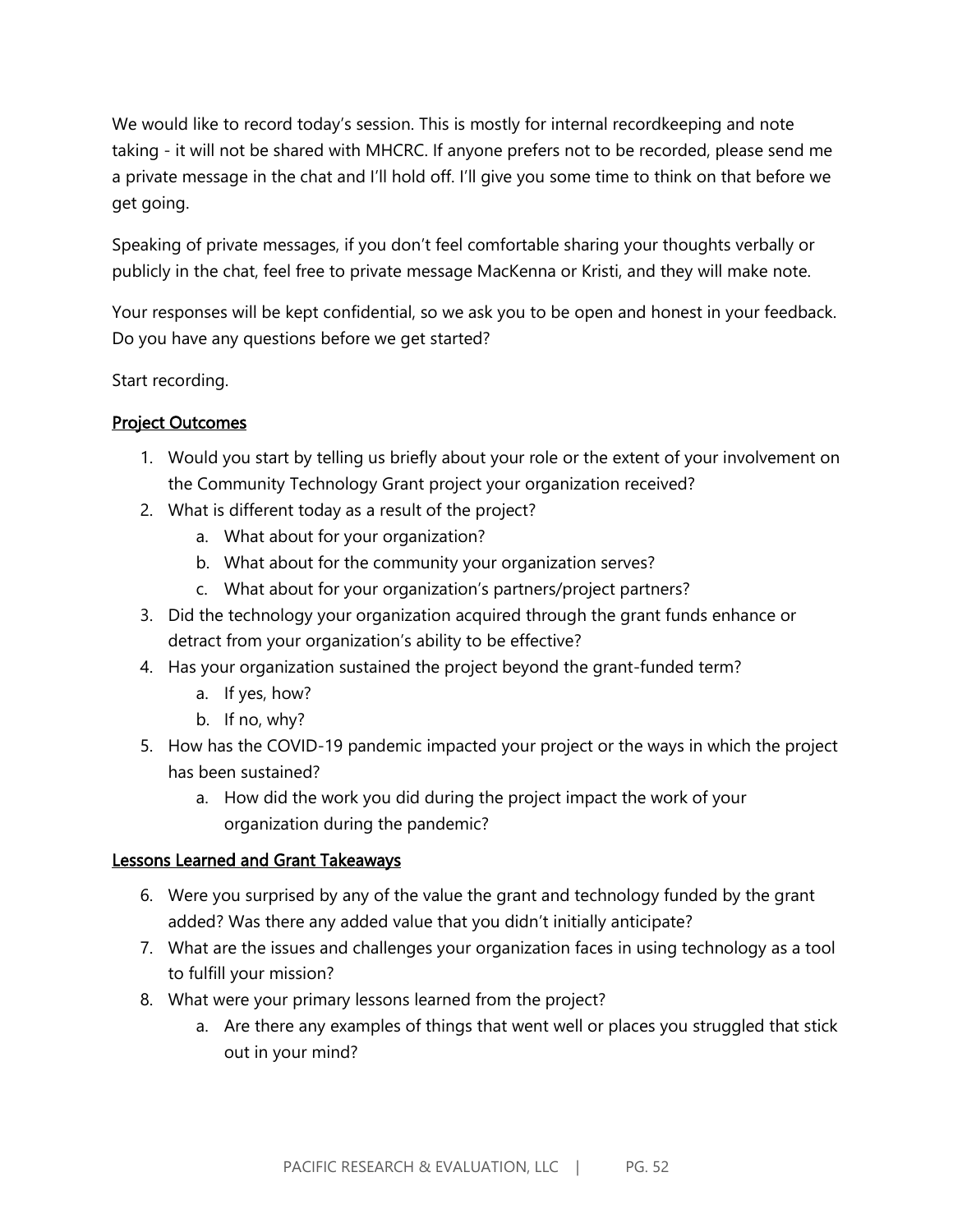#### The MHCRC as a Granting Agency

- 9. From your perspective, how well did the program incorporate equity into the grant application and awarding process?
- 10. How responsive was the MHCRC in meeting your organization's needs?
- 11. Were there any application or project requirements that posed a barrier to you or that you think could pose barriers to other organizations in applying for Community Technology grants?
- 12. What might hold the grant program back from realizing its goal of benefiting the community? Are there any barriers you see?

# MHCRC Internal Stakeholder Interview Protocol

I'd like to walk through the process that an organization went through to apply for an MHCRC Community Technology Grant between 2014-2018.

- 1. Let's start by talking about how the grants were marketed. How did organizations learn about the grants?
	- a. Did the MHCRC do any outreach to organizations?
- 2. I'd like to hear more about the application process.
	- a. When did the pre-application get instituted? What was the motivation for putting this in place?
	- b. What criteria were used to determine whether a grantee would move forward after pre-application?
	- c. Did any of the application requirements pose a barrier to applicants?
		- i. How did you learn this was a barrier? (voiced by applicants or evident in implementation?)
- 3. From your perspective, how well has the program incorporated equity into the grantmaking processes?
	- a. What has this looked like for the program?
	- b. Do you have ideas for how the MHCRC might better advance equity through the process?

#### 4. Can you speak to the requirement for matched resources?

- a. How realistic was this requirement for grantees?
- b. How did grantees make this match?
- c. Did you ever hear of the match hindering an organization's ability to pursue a grant? Prevent them from applying?